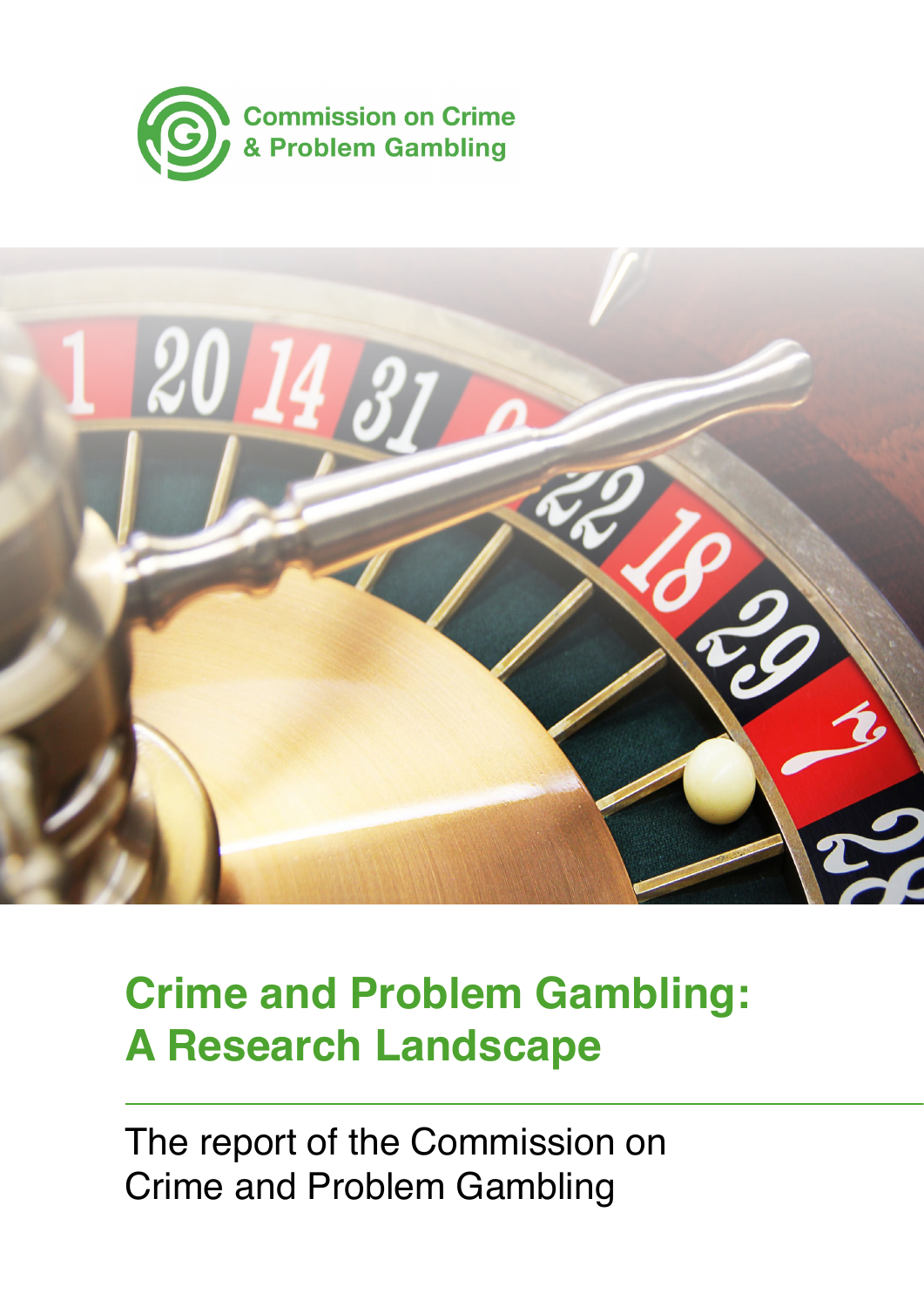

Sarah Ramanauskas | Senior Partner Audit and Research, Gambling Integrity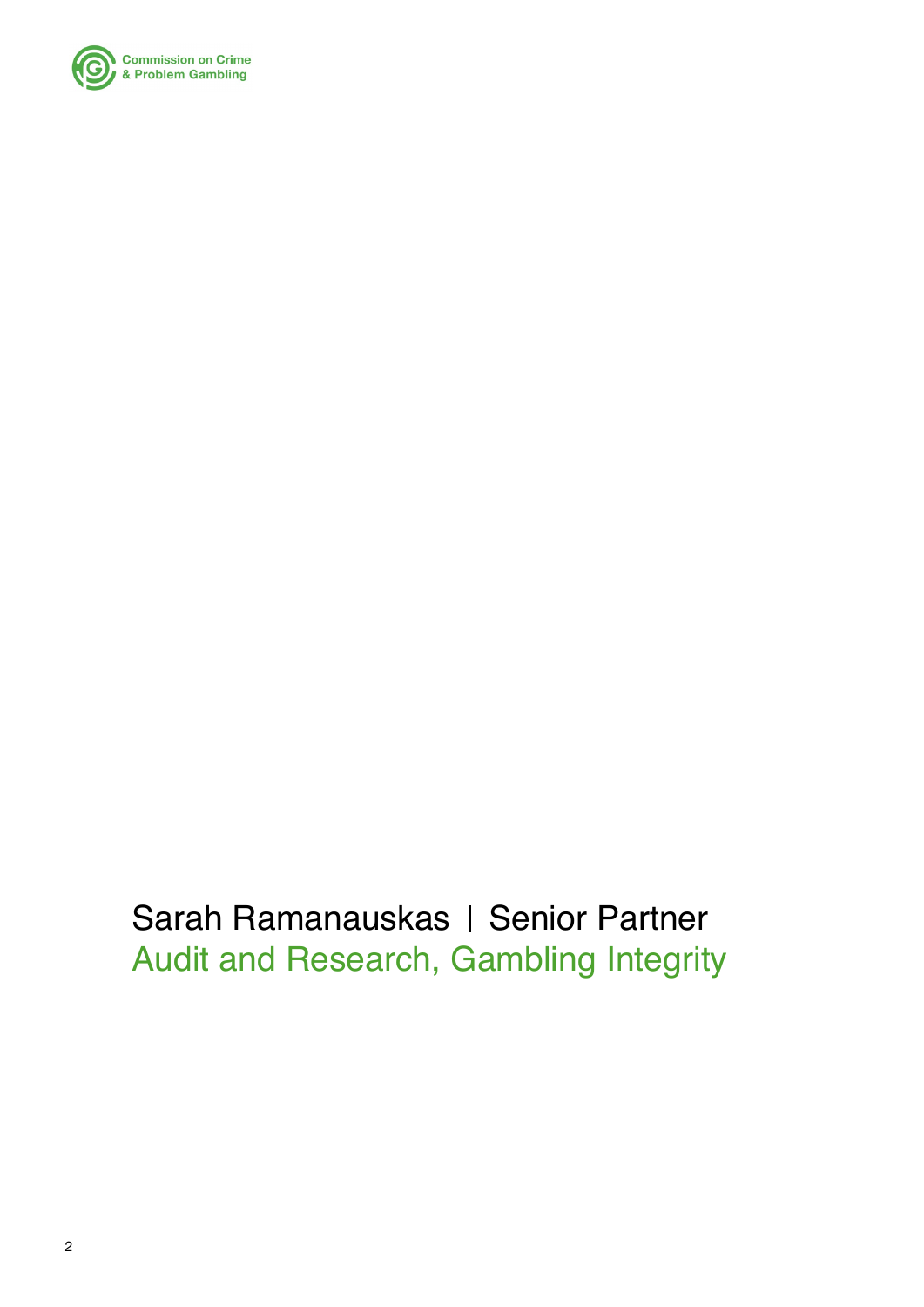# **Contents**

| <b>Executive summary</b>                                                                                                                                                                                                                                                       | 4                                        |
|--------------------------------------------------------------------------------------------------------------------------------------------------------------------------------------------------------------------------------------------------------------------------------|------------------------------------------|
| Scope and methodology<br>Scope<br>Defining 'problem gambling'<br>Classifying an individual as a problem or pathological gambler<br>General characteristics of disordered gambling<br>Limitations                                                                               | 6<br>6<br>$\overline{7}$<br>8<br>9<br>10 |
| Prevalence of crime attributable to problem gambling<br>Prevalence rate: general population<br>Prevalence rate of crimes amongst treatment-seeking gamblers<br>Prevalence rate in arrestees<br>Prevalence rate of problem/pathological gambling<br>in incarcerated populations | 11<br>12<br>12<br>12<br>13               |
| <b>Correlating crime and gambling</b>                                                                                                                                                                                                                                          | 15                                       |
| <b>Types and frequency of crime</b>                                                                                                                                                                                                                                            | 17                                       |
| Gamblers and the criminal justice system<br>Sentencing<br>Specialist gambling courts<br>Prison settings                                                                                                                                                                        | 19<br>19<br>20<br>20                     |
| Characteristics of disordered gamblers who commit crime<br>Women and gambling-related crime<br>Complex relationship between problem gambling and mental health<br>Cross-addictions                                                                                             | 22<br>22<br>22<br>23                     |
| <b>Gambling related harm</b>                                                                                                                                                                                                                                                   | 24                                       |
| <b>Appendices</b><br><b>Appendix A: Screening tools</b><br>Appendix B: Prevalence of gambling and problem gambling in<br>Australia, Canada, New Zealand, United Kingdom and                                                                                                    | 26                                       |
| <b>United States of America</b><br>Appendix C: About the Commission on Crime and                                                                                                                                                                                               | 31                                       |
| <b>Problem Gambling</b>                                                                                                                                                                                                                                                        | 33                                       |
| <b>References</b>                                                                                                                                                                                                                                                              | 34                                       |
| About the Howard League for Penal Reform<br><b>About the author</b>                                                                                                                                                                                                            | 42<br>43                                 |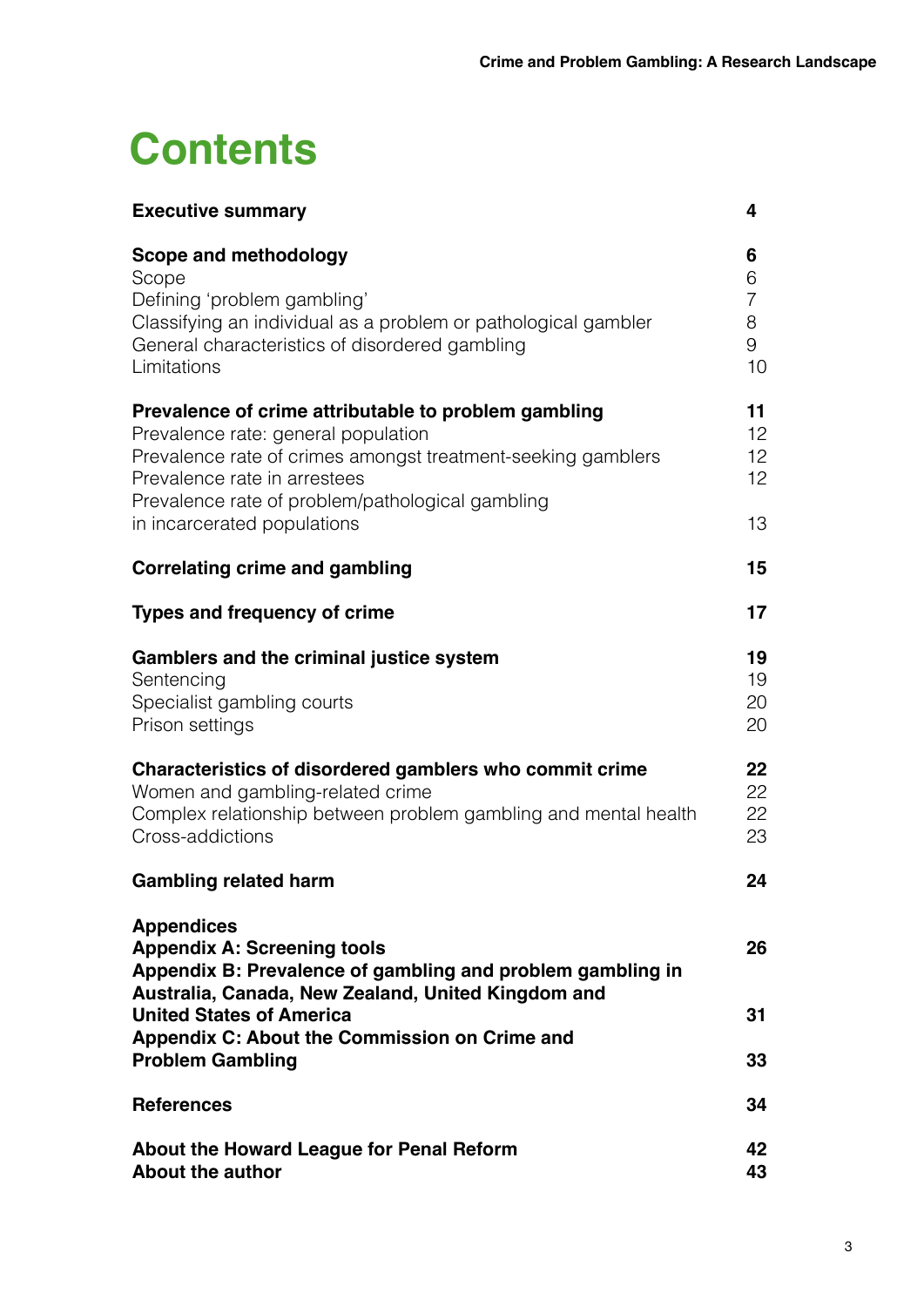<span id="page-3-0"></span>

### **Executive summary**

This report reviews the relationship between crime and problem gambling. It was carried out using thematic searches and existing systematic reviews and is predominantly based on academic literature, drawing on grey literature where relevant. Despite the vast number of people who gamble regularly in the jurisdictions covered by this literature review, and the millions affected directly or indirectly by gambling addiction, there appear to be fewer than 50 peer-reviewed papers in the last 25 years which specifically address the links between problem gambling and crime (see, for example, Calado and Griffiths, 2016). Whilst the overall quantity of research is not huge, there is a consistency in findings across all jurisdictions.

A number of terms are used throughout this document to describe the issue of problem gambling. 'Problem gambling' is the most commonly used term to describe individuals who are unable to control their gambling behaviour which in turn disrupts personal, family, financial and employment relations. The term 'pathological gambling' is used to indicate where this behaviour is extreme and requires significant treatment interventions. Both problem and pathological gamblers are seen as suffering from a behavioural addiction to gambling, as defined by the American Psychiatric Association.

The following summary outlines the key findings of this body of work:

- There is a clear relationship between disordered gambling and crime, with high prevalence rates of crimes being committed by people in order to fund their gambling (Williams et al, 2005)
- A wide variety of crimes are committed as a result of gambling addiction; not just 'white collar' crimes such as theft and fraud, but also crimes that occur in public spaces such as street robbery. There is significant evidence of domestic abuse and child neglect linked to problem and pathological gambling (Breen et al, 2013; Cuadrado and Lieberman, 2011)
- There is a complex interplay of causes of crime linked with the causes of disordered gambling. Cross-addictions, mental disorders, impulse control disorders and difficult life events all may play an additional role in the causation of crime – and inhibit treatment (See for example: Lahn, 2005; Sundqvist and Rosendahl, 2019; Templer et al, 1993; Turner et al 2007)
- Certain demographics are more likely to commit crimes, in addition to having increased vulnerability to gambling addiction (Perrone et al, 2013; Turner et al, 2017)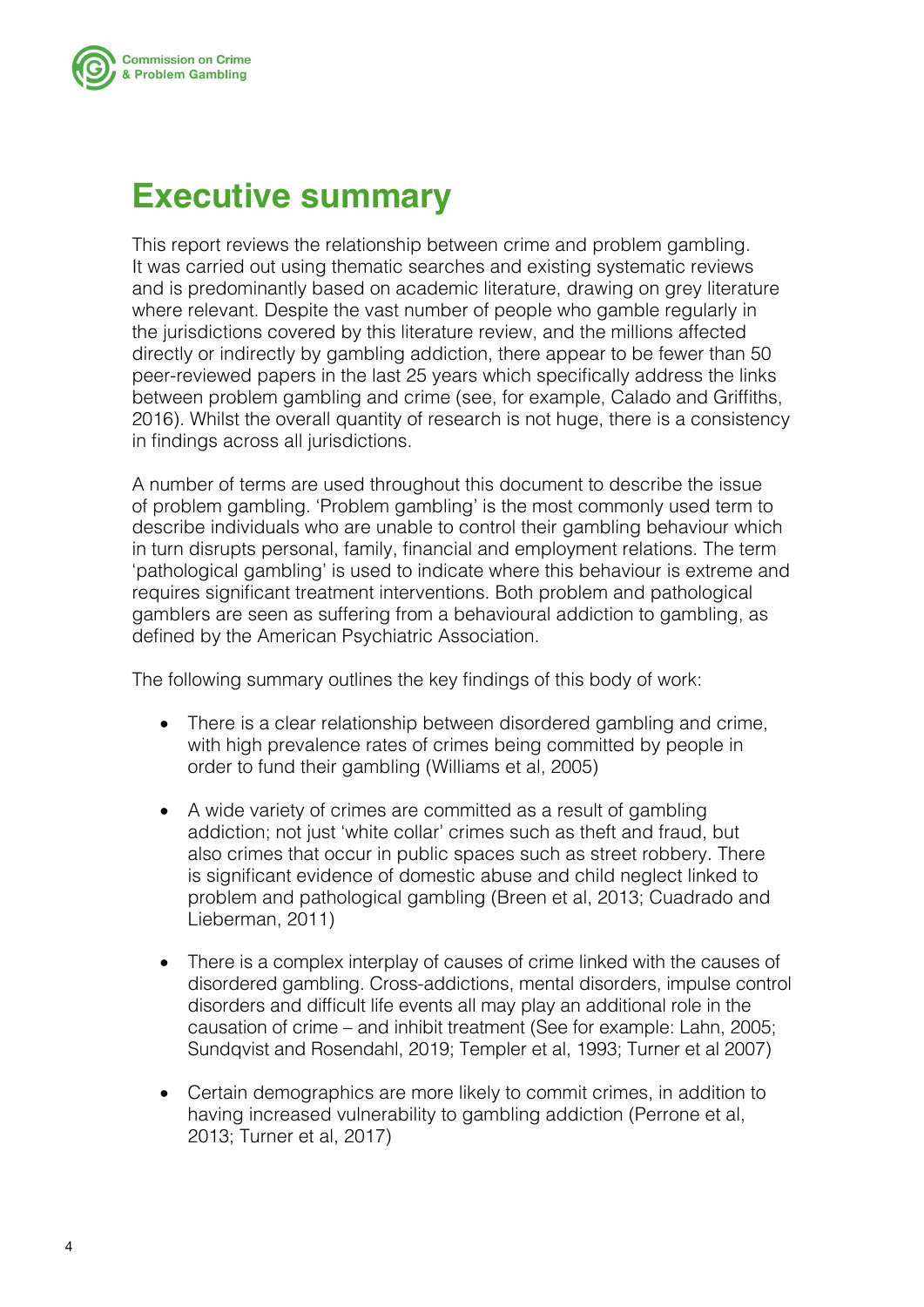- The more complex, prolonged and persistent the gambling problem, the more likely that a crime will be committed and, indeed, that many crimes may result (Turner et al, 2009; Perrone et al, 2013)
- There has been a growing understanding that gambling addiction is a behavioural disorder, however, little of this has been translated to sentencing; problem gambling is not considered to be a mitigating factor in sentencing in the way mental health problems or drug and alcohol addiction are (Folino and Abait, 2009)
- Whilst not always imprisoned as a direct result of problem gambling, there are extremely high rates of gambling addiction amongst prisoners. The research suggests that prisons only offer limited treatment in any of the jurisdictions covered. Research suggests that the rate of problem gambling is higher among male and female prisoners in prison, compared to the general population. Problem gambling is markedly higher amongst women than in the general population (as reported in Finnish research by Lind and Kääriäinen, 2018 and Australian research by Perrone et al, 2013)
- Research suggests that there is little treatment and support for problem gamblers in prison, however, there is evidence of resistance to undertaking treatment amongst prisoners (Lahn, 2005; Turner et al, 2017)
- There is some evidence that treatment for gambling addiction may significantly reduce recidivism; however, this finding is caveated by the fact there is a paucity of treatment for prisoners and those on probation
- Several of the studies reviewed agreed that custodial sentences, especially when no treatment is available for gambling addiction, was not a cost-effective way of avoiding further harm to the individual or society once the sentence is completed. (see for example Ledgerwood et al, 2007)
- A small number of specialised gambling courts have been established in the USA, with the aim of ensuring that gambling addicts who have committed crimes receive appropriate treatment, however, there is limited data on the success or otherwise of these initiatives (Turner et al, 2017)
- There needs to be research into the potential effect of gambling addiction treatment on the rate of recidivism, as well as more general research on how best to help vulnerable populations avoid the criminal justice system.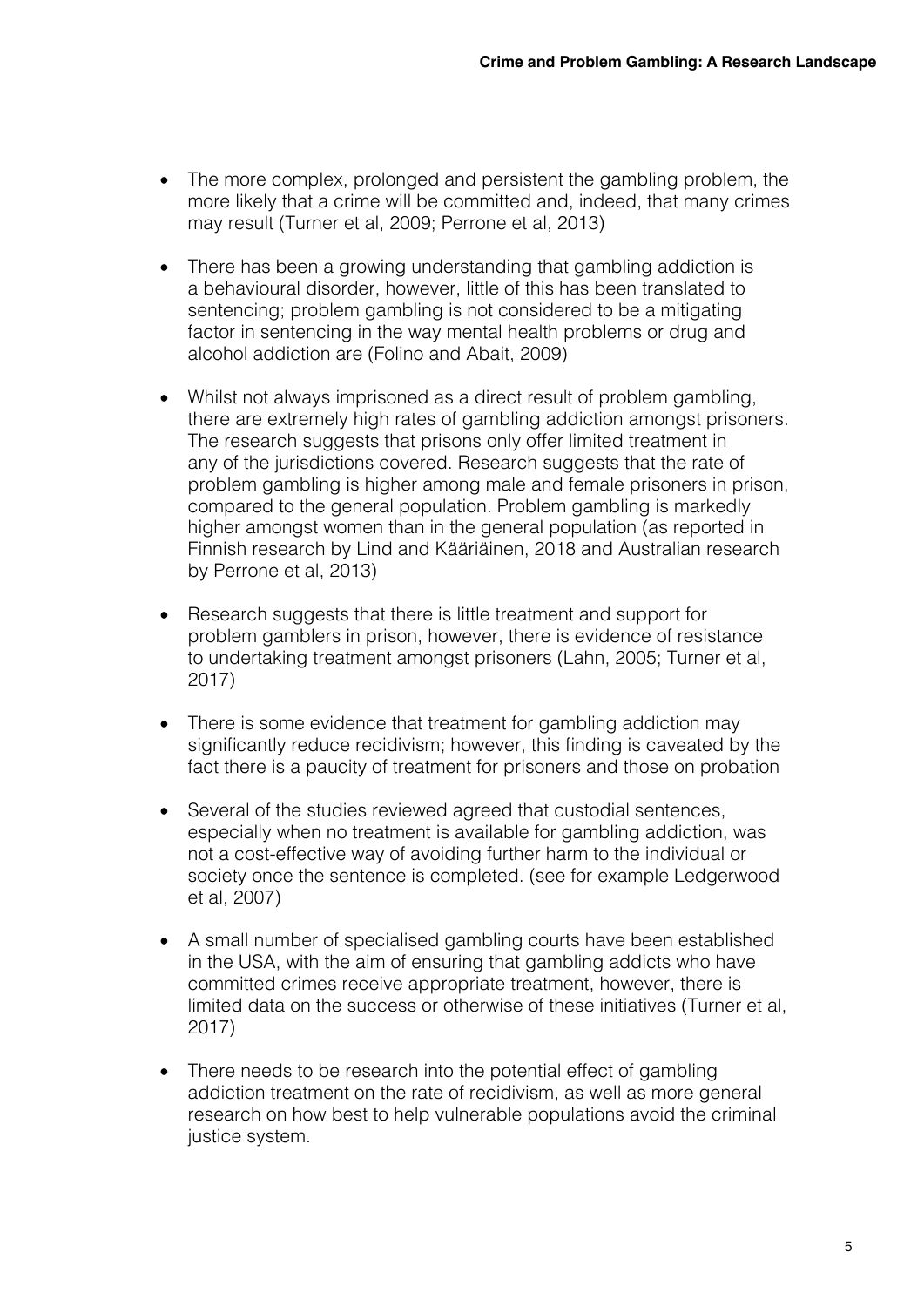<span id="page-5-0"></span>

### **Scope and methodology**

This review aims to survey what is currently known about the links between disordered gambling and crime to support the ongoing work of the Howard League for Penal Reform's Commission on Crime and Problem Gambling. The Commissioners come from a wide variety of backgrounds with varying levels of knowledge of criminology and gambling addiction. It aims to broaden understanding without focusing too heavily on the wider themes and issues related to crime and problem gambling.

This review does not discuss in any detail the generalities of gambling addiction and its treatment but does give more background to the disorder, where it is necessary, in order to understand its relationship to crime.

The jurisdictions covered in this review include Australasia, USA, Canada, Germany, Scandinavia and the UK. The literature search was carried out using a variety of sources including **academia.com, Google Scholar** and [deepdyve.com.](http://deepdyve.com) A number of extant literature reviews of the subject matter form much of the basis of these findings, together with an extensive review of the papers cited in their bibliographies. This review does not seek to provide an exhaustive list of all the relevant papers, particularly as many of them corroborate each other's findings. Rather it aims to highlight and explore the most pertinent and important issues, unravelling where possible a difficult and complex subject.

### **Scope**

This is a review of the relevant academic literature related to the intersection between problem gambling and crime. Specifically, it explores crimes committed by problem gamblers to support their gambling, using evidence from jurisdictions where gambling is (in some form or other) legal and regulated.

This review does not include literature focussed on crimes such as money laundering and sports fixing, which are associated with gambling but not necessarily carried out by problem gamblers. Nor does it include literature regarding crimes committed by gamblers unrelated to supporting their gambling addiction, or opportunistic crime associated with casinos and other land-based venues which has not been committed by gamblers to support their addiction.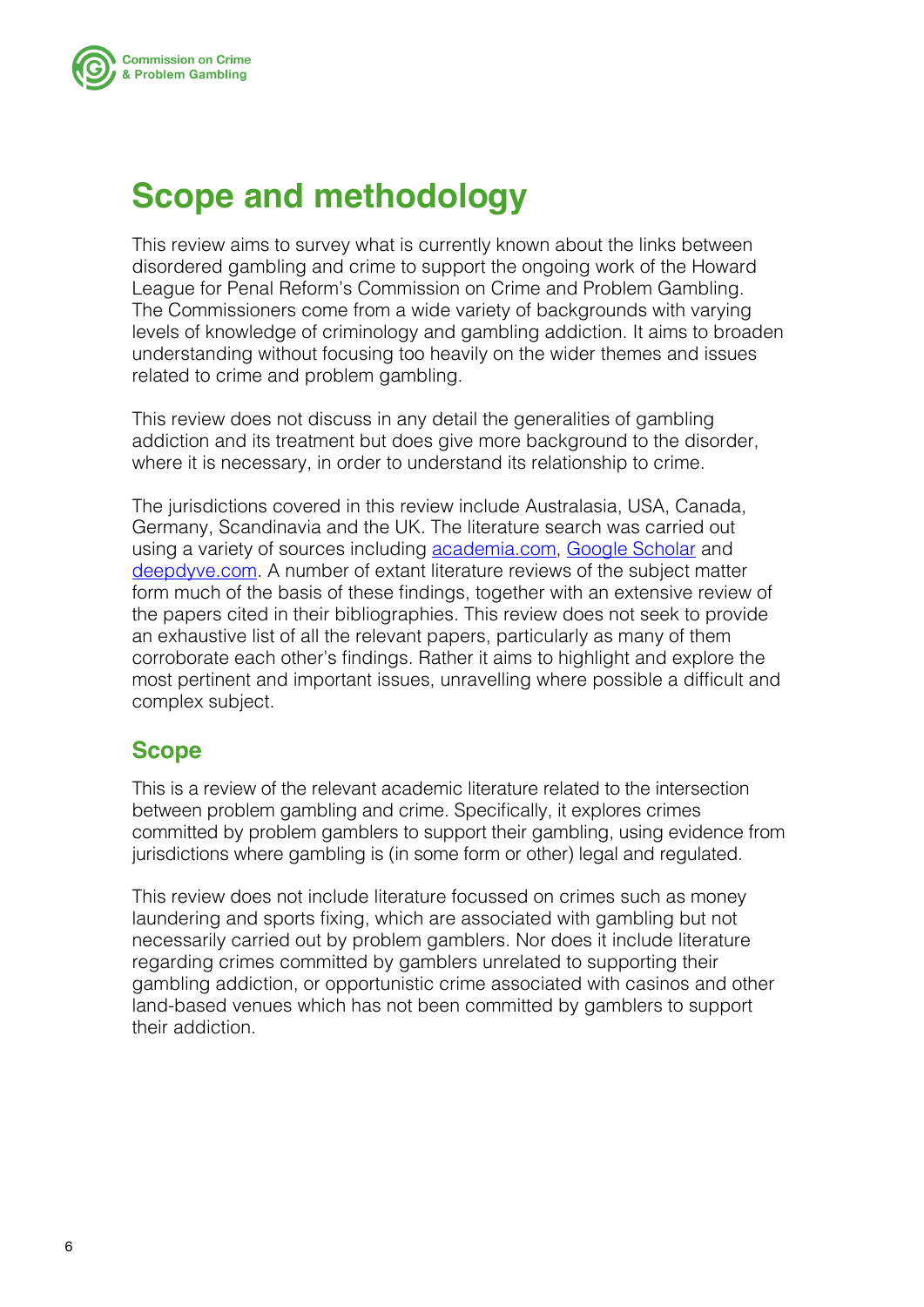### <span id="page-6-0"></span>**Defining 'problem gambling'**

Throughout the document, a number of terms are used to indicate the following:

- The general issue of problem gambling, also known as gambling addiction or disordered gambling
- The specific status of a group of people and the severity of their gambling addiction (problem or pathological gambling)
- The more general impact of gambling-related crime on society, broadly known as gambling-related harm or GRH.

#### **Gambling addiction/ gambling disorder**

Gambling addiction was first recognised as an impulse disorder in 1980, with its inclusion in the American Psychiatric Association's *Diagnostic and Statistical Manual of Mental Disorder* ([APA] DSM-III) (Rosenthal, 2020).

The subsequent edition of the DSM Manual – DSM-IV, introduced the 'Diagnostic Interview for Gambling Severity', designed to be used in a faceto-face clinical setting. The criteria for this interview have, since then, formed the basis for more general diagnostic screening tools used by the gambling addiction research community.

Gambling addiction was then re-classified as a behavioural addiction in the most recent version of the Diagnostic Manual of Mental Disorders (American Psychiatric Association, 2013) DSM-V, and renamed 'gambling disorder' in acknowledgement of similarities across behavioural and substance addictions. However, because it is a behavioural addiction, identification of the problem and its severity is usually carried out using self-report screening tools. A full list and description of the most common screening tools can be found in Appendix A.

### **Problem gambling**

The most common term currently in use for those suffering from gambling addiction/ disordered gambling is 'problem gambler'. Whilst this does reference a specific score on various diagnostic screening tools, it is also understood to be the term most generally understood by the public and those working within the criminal justice system when talking about individuals with a gambling addiction. In this review, where a specific screening tool has been used, we indicate when a group has been specifically defined as 'problem gamblers' using a screening tool. In general, when directly quoting work, the author's preferred term is used.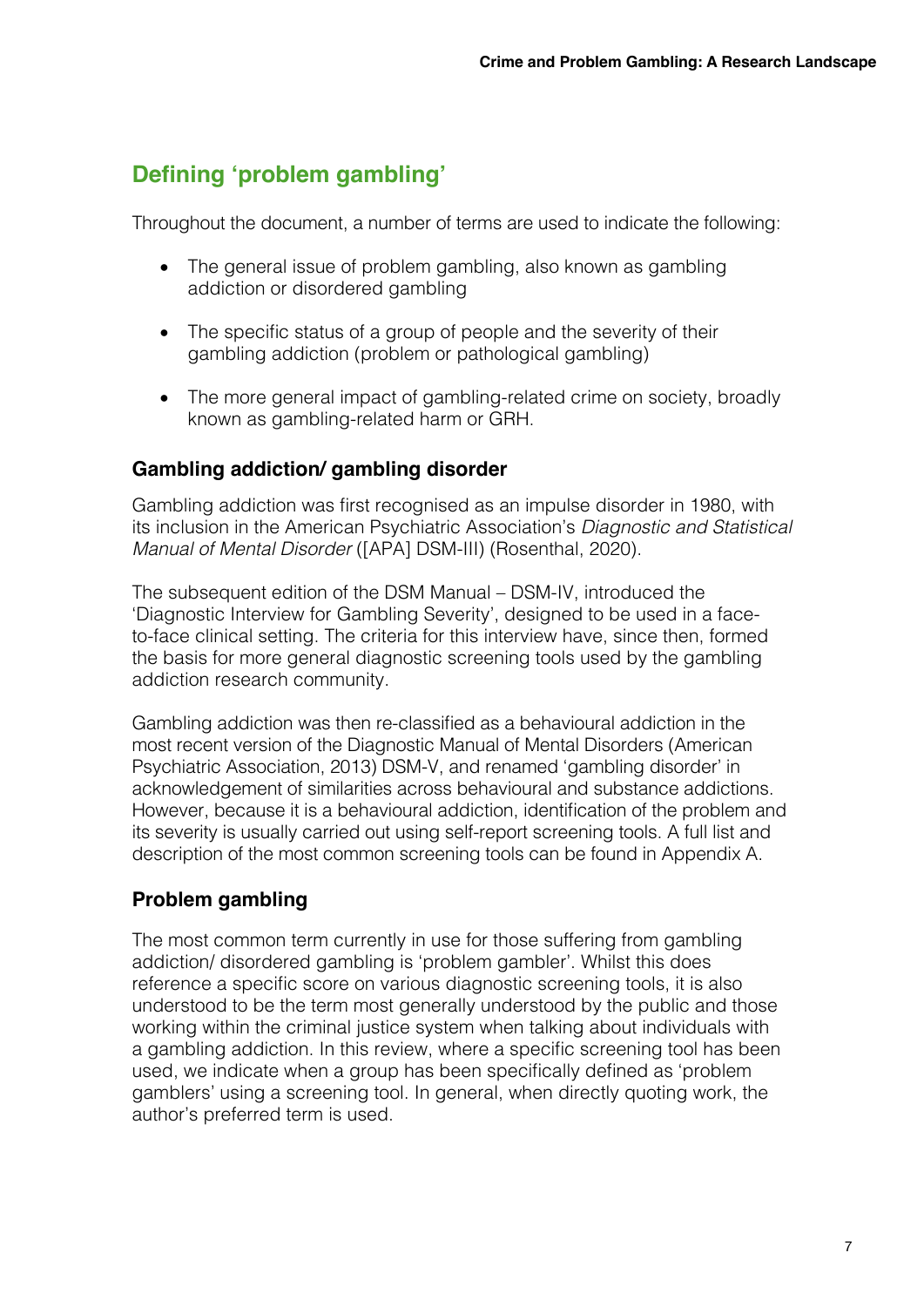<span id="page-7-0"></span>

#### **Pathological gambling**

Strictly speaking, this term only applies to people who have scored highly on one or more of the screening tools which are based on the DSM-IV criteria for pathological gambling. However, it also used as a general term for people with particularly severe or intractable gambling addiction even when there is no formal diagnosis using a screening tool.

#### **Disordered gambling**

This term is used generally as a less stigmatising term than 'problem' gambling and has increased in use since the introduction of the term 'gambling disorder' in DSM-V. It is used here as a general term indicating the fact that a person or group of people have this behavioural addiction.

#### **Gambling-related harm (GRH)**

New Zealand has led the way on using this public health approach to gambling addiction since the turn of the century. Langham et al (2016) explains that the New Zealand 2003 Gambling Act describes GRH as 'any kind of harm or distress arising from, or caused or exacerbated by, a person's gambling'. This definition includes psychological or emotional impacts of gambling, as well as more concrete forms of harm, such as financial loss. It also emphasises the multiple social scales at which harm can take place, which is more consistent with a social model of health, with four levels at which harm may occur: the individual person, family, the workplace, or in society at large (Langham et al, 2016). The UK is now catching up through a number of research initiatives led by the Gambling Commission and, most recently, the Gambling Related Harm All Party Parliamentary Group. As this review discusses, there is very little current research on the specifics of the criminal aspects of GRH and society; the focus of research continues to be the individual and his or her psychiatric imbalances.

### **Classifying an individual as a problem or pathological gambler**

All the studies reviewed here utilise one or more screening tool to indicate whether an individual could be classified as either a 'problem' or 'pathological' gambler. There is much debate about this spectrum, how best to define it, and whether it is even a spectrum, because gambling addiction presents heterogeneously. A recent study of diagnostic screening tool concluded that 'problem gambling symptomology appears to be multi-dimensional' (Christensen et al, 2019). Additionally, Professor Paul Delfabbro in the 2008 Australian Gambling review opines that the term 'pathological' gambling is problematic in that it implies gambling is a disease or medically based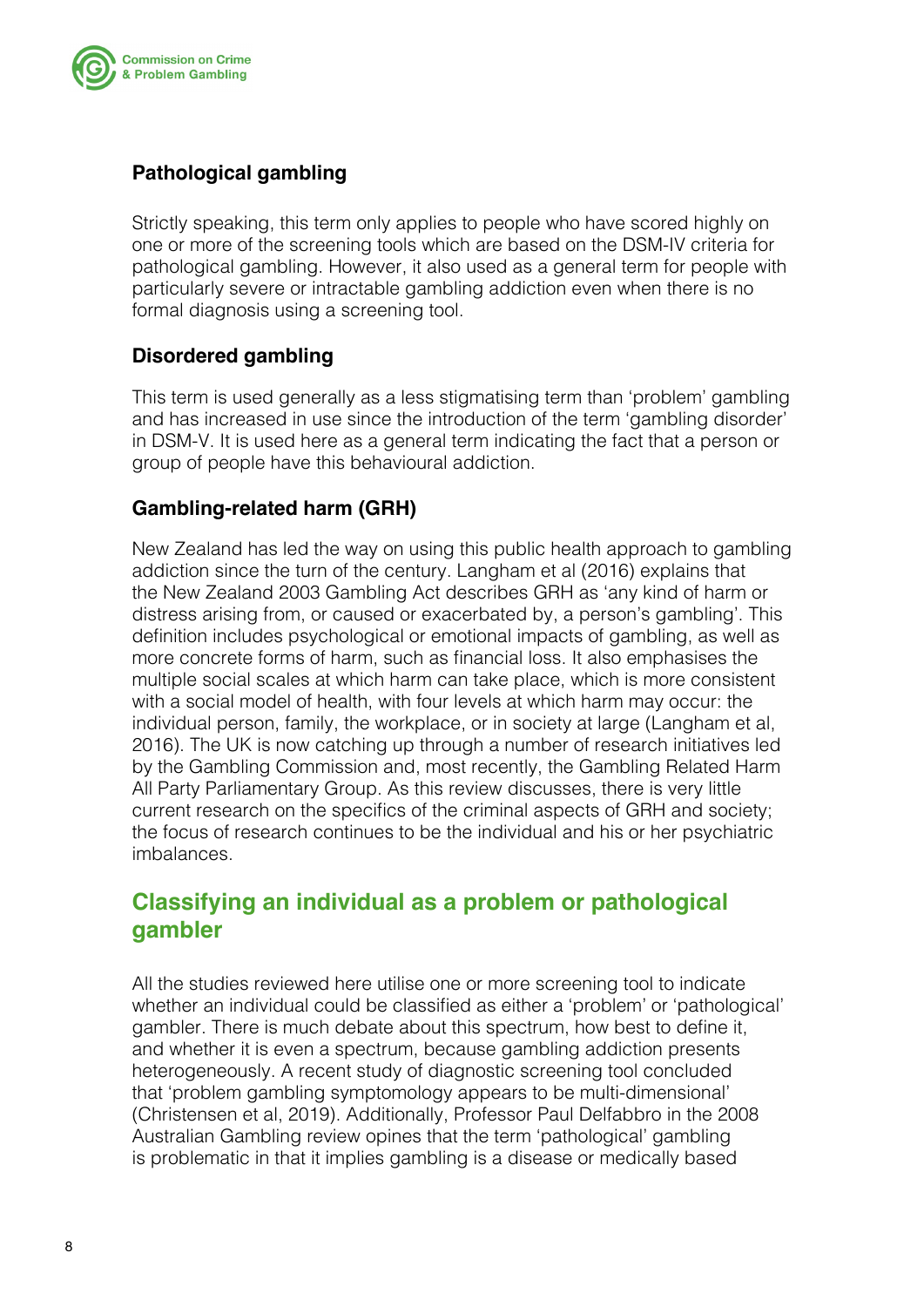<span id="page-8-0"></span>disorder with a clear pathogenesis, which has not been consistently borne out in the evidence.

It is important to note that in a vast majority of the studies reviewed either the offences, the extent of the gambling problem, or both, are almost always self-reported. This requires the interview subject to code an answer on a questionnaire or provide an answer in a face-to-face interview. This is further complicated by the fact that many gamblers have low levels of education (e.g. Abbott et al, 2005, Hing et al, 2015) and may also not have the country of study's main language as a first language (see for instance Rosenthal and Lorenz, 1992).

'Problem gambling' affects individuals in a multitude of ways. However, there is no one definitive way of measuring it. The diagnostic screening tools which do exist are open to question and interpretation (Otto et al, 2020). The variation in diagnostic screening tool or criteria used has been reported to impact upon prevalence rates. For example, Turner et al (2015) reported that a change in scoring threshold and criteria in DSM-V led to an increase in selfreporting of problem gambling (or, gambling disorder, as used in the study) among the prisoners they surveyed. In reviewing almost all the papers in this document, we should bear in mind that a range of different screening tools have been used to identify the extent of the gambling issues present in the research sample. Each tool is described in more detail in Appendix A.

### **General characteristics of disordered gambling**

Overall, gambling addiction (as defined using one of the main problem gambling diagnostic tools) is highly correlated with other psychiatric disorders such as substance abuse disorders, anxiety disorders and personality disorders (for instance, Petry et al, 2005 and Kessler et al, 2008).

In 2005, Petry et al reviewed co-morbidity among Americans between DSM-IV-defined pathological gambling and other psychiatric disorders. They reported that, among pathological gamblers: 73.2 per cent had an alcohol use disorder; 38.1 per cent had a drug use disorder; 60.4 per cent had nicotine dependence; 49.6 per cent had a mood disorder; 41.3 per cent had an anxiety disorder; and 60.8 per cent had a personality disorder. These authors also found a correlation between these co-morbidities and pathological gambling was stronger in women compared to men.

Researching pathways to gambling, the US National Co-Morbidity Survey Replication in 2008 showed that 96 per cent of people identified as having pathological gambling symptoms also had lifetime histories of at least one other psychiatric disorder, with the other disorder preceding gambling disorder in 75 per cent of cases (Kessler et al, 2008).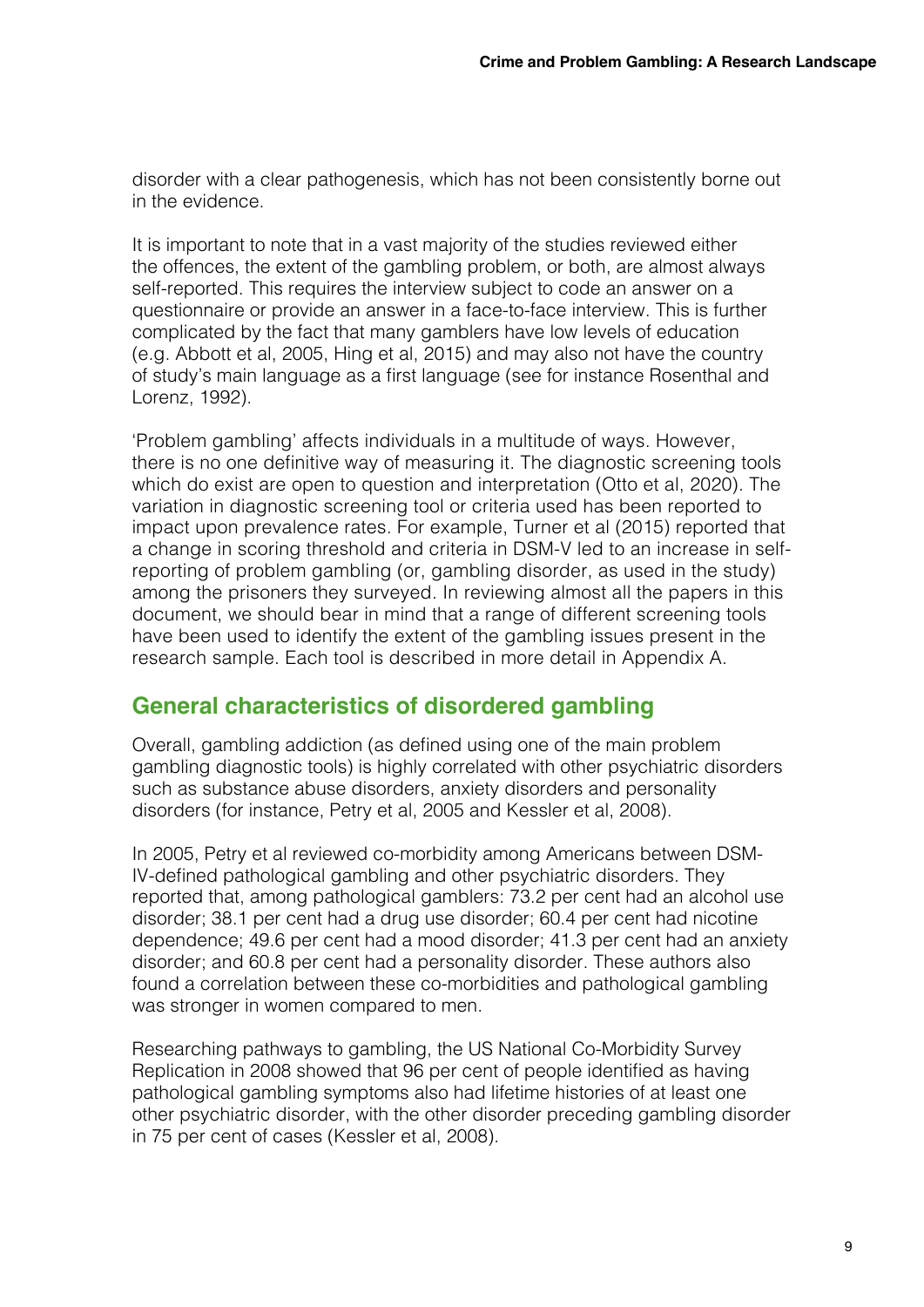<span id="page-9-0"></span>

### **Limitations**

The literature reviewed revealed the following limitations:

- A limited, homogenous sample of gamblers is used. This is because almost all of the papers base their findings on two groups: gamblers in treatment or in Gamblers Anonymous (those who have sought treatment following acute/severe addiction) or gamblers in prison (either gamblers who have committed crimes, or prisoners who have developed a gambling addiction in prison)
- There is a lack of understanding of cultural specifics for BAME groups. General prevalence studies across the globe repeatedly show that BAME groups are more at risk of developing a gambling addiction. Many of the studies quoted here showed an over-representation of BAME gamblers amongst in-treatment or incarcerated groups, but there is very little exploration of the reasons for this, or of the nature of crime and problem gambling in BAME communities
- There is a lack of reliability of diagnostic tools, as discussed in the above section on scope and methodology
- Cross addictions and co-morbidities gambling addiction in its more severe forms, rarely presents itself as a stand-alone condition. Much of the research reviewed here documents the co-morbidities, and papers such as Kessler et al, (2008) attempt to ascertain which is the preceding condition. However, this suggests that someone who commits a crime and is identified as being a problem gambler, will have other factors which may also have contributed to the crime
- Self-reporting of crimes problem gambling is not reported as being a motivating factor in an offence in any jurisdiction. Few papers attempt to link a court case to the defendant's gambling addiction following an offence being committed. Therefore, any links between a person's disordered gambling and offences committed will only be discovered if they admit to crimes in treatment or admit to gambling addiction when in prison
- Complex relationship between criminality and gambling  $-$  it is not always easy to identify a crime as being directly linked to an episode of gambling addiction, when gambling (either legal, illegal or private) is part of an individual's lifestyle
- Limited scope of research angles many papers are written by psychiatric or addiction specialists. A limited number of papers come from a social sciences background.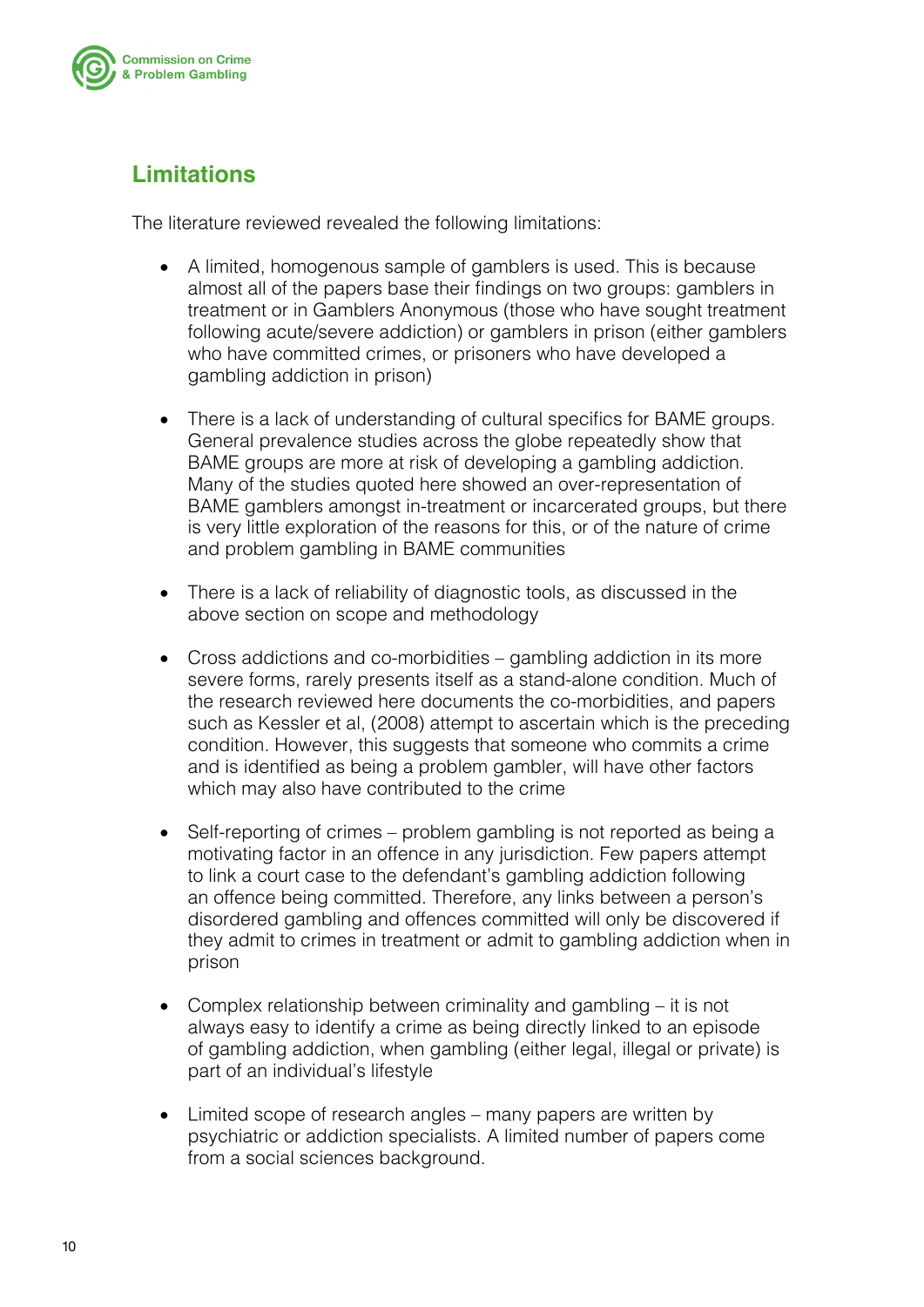## <span id="page-10-0"></span>**Prevalence of crime attributable to problem gambling**

There is insufficient evidence to determine the actual number of offences committed in any jurisdiction, as a result of gambling addiction. Gamblers may admit to offences when questioned about their offending history during screening and treatment, but this data is not kept widely or consistently. Data regarding theft and fraud cases in court is recorded, but gambling-related motivation or background is not. Indeed, the literature surveyed suggested the relationship may not be simply cause-and-effect. Instead issues such as co-morbidities and other aspects of a defendant's lifestyle should also be considered, for instance: psychiatric disorders (Kessler et al, 2008, Turner et al, 2017) or co-addictions (Petry et al, 2005).

There is some evidence about why gamblers commit crime. Rosenthal and Lorenz's theory (outlined in their 1992 paper 'The Pathological Gambler as Criminal Offender') is still favoured. Their description of the stages of pathological gambling is summarised as follows:

- Winning: Men begin to (and continue to) gamble because they gain recognition for their early successes (unlike women, who less commonly experience a 'winning phase'). As a larger proportion of an individual's self-esteem is derived from gambling, they begin to wager bigger stakes. Both the winnings themselves, and fantasies of winning, are attractive
- Losing: When a gambler begins to chase losses, previous gambling strategies are abandoned. He or she gambles alone. Only the most urgent debts are paid. Lying about gambling becomes more frequent. They use their own and their families' money, deplete savings, take out loans and exhaust all legitimate sources
- Desperation: There is a 'crossing of the line' he or she starts doing things that were previously unimaginable. Once the 'line' is crossed, it becomes easier to continue with such behaviour. The offence is rationalised as a short-term loan, with the intention to repay it immediately after a win. The gambler still believes he or she is one winning streak away from resolving all financial problems
- Giving up: Some gamblers realise they cannot get even, and will never catch up, and they no longer care. In the last two phases, depression and attempted suicide are likely. There is also the possibility of getting caught or imprisoned.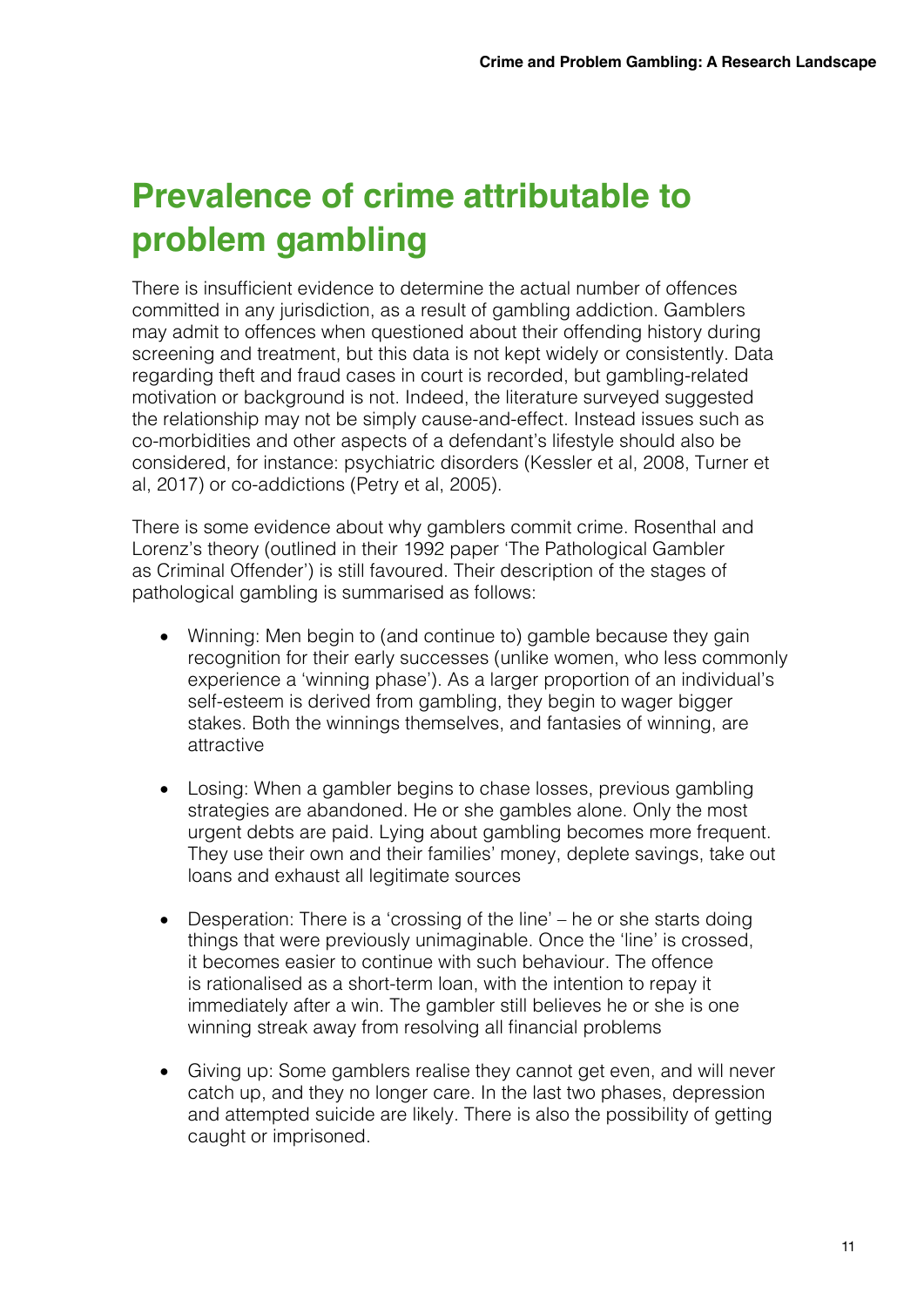<span id="page-11-0"></span>

Much of the detailed research on the prevalence of crime amongst gamblers has taken place with two communities: gamblers who have presented for treatment, and within incarcerated populations. Therefore, it is suggested that, understanding of overall prevalence is limited as these two groups are the most likely to have committed one or more offences, and they are likely to be serious crimes that carry a prison sentence. The suggestion is that there is a significant amount of unreported and undetected crime by problem gamblers. It may be that such crime remains unreported as it is perpetrated on family, friends and employers who do not wish to report the offence. However, numerous studies show that disordered gambling is clearly linked to a wide range of crimes and has a significant impact on individuals, families, cultural groups, employers and society at large (see for instance Abbott et al, 2005; Perrone et al, 2013).

### **Prevalence rate: general population**

There are few published peer-reviewed studies on the rates of crime perpetrated by gamblers in general. Abbott et al (2005) reported that in New Zealand 10 per cent of pathological gamblers said their gambling led to problems with the police. An Australian national prevalence survey (Productivity Commission, 1999) reported that 11 per cent of pathological gamblers reported engaging in gambling-related illegal activity. In addition, this document also reported that 3 per cent reported court appearances for gambling-related charges.

### **Prevalence rate of crimes amongst treatment-seeking gamblers**

The prevalence rate of crime amongst gamblers often becomes apparent during treatment. This may relate to an increased sense of desperation following the committal of an offence, and thus a drive to seek treatment. This is illustrated by the prevalence rate of illegal acts committed by gamblers who present for treatment or attend Gamblers Anonymous meetings. This sample of results shows that a consistent rate of around two thirds of gamblers in treatment have committed an offence (see for instance Blaszczynski and McConaghy 1994).

#### **Prevalence rate in arrestees**

Cuadrado and Lieberman (2011) interviewed arrestees at a range of intake/ booking centres in Florida reporting that 'The importance of identifying problem gamblers amongst arrestees takes on special significance when we consider the possibility that it could enable the means for intervention and diversion that may ultimately reduce crime recidivism due to gambling'. This study reported that 32 per cent of arrestees had ever experienced problem gambling during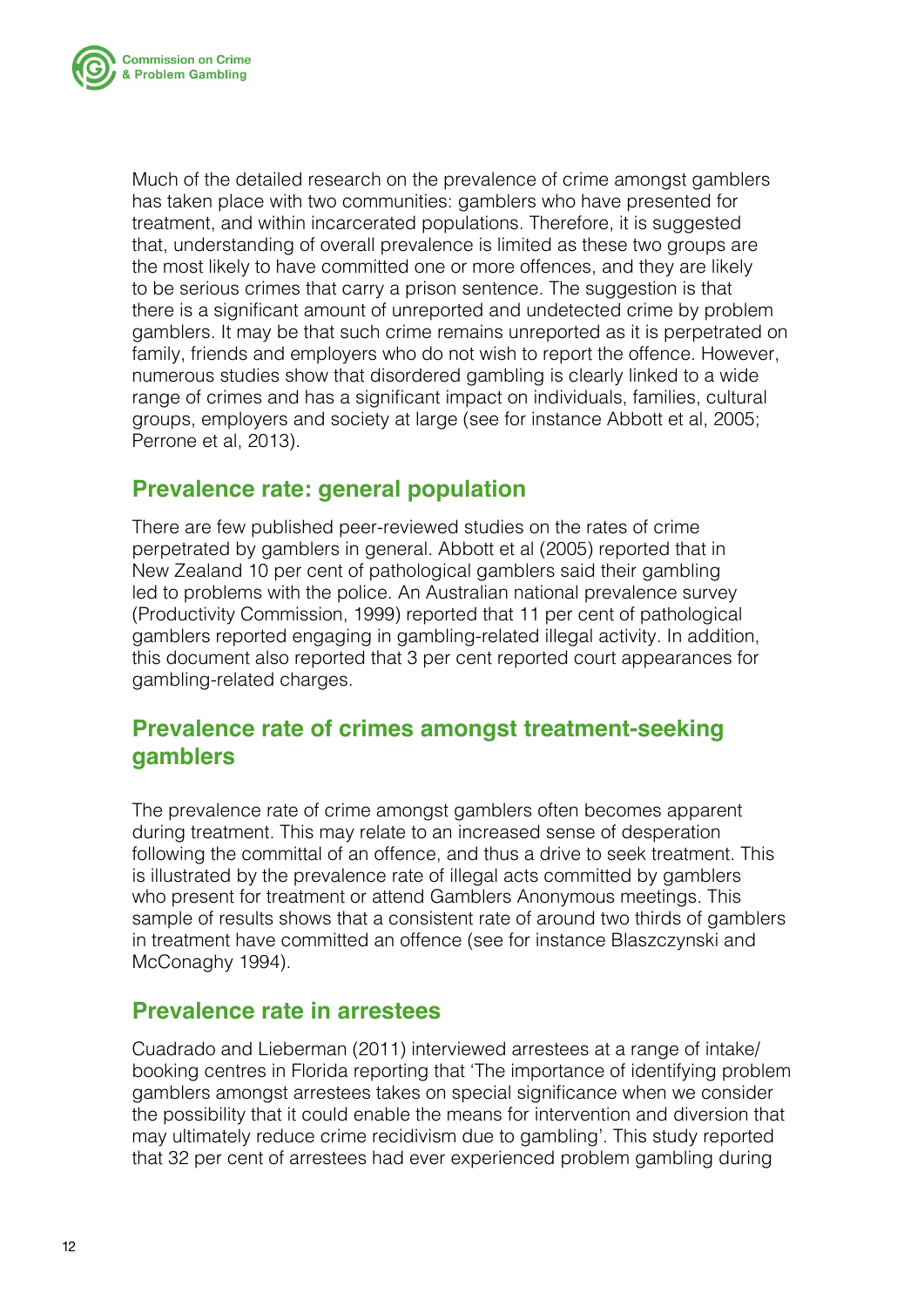<span id="page-12-0"></span>their lifetimes, and of these, 17.4 per cent had likely current gambling problems using the Lie/Bet screening tool. This represents just over 19 per cent of all male arrestees and a little under 10 per cent of all female arrestees.

### **Prevalence rate of problem/pathological gambling in incarcerated populations**

In 2005 Williams et al undertook a systematic review of international studies focusing on prevalence rates of problem gamblers among prisoners. They concluded that approximately one third of prisoners were problem or pathological gamblers and that a significant percentage of problem/ pathological gamblers committed crimes to support their gambling, ranging between 11 per cent and 100 per cent, with the average being 50 per cent. In a more recent systematic review, Banks et al (2019) noted that prevalence rates in the studies they surveyed ranged from 5.9 to 73 per cent, clearly representing huge variation and making it difficult to draw conclusions (they note that this variation could be due to factors including the use of different screening tools, different time frames etc).

The prevalence of problem gambling among incarcerated populations is internationally recognised as being higher than that of the general population. Anderson's 1999 study at four American prisons used SOGS to screen 233 male prisoners. It found that 35 per cent had 'some problem with gambling', and that 38 per cent were likely pathological gamblers, according to the SOGS screening tool. The study also found that higher SOGS scores were also correlated with wider contextual emotional and financial problems. Lind et al (2019) found prevalence rates of 16.3 per cent for possible problem gambling in their study of two Finnish prisons,(noting that 'problem gambling is five to ten times higher in the adult correctional population than in the general population') supporting the findings of previous studies in other jurisdictions.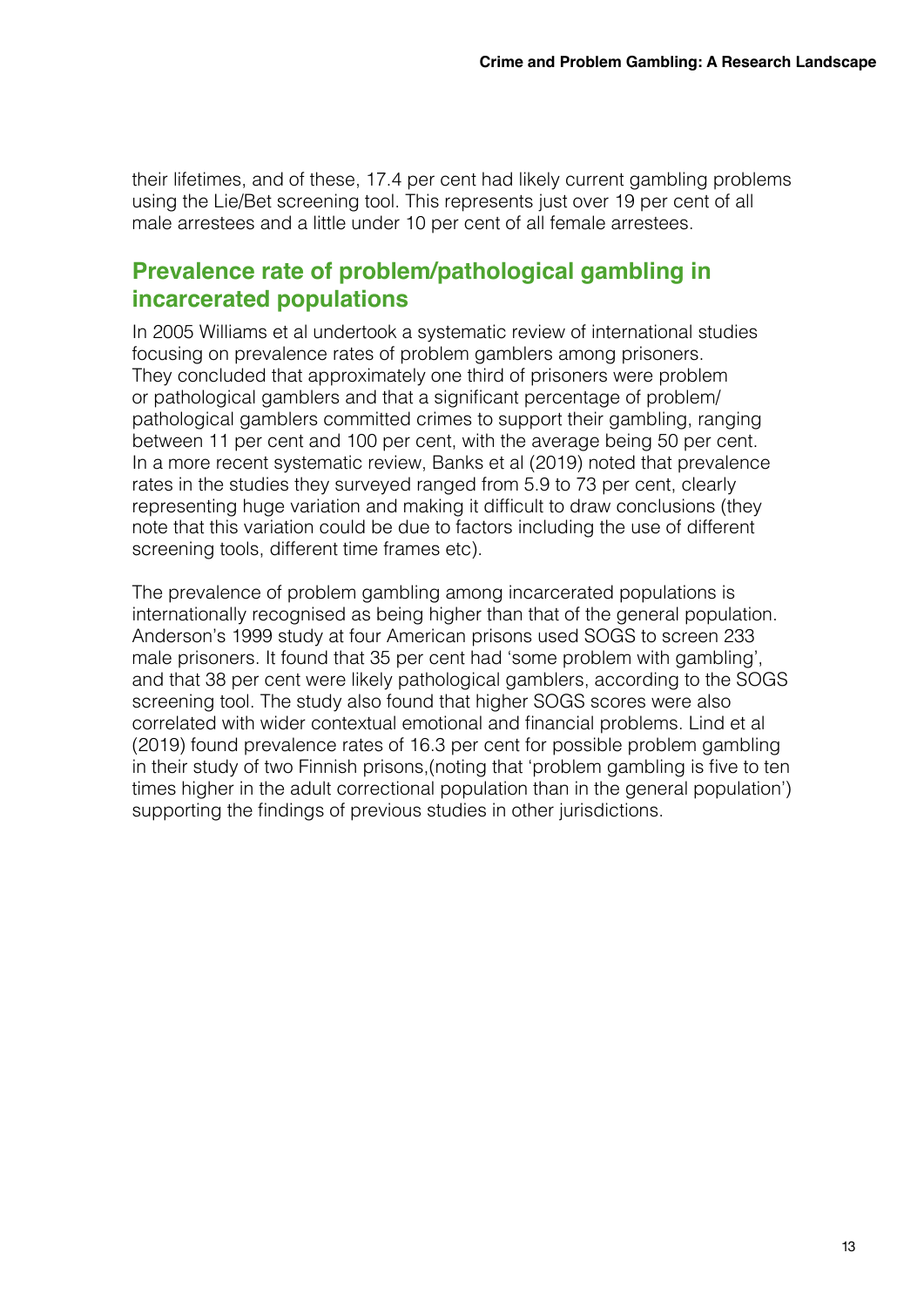

The following table provides further analysis from different jurisdictions:

| <b>Jurisdiction</b>     | <b>Population</b>                                                       | <b>Prevalence</b>                                                                                                                                      | <b>Source</b>                      |
|-------------------------|-------------------------------------------------------------------------|--------------------------------------------------------------------------------------------------------------------------------------------------------|------------------------------------|
| Australia               | <b>Australian Capital</b><br><b>Territory corrections</b><br>facilities | 34 per cent<br>reported as problem<br>gamblers, of which<br>15.7 per cent<br>classed as 'severe'                                                       | Lahn and<br>Grabosky, 2003         |
| England                 | One male prison,<br>one female prison                                   | Using PGSI, a<br>prevalence of<br>27.8 per cent was<br>reported amongst<br>the male sample,<br>and 18.1 per cent<br>amongst the female<br>sample       | May-Chahal et<br>al, 2012          |
| England and<br>Scotland | <b>Prison and</b><br>electronic tag                                     | Using PGSI,<br>reported as<br>12 per cent<br>problem gamblers<br>(compared to 0.7<br>per cent of the UK<br>population)                                 | May-Chahal et<br>al, 2016          |
| <b>USA (Nevada)</b>     | <b>Medium security</b><br>prison                                        | Using SOGS, 23<br>per cent reported<br>some experience of<br>problem gambling,<br>and 26 per cent<br>were classed<br>as being likely<br>'pathological' | Templer, Kaiser<br>and Siscoe 1993 |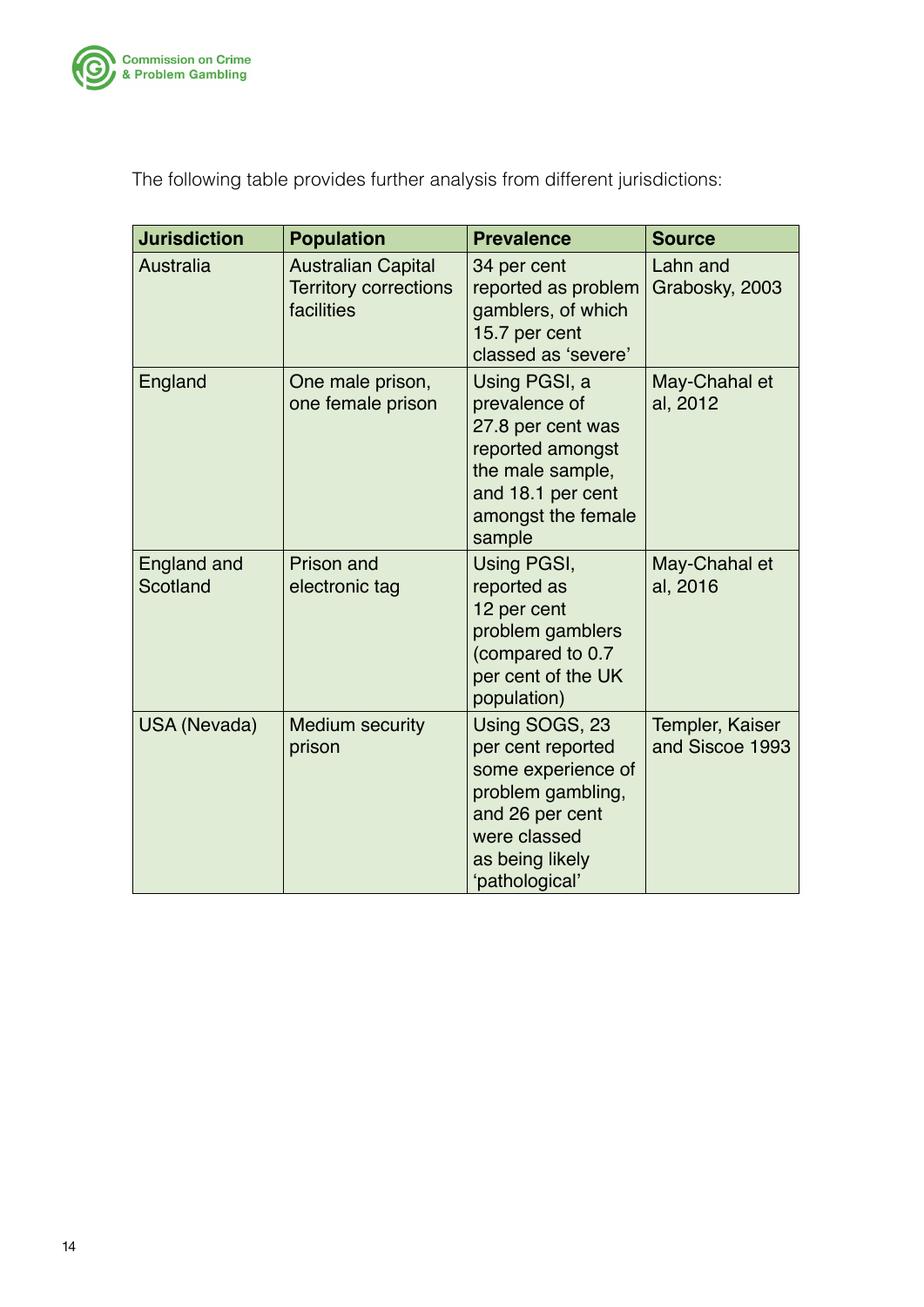### <span id="page-14-0"></span>**Correlating crime and gambling**

The links between crime and gambling are complex. A gambler may commit a crime based on multiple factors:

- they may be desperate to fund their gambling;
- • gambling is one aspect of their criminal activities; or
- they may have other cross-addictions that require funds.

Mestre-Bach et al's 2018 study of treatment seeking gamblers with a history of offending in Spain explored the behavioural links between problem gambling and the committal of crime. They noted shared behaviours of urgency, impulsivity and risk-taking behaviour.

A gambler might also commit an offence that is not motivated by gambling.

A significant proportion of this research literature is based on incarcerated populations; therefore, it is often unclear whether the offences committed by problem gamblers were directly linked to their addiction. Indeed, as Perrone et al point out in their 2013 Australian study, the prisoner may not recognise the link between their gambling and the offence committed. In their qualitative interviews, some prisoners reported that they only realised the nature of their gambling addiction after several convictions and jail terms (Perrone et al, 2013).

Whilst gamblers may not directly link their sentence to their gambling, they may well have previously committed such crimes. May-Chahal et al's 2015 study of two English prisons (one male one female) found that 5.4 per cent of male and 3 per cent of female prisoners believed that their current sentence was linked to gambling. However, a larger proportion (13.4 per cent of men and 7.2 per cent of women) admitted to having ever committed an offence in order to finance gambling or pay off debts. The researchers concluded 'From this data we would estimate that at least 5 per cent of offending could be reduced if gambling problems were effectively addressed' (May-Chahal et al, 2015).

A Canadian study of 250 male prisoners found that 17 of the sample consistently scored in the pathological range on measures of gambling pathology (a range including screening tool SOGS, and diagnostic criteria DSM-IV) (Turner et al, 2007). Of the 17 prisoners, ten reported that their criminal activity was the direct result of gambling debts. In addition, one third of the sub-clinical problem gamblers reported that they committed the offence because of their gambling. A further finding was that one third of the sub-clinical group and nearly a quarter of those without a gambling problem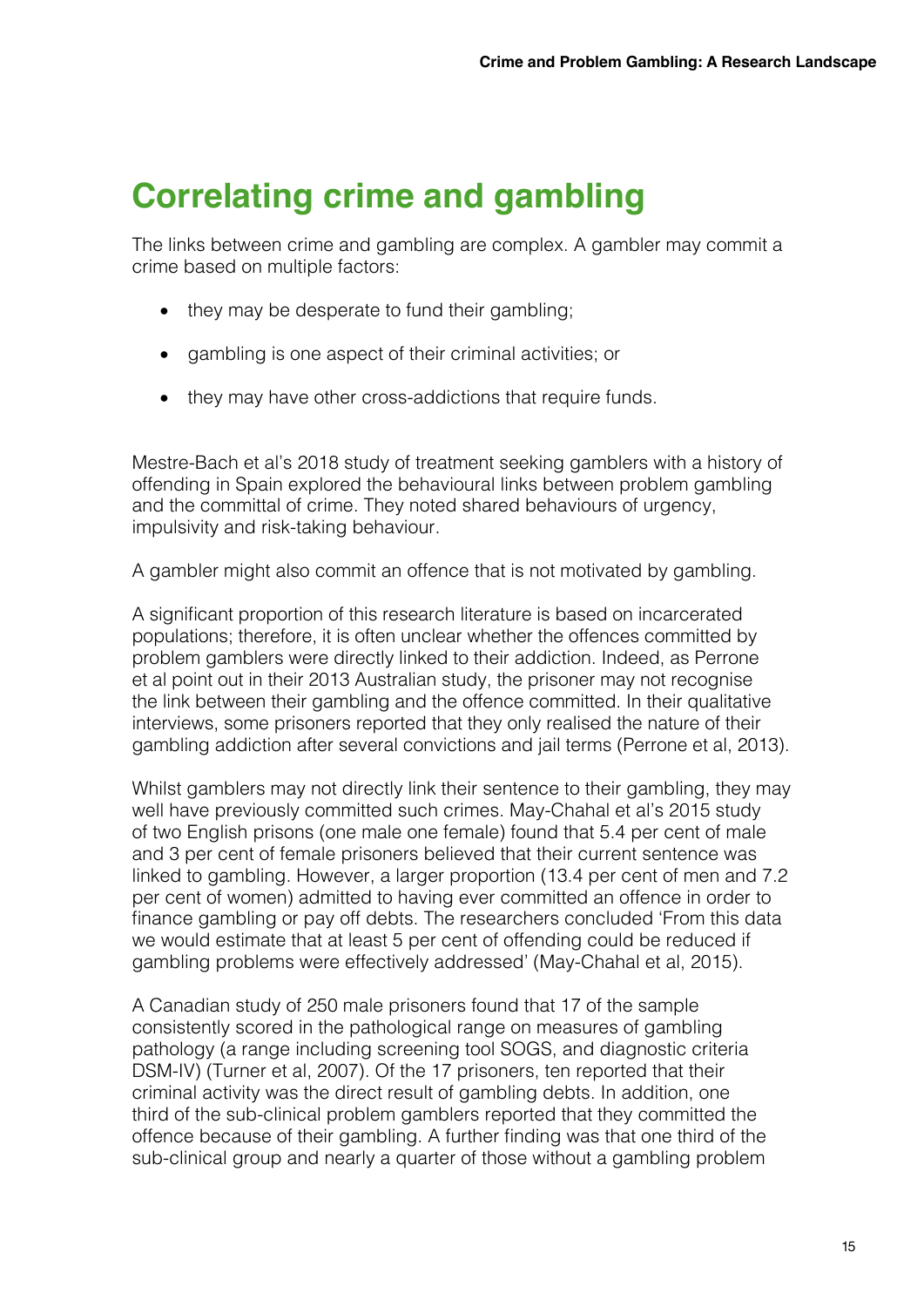

believed that crime encouraged gambling because it was part of their criminal lifestyle and provided ready cash with which to gamble. Forty-two percent of the sample reported gambling in prison (Turner et al, 2007). Finnish prison workers surveyed by Castrén et al (2019) reported that gambling-related crime was most often reported to have been motivated by the need to finance gambling or to pay off gambling debts.

As most research studies rely on self-reported evidence, it may not provide the most reliable measure of gambling related offending. Qualitative interviews, rather than questionnaires, seem to provide more clarity about the relationship between gambling addiction and why someone committed a crime. Qualitative studies also show that a wide range of crimes were committed where the motivation is connected to gambling, but not necessarily with a clear direction of travel. For example, a gambler could report that:

'I needed money to gamble so I committed my crime, but I also used money from other crimes to gamble' or

'I committed my crime because I was caught in a cycle of gambling, drinking and bad decisions'.

Gambling is often just one part of a 'chaotic, disordered lifestyle' (Lahn, 2005).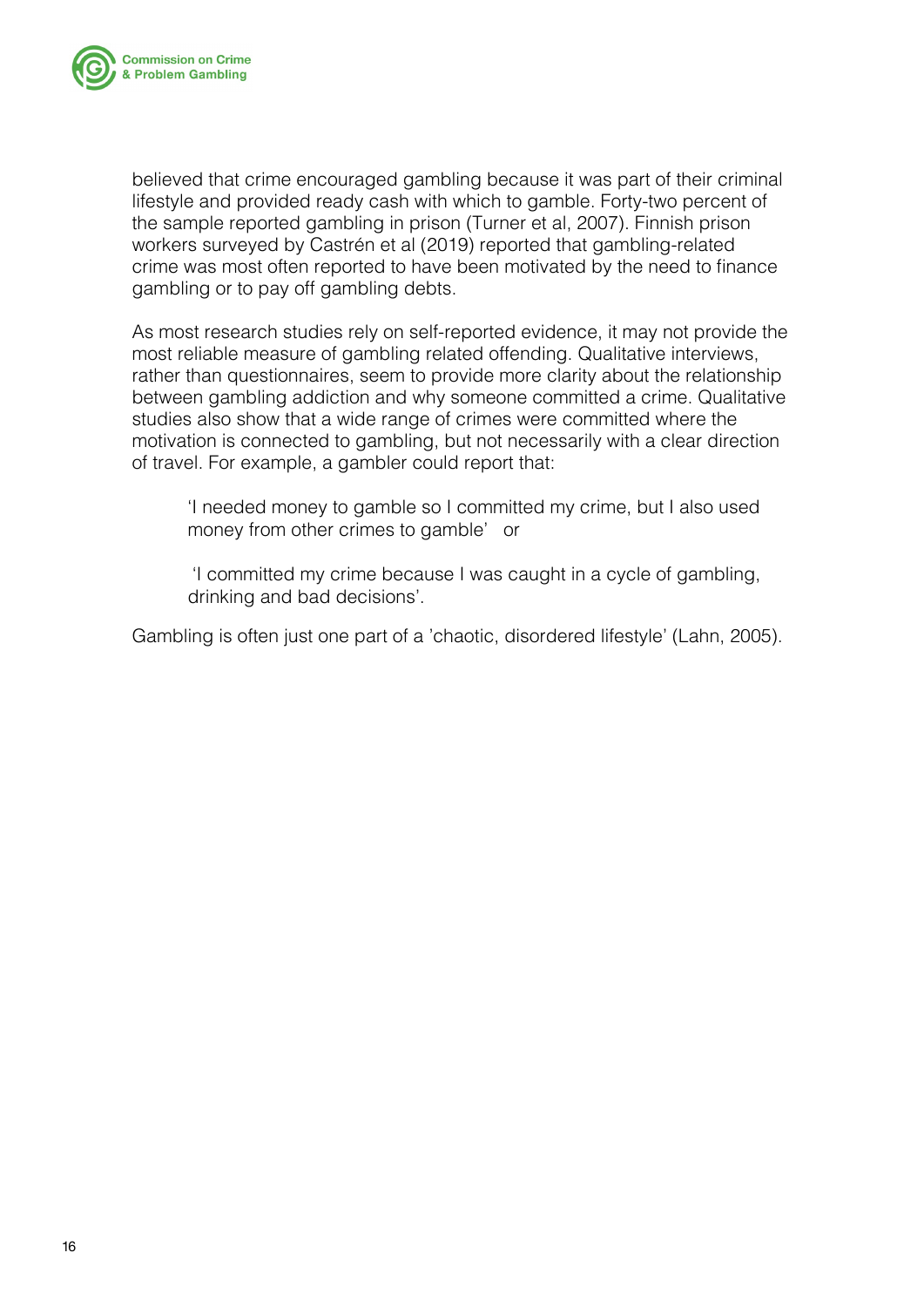### <span id="page-16-0"></span>**Types and frequency of crime**

The literature reviewed suggested a correlation between the severity of an individual's gambling disorder and a greater likelihood of offending and reoffending.

In prison studies, as reviewed by Ledgerwood et al (2007), whilst severe problem gamblers might make up less than 10 per cent of the prison population, they will have committed up to 20 per cent of the total number of crimes. Whilst only a small proportion of those in treatment may have committed serious or violent crimes, those who admitted to theft or larceny further reported committing numerous offences (Ledgerwood et al, 2007).

A German study compared crimes committed by problem gamblers and 'regular' gamblers. It found that those suffering from disordered gambling committed income-producing crimes such as stealing from family or embezzlement at 10 to 20 times the rate of non-problem gamblers. Furthermore, 38 per cent of the problem gamblers in the study admitted to committing embezzlement offences on at least one occasion. However, both sets of gamblers admitted to stealing from their employer at a far more similar rate (16 per cent of non-problem gamblers, 23 per cent of problem gamblers). This might suggest that stealing from one's employer is seen as a 'lesser' crime (Meyer and Stadler, 1999).

There has been anecdotal evidence that, as with substance addictions, the partners of gambling addicts will commit crimes in order to raise money for their daily needs or to try and pay off gambling debts. However, no peerreviewed research has been found to corroborate this. There is qualitative evidence from Australia that the children of gambling addicts will steal food or commit other petty crimes as a result of their parents' gambling expenditure (Breen et al, 2013).

Providing a consistent description of the types of crimes committed across all the jurisdictions reviewed is not possible, as legal frameworks vary. However, there was consistency in that non-violent acquisitive crime was the most common form of offending due to gambling. The research suggested it was less common for violent crimes to be committed in order to fund gambling and it tended to be more strongly associated with an individual's lifestyle than with a gambling addiction.

Turner et al's (2009) Canadian study found a significant relationship between the number of income-generating offences committed and the severity of problem gambling. The most common income producing offence was theft (55.5 per cent), followed by possession of property obtained by crime (45.3 per cent), breaking and entering (32.4 per cent), robbery (32.4 per cent),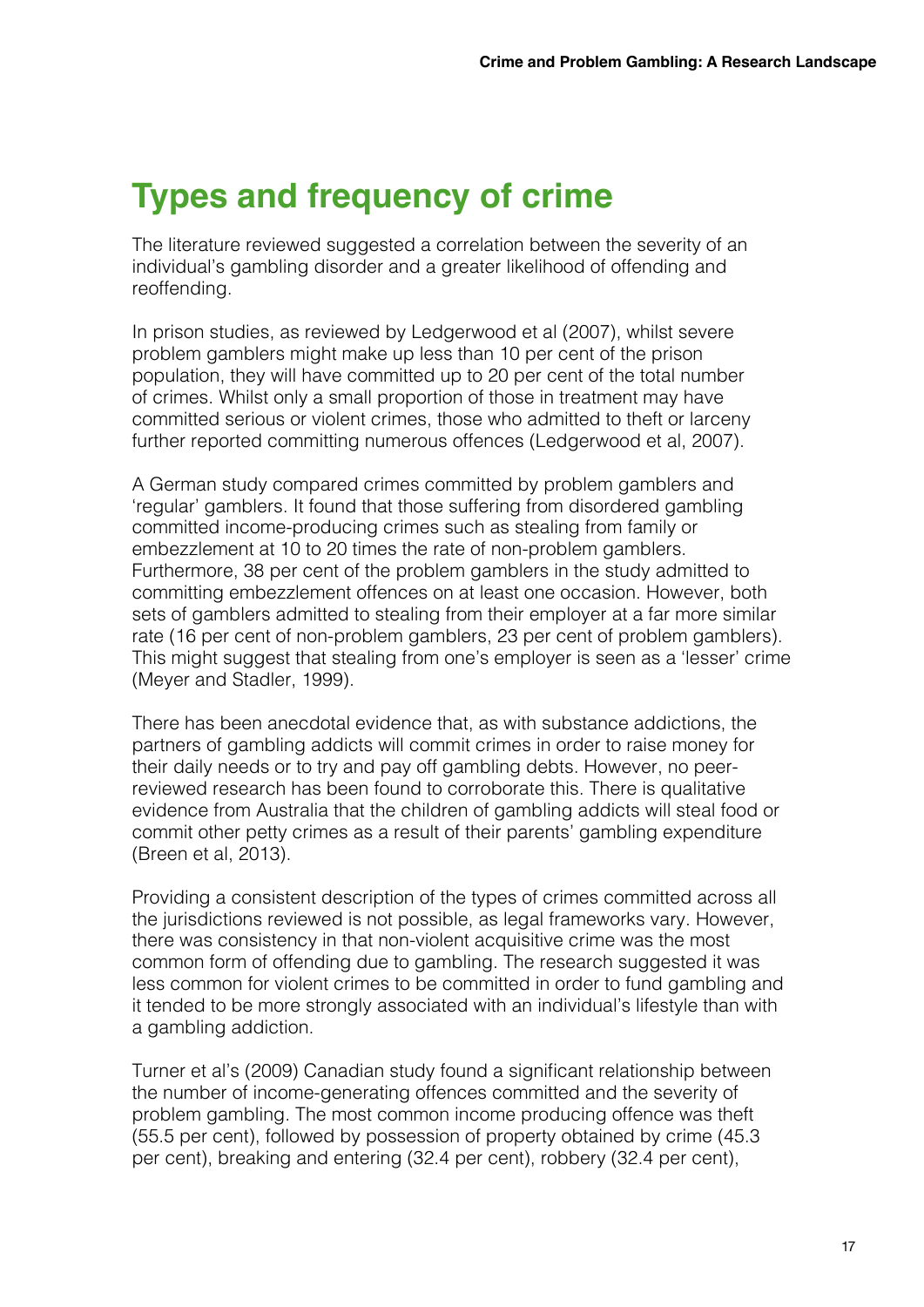

fraud (19.9 per cent), trafficking (18.7 per cent), and forgery (6.6 per cent). This study reported that most pathological gamblers and one third of problem gamblers reported being caught in a cycle of gambling, debt, and crime. The authors concluded that effective treatment of gambling addiction will help to break the cycle and reduce overall levels of offending (Turner et al, 2009).

Ledgerwood et al (2007) surveyed gamblers in treatment in the community for their addiction in Connecticut (USA) and found that gambling‐related illegal behaviour was common in the sample, with 27.3 per cent of participants reporting at least one gambling‐related illegal act in the year before entering treatment. Illegal behaviour reported included fraudulent financial dealings (such as writing bad checks), theft, unauthorised use of a credit card, forgery or embezzlement.

In an Australian study, Perrone et al (2013) found that recidivism rates among prisoners who had committed gambling related offences (as reported by the prisoners themselves) was 1.5 times higher than that of non-gambling related offences. 75 per cent of prisoners in their survey who had committed crimes related to gambling had served at least one custodial or community-based sentence prior to their current term of imprisonment.

There are several studies from across the globe which show a direct link between problem gambling and Intimate Partner Violence (IPV). Recent research from the UK by Roberts et al (2020) reviewed gamblers in treatment and found that '20.1 per cent of clients reported any IPV in the past year; 12.3 per cent reported perpetration and 14.1 per cent reported victimisation in the past year'. Roberts et al further reported that 'These figures were substantially higher than estimates from the Crime Survey for England and Wales (CSEW) which suggested that 7.5 per cent of women and 4.5 per cent of men experienced any type of domestic abuse (IPV) in 2017 (Office for National Statistics, 2018)'. Moreover, they explained that '… the measurement of IPV is more comprehensive in the CSEW, and includes controlling, coercive or threatening behaviour, and violence or abuse between intimate partners or family members regardless of gender or sexuality. This encompasses not only physical violence, but also psychological, sexual, financial, and emotional abuse.' (Roberts et al, 2020)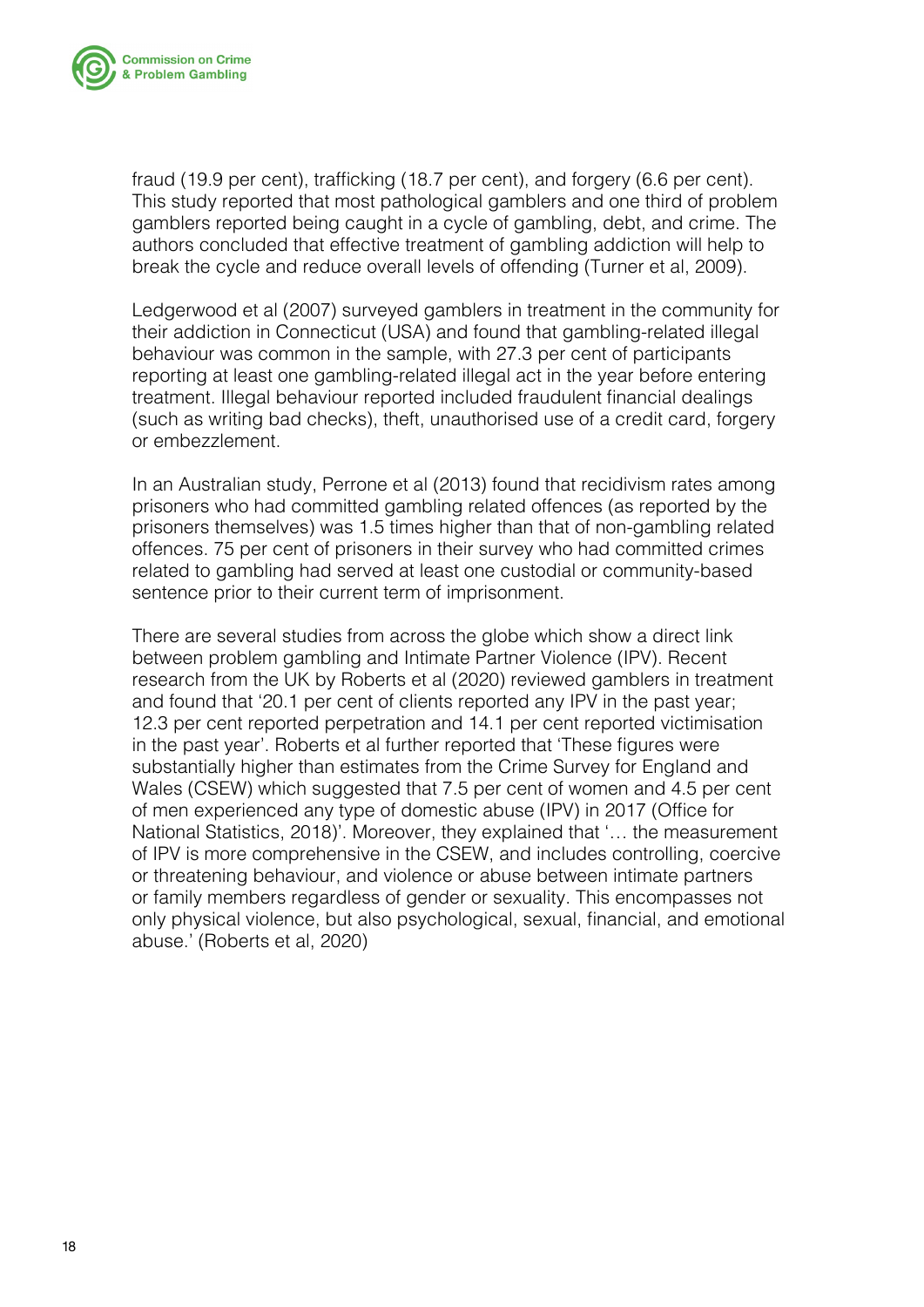## <span id="page-18-0"></span>**Gamblers and the criminal justice system**

Much of the literature reviewed here is based on research conducted with gamblers who are at a particular stage in the criminal justice system – either arrestees, those serving custodial sentences, those with electronic tags and those on probation. Once again, the results of the research are not straightforward. Key questions remain unanswered, including: the extent to which gambling is at the heart of criminal activity; the pathways into gamblingrelated crime; the availability, take-up and benefits (to the individual and their support network) of treatment for gambling addiction in the criminal justice system.

### **Sentencing**

Sentencing practices have been researched in various jurisdictions. Australian researcher Professor Alex Blaszczynski has argued that sentences for problem gamblers should be community based rather than custodial, considering the frequent success of gambling addiction treatment (Blaszczynski and McConaghy, 1994). Furthermore, Smith et al (2003) note that in Canada, treatment is preferred over incarceration as gambling is ubiquitous in prison – a custodial sentence could thus exacerbate a gambling addiction. Smith and Simpson (2014) highlight that, problem gambling is used as a defence in Canadian criminal trials and is accepted as a mitigating factor. Brooks and Blaszczynski (2011) found that problem gambling was also used by defence teams in England and Wales. However, here, problem gambling is not recognised as a mitigating factor, and a full and therapeutic understanding of the condition is frustrated by the fabrication of problem gambling as an excuse or justification to aid their defence. Brooks and Blaszczynski (2011) further suggest that judicial assessment of problem gambling is complicated by psychiatric definitions. Pathological gambling is defined by DSM-IV as an impulse control disorder but does not distinguish between an inability versus an unwillingness to self-regulate, an important consideration in sentencing. Folino and Abait's (2009) review, focussed on papers written in English and Spanish on this subject, speaks to this complexity and concludes with the recommendation that judges need to '…facilitate treatment without exempting responsibility'.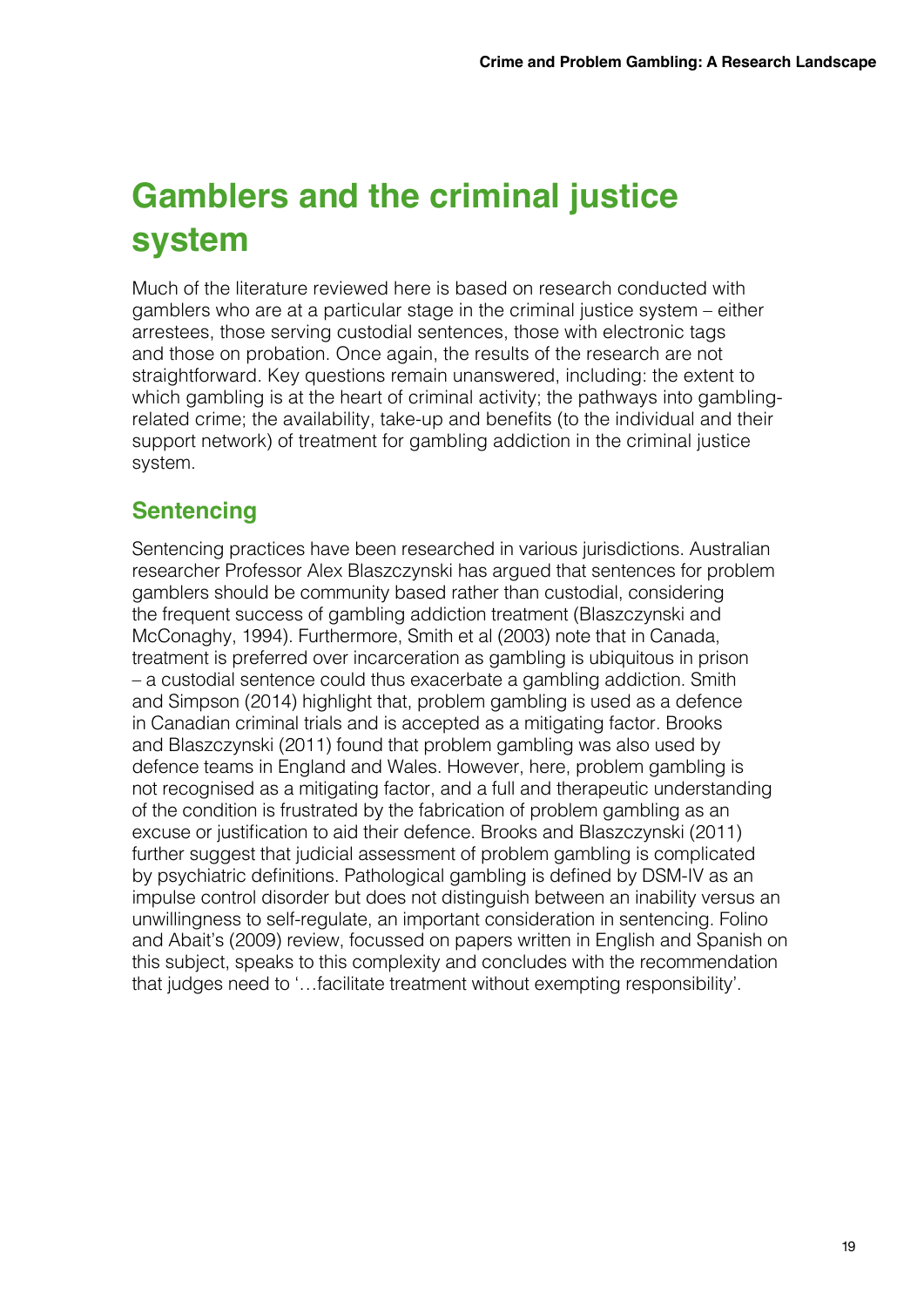<span id="page-19-0"></span>

### **Specialist gambling courts**

Based on the success of specialist drug treatment courts, the US states of New York and Nevada set up gambling courts at the turn of the century (Moss, 2016). Whilst these courts were locally celebrated, there is limited evaluation and their use has been discontinued. Some of the reasons suggested included: the political landscape seeking a tough response to crime; a treatment court was not seen as an adequate response to more serious offences such as fraud and embezzlement; and problematic identification of potential relapse after sentencing (Turner et al 2017).

### **Prison settings**

There is little evidence regarding treatment facilities in prisons.

Where treatment and rehabilitation has been considered, the evidence is not strong in terms of the efficacy of treatment engagement and breaking the cycle of recidivism. Abbott et al (2005) argue that whilst a small number of problem gamblers in New Zealand were responsible for a disproportionate number of total offences, treatment 'could have a significant impact on recidivism' (Abbott et al, 2005).

Similarly, a 2009 Canadian study (Turner et al, 2009) recommended that:

'The higher rate of prior offences amongst severe problem gamblers and the number of people who report gambling in prison, suggests that prison does not end the cycle of gambling debt and crime. The results suggest a significant need to provide treatment services for this population'.

An American study (Ledgerwood et al, 2007) has examined the role that committing crime plays in predicting treatment outcomes among treatment‐ seeking pathological gamblers. This may be due to the assessment that the treatment method is unsuitable for such 'inveterate and highly disturbed' gamblers. The longitudinal surveys of pathological gamblers with gambling‐ related criminal offences during treatment that they never achieved a period when the mean number of gambling addiction symptoms scored below five (the number of symptoms generally accepted as the SOGS cut off for a classification of problem gambling).

Studies which report low rates of treatment amongst prisoners often do not explain if this is due to a lack of availability or their lack of willingness. Sakurai and Smith (2003) reported in their Australian research that there was a reluctance to seek treatment: 'The majority of convicted offenders in the study voluntarily sought some kind of professional assistance for the gambling problem only after they had been charged with gambling-related crimes,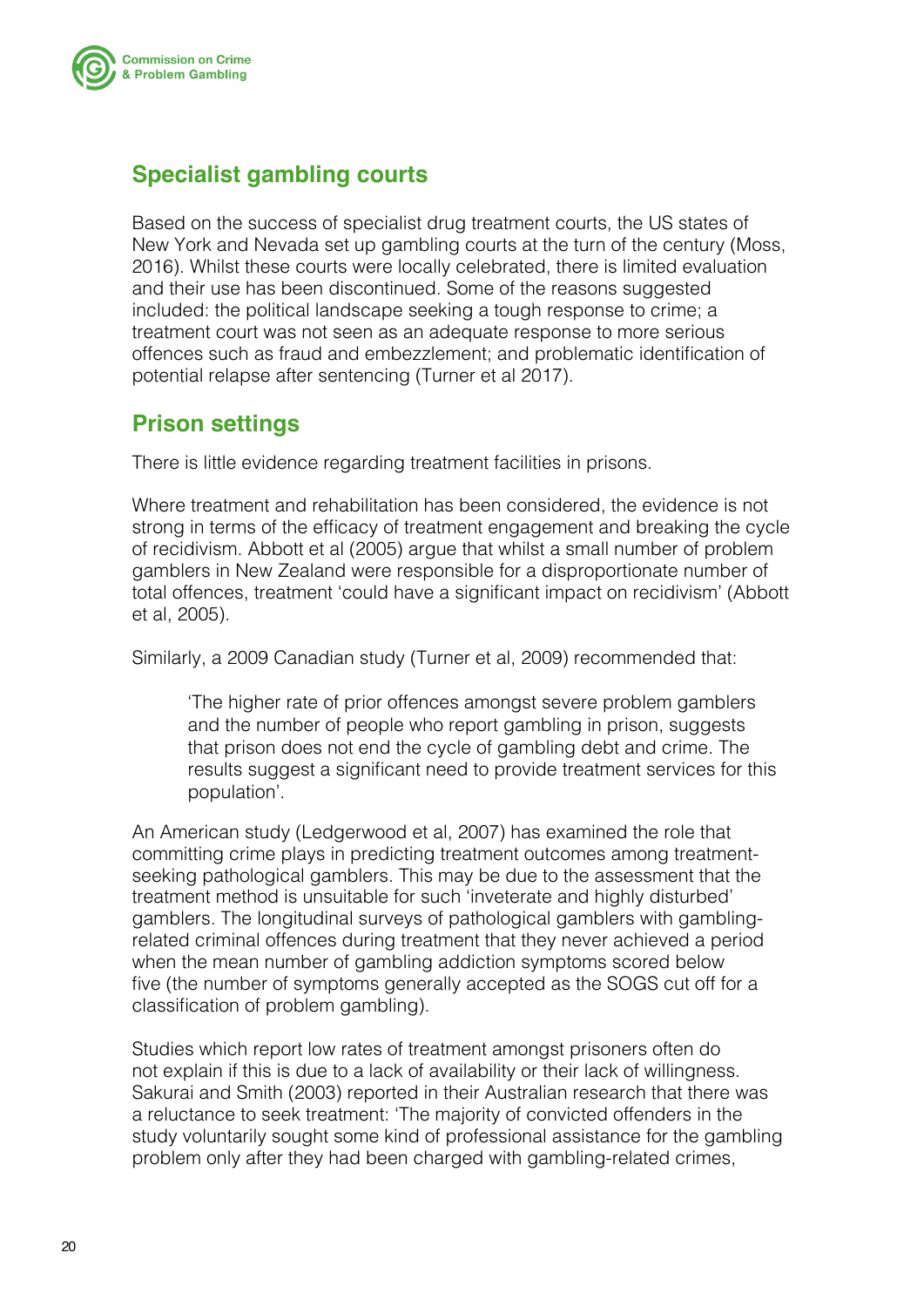despite a large number having long-term gambling problems'. Australian researchers Lahn and Grabosky reported that in Canberra: 'gambling problems among offenders need to be identified in the correctional system, as most will not identify themselves as having a problem and most will not seek help on their own.' (Lahn and Grabosky, 2003). While Turner et al (2017) noted in one of their case studies in Ontario that 'people who admitted to having a gambling problem opened themselves up to potential ridicule or exploitation by other inmates.' Furthermore, they argue that awareness and understanding of problem gambling in the criminal justice system is low, and that 'clients will not want additional conditions on their parole.' (ibid.)

Castrén et al (2019) conducted a study with prison workers in two Finnish prisons. They found that 'professionals working in prisons are well aware of gambling problems and recognise the need for support, but there is no systematic framework for the identification of individuals with possible problem gambling and a shortage of supportive resources for their treatment.'

Williams et al (2005) noted that treatment for gambling would likely reduce criminal recidivism but not eliminate it, because of additional vulnerabilities and co-morbidities. They explained that 'there are many cases where problem/ pathological gambling has no direct relationship to offending. Some individuals [have] an extensive pattern of anti-social behaviour proper to becoming a problem gambler… for other individuals, problem gambling and criminal offending are part of a general pattern of impulse-control problems.'

Amongst the prison population, gamblers were more likely to be younger, less well educated, and from BAME backgrounds (Abbott et al, 2005). One Australian prison survey found that all the Vietnamese respondents in the study were classified as problem gamblers following PGSI screening (Perrone et al, 2013). In another Australian study, Riley et al (2018) noted that problem gambling is a particularly prevalent in the aboriginal community, but that little data is available regarding problem gambling among aboriginal prisoners. The intersection between problem gambling and crime in this community has not been explored.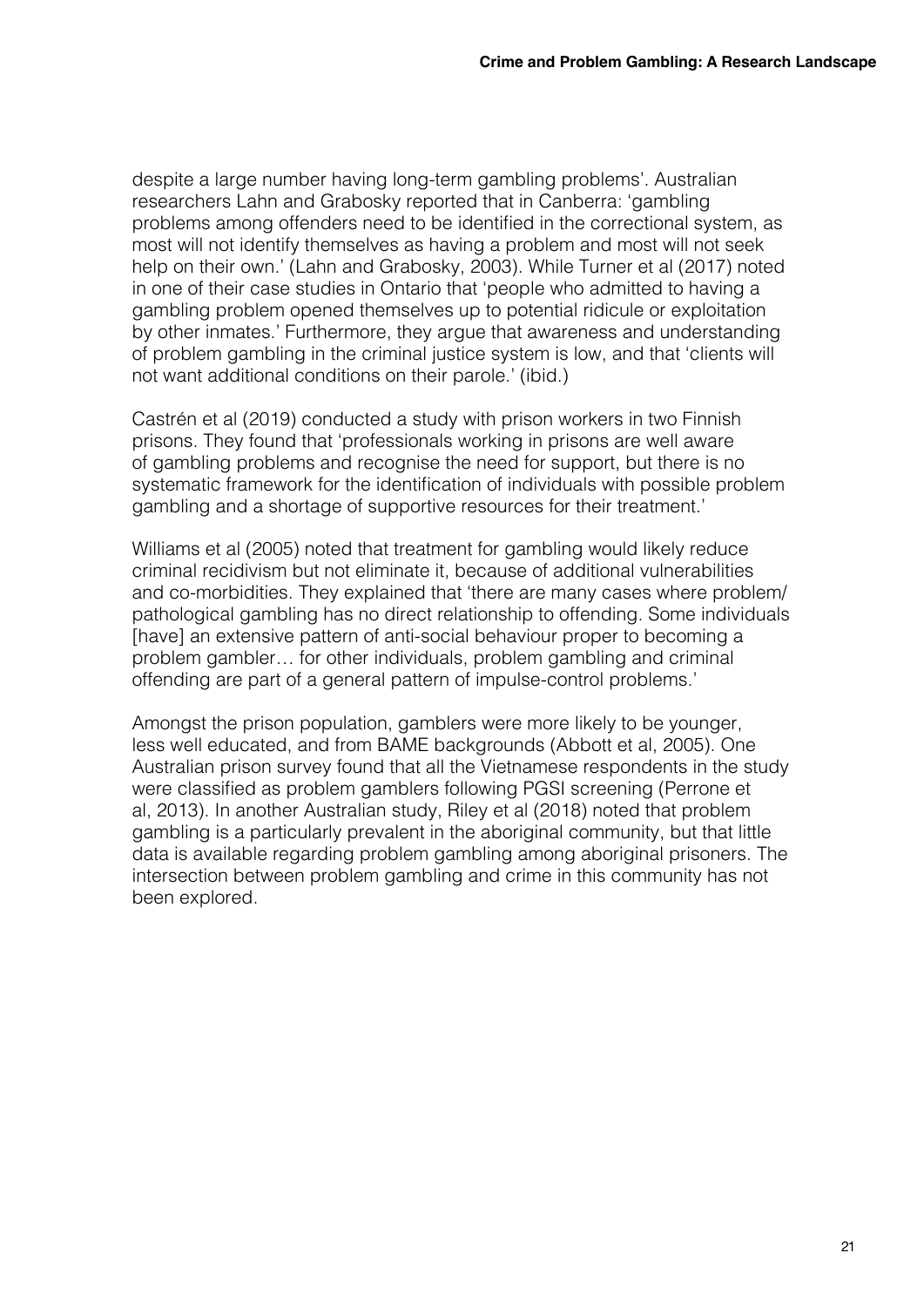<span id="page-21-0"></span>

## **Characteristics of disordered gamblers who commit crimes**

### **Women and gambling-related crime**

The prevalence of problem gambling among women in the criminal justice system is striking. Lind and Kääriäinen (2018) found that women who are arrested are as likely to have gambling problems as men. Perrone et al's 2013 study found that 47.6 per cent of females in their sample of arrestees versus 31.6 per cent of males were classified as problem gamblers using PGSI.

Lesieur's renowned 1988 study 'The Female Pathological Gambler' found that two thirds of the women interviewed eventually resorted to illegal activities to replenish funds. These women had 'chaotic and troublesome lives'. This study also revealed that 62 per cent of his sample reported past or current relationships with men who were themselves pathological gamblers, alcoholics or drug addicts, and that 29 per cent had abusive husbands.

It is important to note that various studies demonstrate the specifics of female problem and pathological gambling behaviour (Carneiro et al, 2019; Boughton and Falenchuck, 2007, Hing et al, 2015). One is example is Thomas and Moore's 2001 study of Australian poker machine players which demonstrated that women who scored higher on measures of anxiety, depression, loneliness and boredom, also scored significantly higher scores on their measure of problem gambling.

### **Complex relationship between problem gambling and mental health**

It may not be surprising that there are apparently elevated levels of mental health disorders among problem gamblers given that much of the research was conducted with gamblers either in treatment or who were incarcerated. This review does not seek to try and disaggregate the specifics of pathological gambling from the other mental health issues: that would require a metaanalysis of the data and would not necessarily provide additional insight. The research suggests that the most common co-occurring disorders are impulse control disorders and anti-social personality disorder. However, the direction of cause-and-effect is unclear. As Turner et al (2017) conclude in their Canadian study, further knowledge and understanding of the comorbidity rates between problem gambling and mental disorders is important to inform understanding of the aetiology of problem gambling and the heterogeneity of problem gamblers.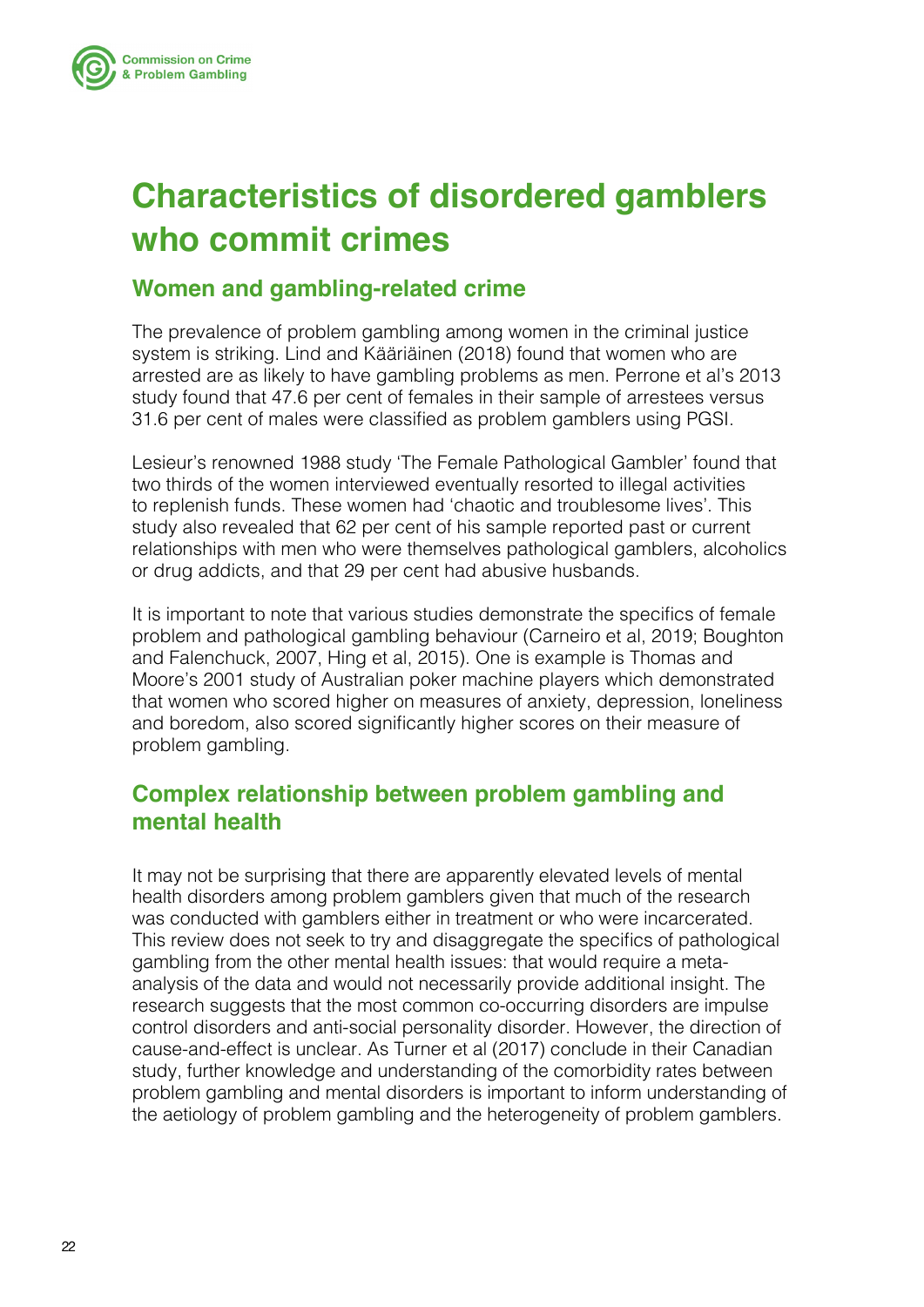<span id="page-22-0"></span>Research does draw out some mental health issues for problem gamblers in the criminal justice system:

- Lind and Kääriäinen (2018) found that a higher score on the MADR-5 depression screen was associated with self-reported problem gambling related cheating or stealing
- Templer et al (1993) found that the population of pathological gamblers admitted to a Nevada medium security prison also had significant positive correlations with depression, psychopathic deviate, psychasthenia, paranoia, and schizophrenia.

Sundqvist and Rosendahl (2019) suggest gendered pathways into gambling addiction via anxiety and depression. Women with anxiety or depression prior to the onset of gambling constituted a risk factor for developing a gambling addiction amongst women, but not men. Furthermore, anxiety and depression presaged problem gambling for women, but not for men. This study notes that no further evidence has been gathered on how these pathways may impact on the different trajectories of criminal activity for women and men.

### **Cross-addictions**

The prevalence of cross-addictions to drugs, alcohol or other dependencies is magnified amongst those problem gamblers who have committed crimes. A study in Nevada, for example, showed that whilst problem gamblers were more likely to have substance abuse and dependence problems than lowrisk gamblers, dual disordered arrestees were more likely to report having committed assaults, thefts and drug sales in the past year (McCorkle, 2002).

In Australia, Marshall et al (1997) found that amongst a population of 103 newly imprisoned men, 34 per cent scored as problem gamblers using SOGS. Of these men, 62 per cent were likely substance abusers and 38 per cent displayed symptoms of alcoholism (their findings were also assessed in Williams et al 2005 review). A more recent Australian study by Perrone et al (2013) found that those who consumed illegal substances at heavy or excessive levels were more likely to be problem and moderate risk gamblers (67.4 per cent). The reverse was true for non or low risk gamblers, who in the 12 months before their imprisonment reported no, or occasional drug use.

Overall, substance abuse and mental health disorders were almost always more marked in gamblers who went on to commit property crimes such as theft or embezzlement. Demographically, people who were younger, less well educated and/or had lower incomes were found to be more likely to turn to crime (Hing et al, 2015). There was also evidence that, if a person perceived their situation as hopeless or uncontrollable, they were more likely to commit crimes to try and repay gambling debts (Ledgerwood et al, 2007).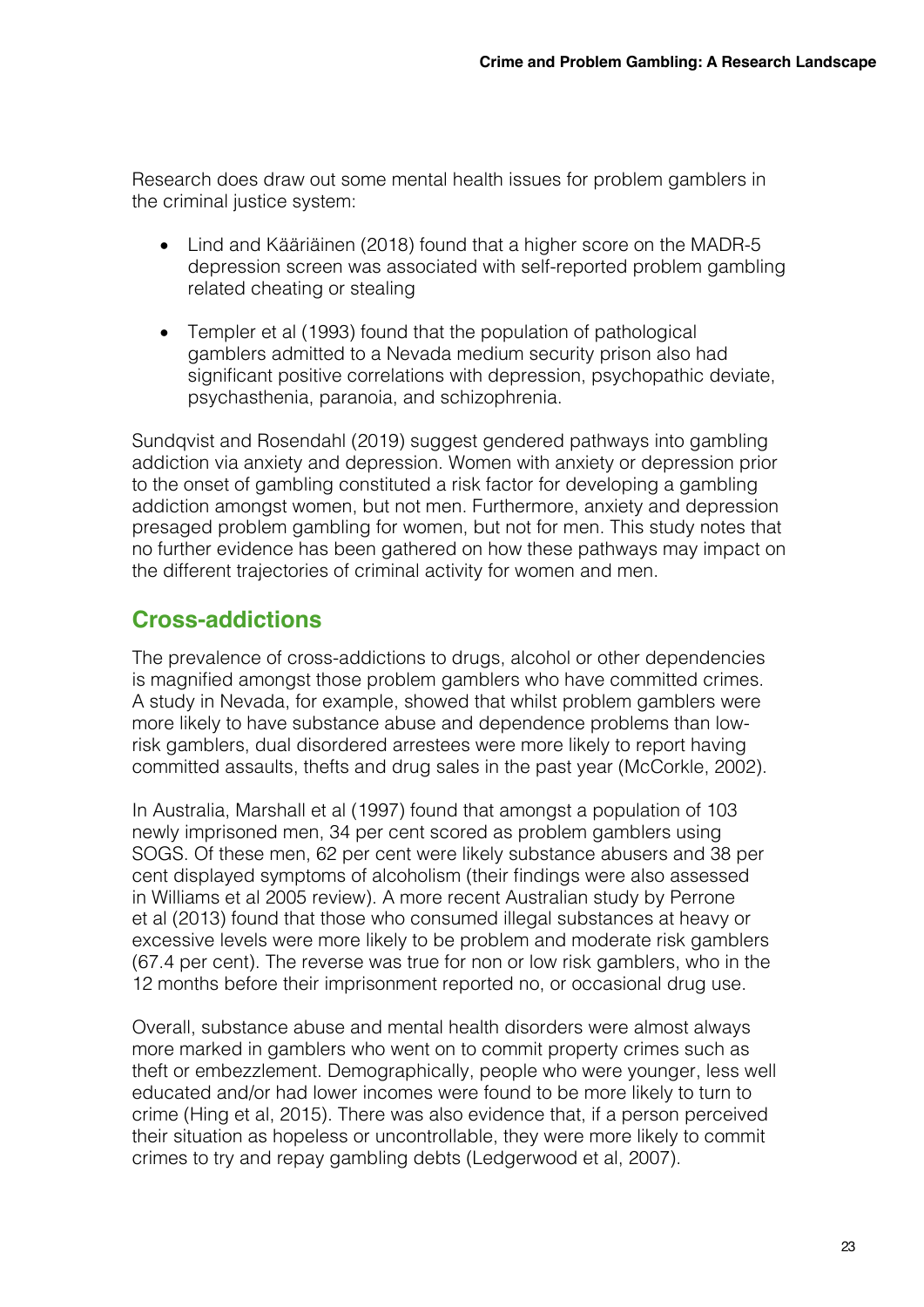<span id="page-23-0"></span>

### **Gambling related harm**

Where 'problem gambling' focusses on the individual gambler and their psychiatric well-being, the concept of 'gambling-related harm' (GRH) takes a far wider view of the impact disordered gambling has on the individual, those close to them and society at large. It is becoming the de facto way of approaching the individual and social costs of gambling addiction. In the UK, the Gambling Commission has recently defined it as follows: 'gambling-related harms are the adverse impacts from gambling on the health and wellbeing of individuals, families, communities and society.' (Wardle et al, 2018)

At this time, there is little direct formal research on the criminological aspects of GRH. However, there are a number of studies (see for example Browne et al in their work on GRH in Victoria, Australia in 2016) which touch on the illegal acts which form one of the seven key aspects of GRH. Whilst there is no internationally agreed definition of GRH, Langham et al's 2016 study provides a basis for considering the impact of gambling-related crime in its widest sense.



Langham et al (2016) produced the following framework to aid in the understanding of gambling related harm:

These dimensions show clearly that harm has a temporal aspect. Initial harms could encompass theft against family, for example, resolved outside of the criminal justice system. Small scale thefts could escalate, leading to involvement with the criminal justice system. This can have a significant legacy effect in the form of a criminal record and its concomitant impact on employment and education.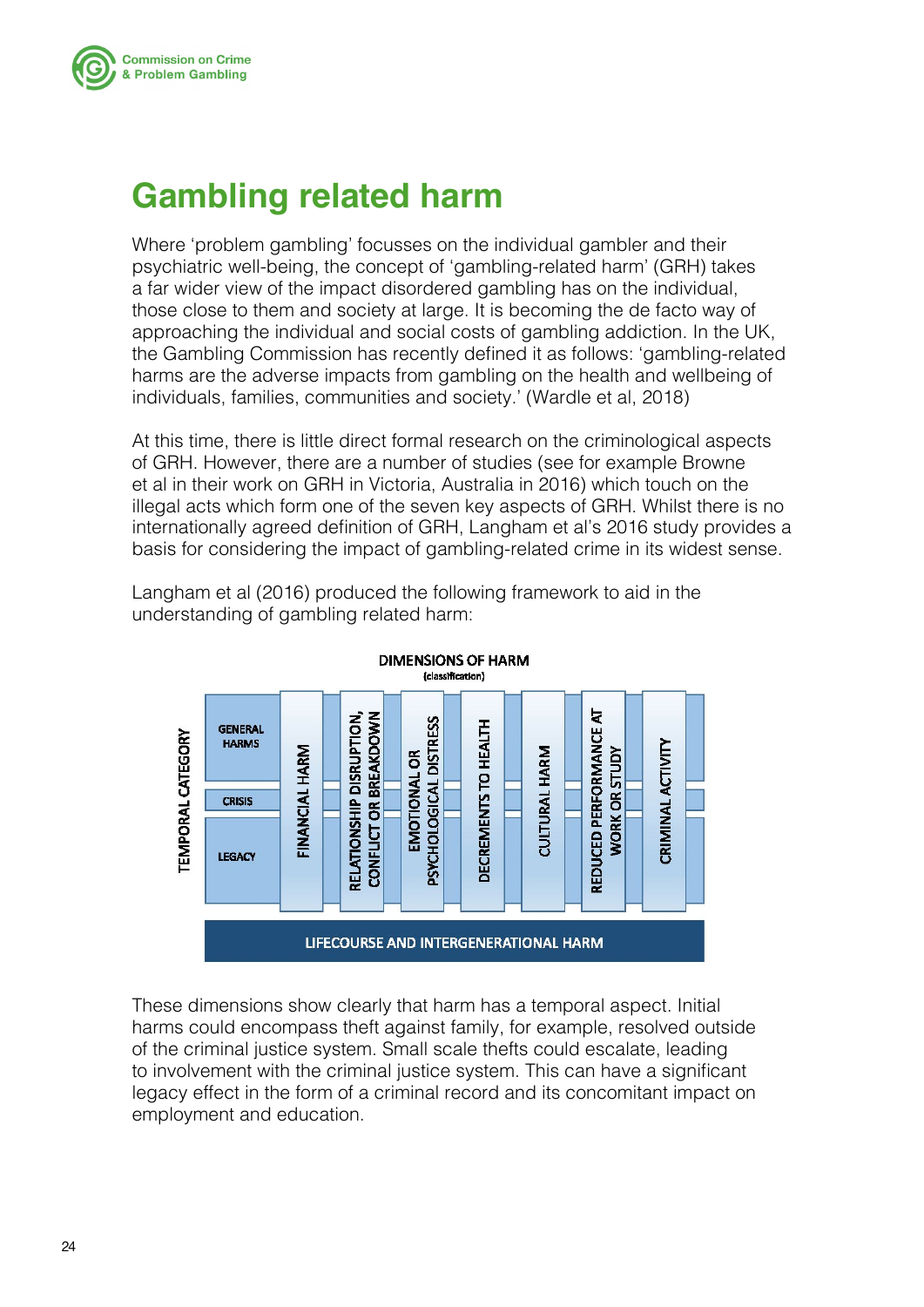In the UK, the Department of Culture, Media and Sport announced last year that Public Health England is to conduct an evidence review of the health aspects of gambling-related harm to inform action on prevention and treatment.

To fulfil this commitment, two complementary evidence reviews are being undertaken:

- 1. The National Institute of Health Research (NIHR) has commissioned a research unit at Sheffield University to review the effectiveness of national and international polices and interventions to reduce gambling-related harms
- 2. Public Health England will carry out a broader evidence review on the prevalence of gambling and associated health harms and their social and economic burden.

The diagnostic screening tools which have been discussed at length in this review have limited use when attempting to measure wider impacts of gambling, as their aim is to find behaviours which indicate that an individual is at risk of experiencing harm. Williams and Volberg (2010) have developed the PPGM – Problem and Pathological Gambling Measure – to overcome the restrictions of DSM-IV based screening tools when measuring more general harms.

However, this in turn has been questioned by other academics such as Professor Paul Delfabbro, who has queried the approach of asking gamblers direct questions about the 'harm' they are experiencing, and advocating instead for a better understanding of the opportunity costs that low-risk gamblers are prepared to trade off in order to spend disposable income on gambling (Delfabbro and King, 2019).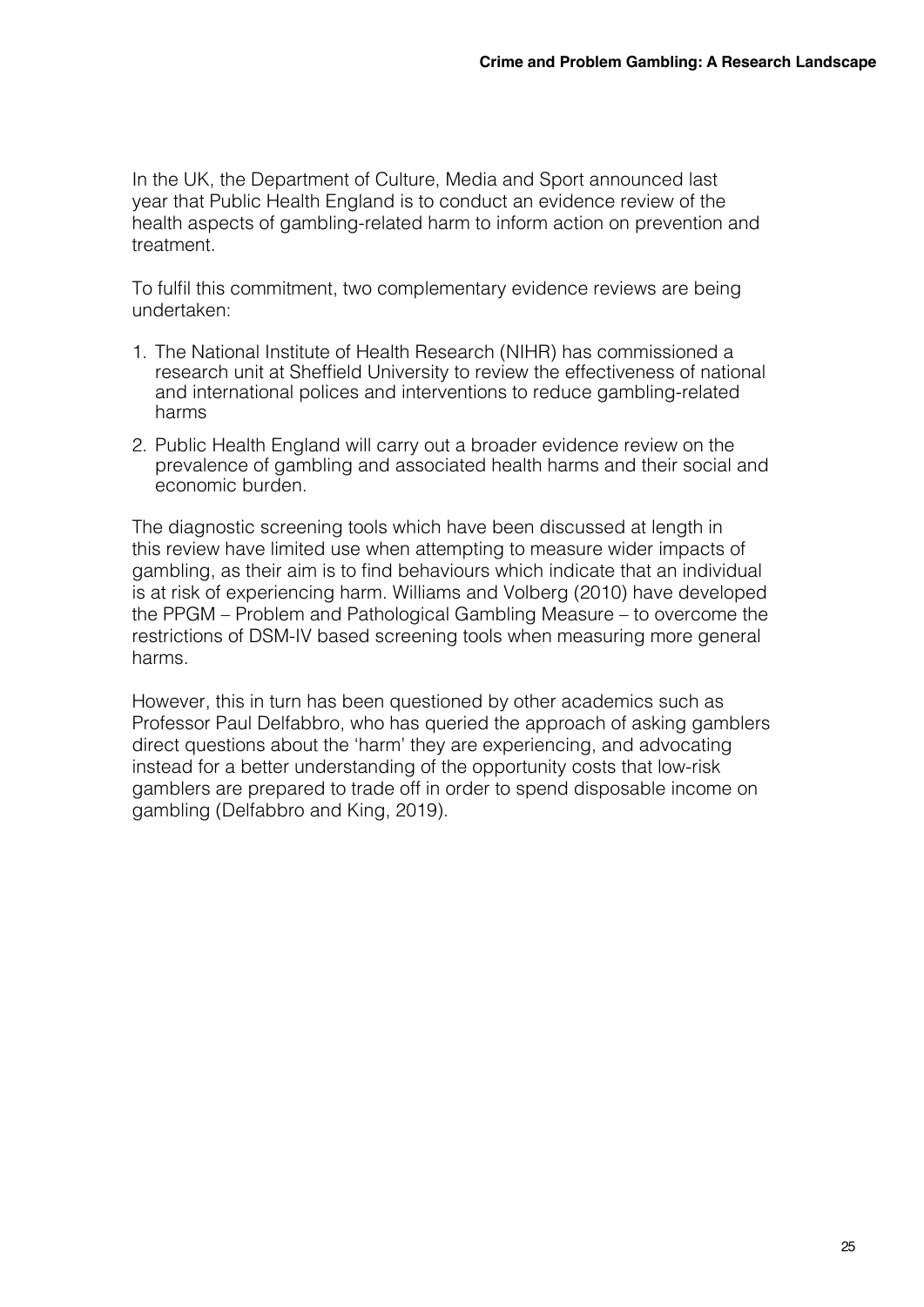<span id="page-25-0"></span>

## **Appendix A: Screening tools**

Listed here in approximate order of popularity. All are based in some form or other on criteria in DSM-3 or DSM-4.

### **PGSI: The Problem Gambling Severity Index**

This is the most commonly used screening tool in recent years. It is made up of nine questions with a range of answers: 'never/rarely/sometimes/ often/always'. Some regard this tool as problematic, for example a Swedish study found: 'Several answers to the PGSI items contained ambiguities and misinterpretations, making it difficult to assess to what extent their answers actually indicated any problematic gambling over time.' (Samuelsson et al, 2019).

The PGSI screening tool asks the following questions:

Thinking about the last 12 months...

- 1. Have you bet more than you could really afford to lose?
- 2. Still thinking about the last 12 months, have you needed to gamble with larger amounts of money to get the same feeling of excitement?
- 3. When you gambled, did you go back another day to try to win back the money you lost?
- 4. Have you borrowed money or sold anything to get money to gamble?
- 5. Have you felt that you might have a problem with gambling?
- 6. Has gambling caused you any health problems, including stress or anxiety?
- 7. Have people criticized your betting or told you that you had a gambling problem, regardless of whether or not you thought it was true?
- 8. Has your gambling caused any financial problems for you or your household?
- 9. Have you felt guilty about the way you gamble or what happens when you gamble?

Answers: Never / Sometimes / Most of the time / Almost always

Note: this screening tool is readily available online. The version replicated here is taken from the Gambling Commission's explanation of screening tools, available here: [https://www.gamblingcommission.gov.uk/news-action-and](https://www.gamblingcommission.gov.uk/news-action-and-statistics/Statistics-and-research/Problem-gambling-screens.aspx
)[statistics/Statistics-and-research/Problem-gambling-screens.aspx](https://www.gamblingcommission.gov.uk/news-action-and-statistics/Statistics-and-research/Problem-gambling-screens.aspx
)

### **CPGI: Canadian Problem Gambling Index**

The (CPGI) was the result of a collaborative, three-year research venture (1997–2000) managed by the Canadian Centre on Substance Abuse (CCSA) and funded by the Canadian provinces. The goal was to develop a new,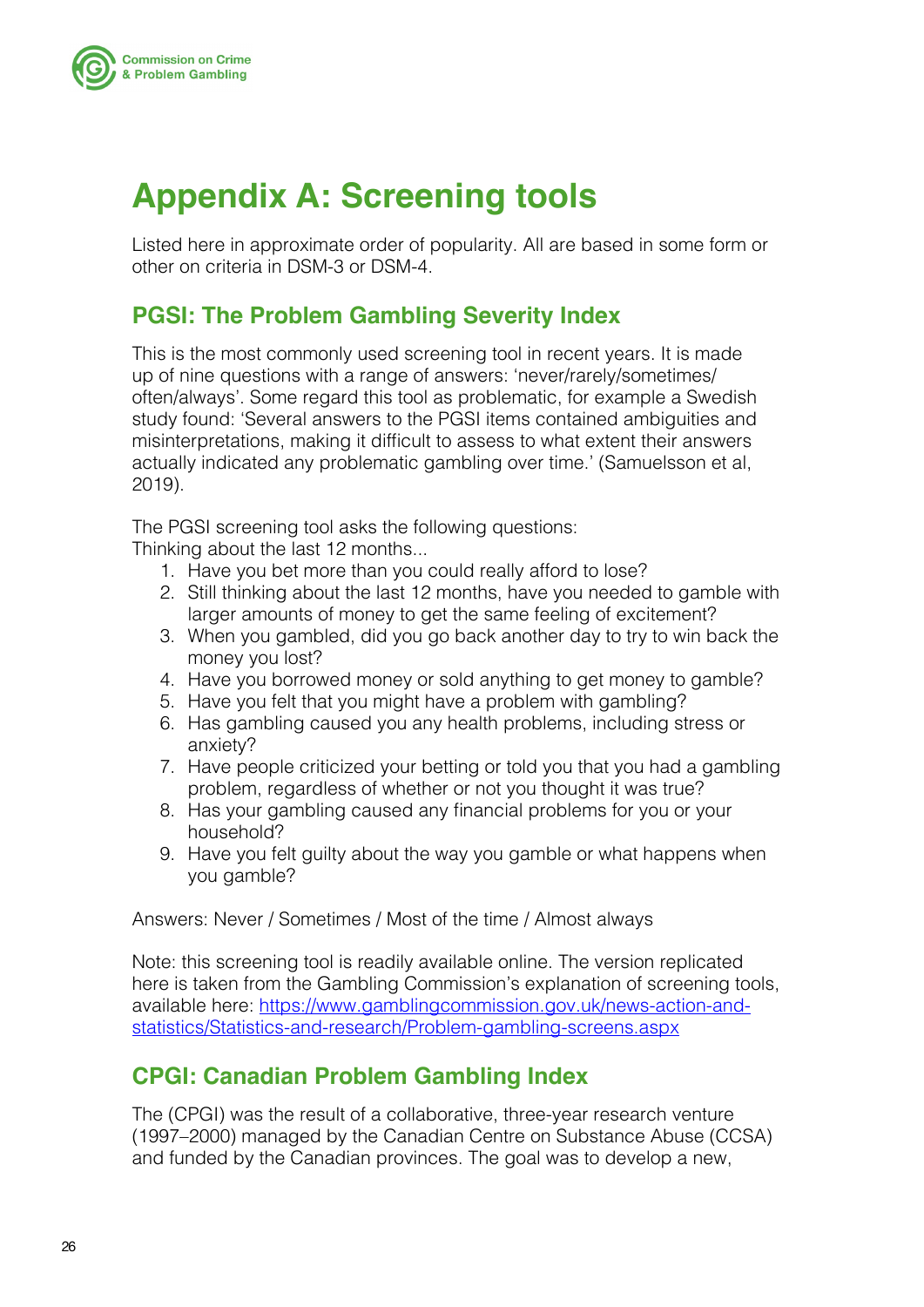more meaningful measure of problem gambling for use in general population surveys in Canada, reflecting a more holistic view of gambling within a social and community context. It assesses two domains of problem gambling: problem gambling behaviour, and the consequences of that behaviour for the individual or others. McCready and Aldaf (2006) provide the following explanation:

The CPGI is comprised of 31 items within three sections: Gambling Involvement, Problem Gambling Assessment, and Problem Gambling Correlates. Involvement: Twenty-two (22) items provide indicators of gambling involvement: types of gambling activity, frequency of play, duration of play and spending on gambling. Assessment: The problem gambling assessment section consists of twelve (12) items. Nine (9) of these comprise the Problem Gambling Severity Index (PGSI) and include four (4) behaviours and five (5) consequences. The PGSI can be scored to describe the prevalence rate of problem gambling in a population. The PGSI categorizes survey respondents into five groups: nongamblers, non-problem gamblers, low risk gamblers, moderate risk gamblers, and problem gamblers. Correlates: The correlates of problem gambling consist of fifteen (15) items that can be used to develop profiles of different types of gamblers and problem gamblers. The last 11 items are demographic questions that bring the total number of questions to 42.

### **SOGS: The South Oaks Gambling Score**

This was developed in 1987 by Lesieur and Blume. It is a 20-item questionnaire based on DSM-III criteria for pathological gambling. It may be selfadministered or administered by nonprofessional or professional interviewers (Lesleur and Blume, 1987). SOGS classifies individuals into one of three categories: non-problem gambler, problem gambler and probable pathological gambler.

For further information, see: The Gambling Research Exchange Ontario, https://[www.greo.ca/en/topics/sogs.aspx](https://www.greo.ca/en/topics/sogs.aspx)

### **NODS: National Opinion Research Centre DSM Screen for Gambling Problems**

Toce-Gerstein et al (2009) give the following explanation of the NODS screening tool:

NODS is based on the American Psychiatric Association's (APA) DSM-IV criteria for pathological gambling and is a hierarchically structured 17-item screen that was originally developed for use in a U.S. national epidemiological and policy study (Gerstein et al. 1999) and deployed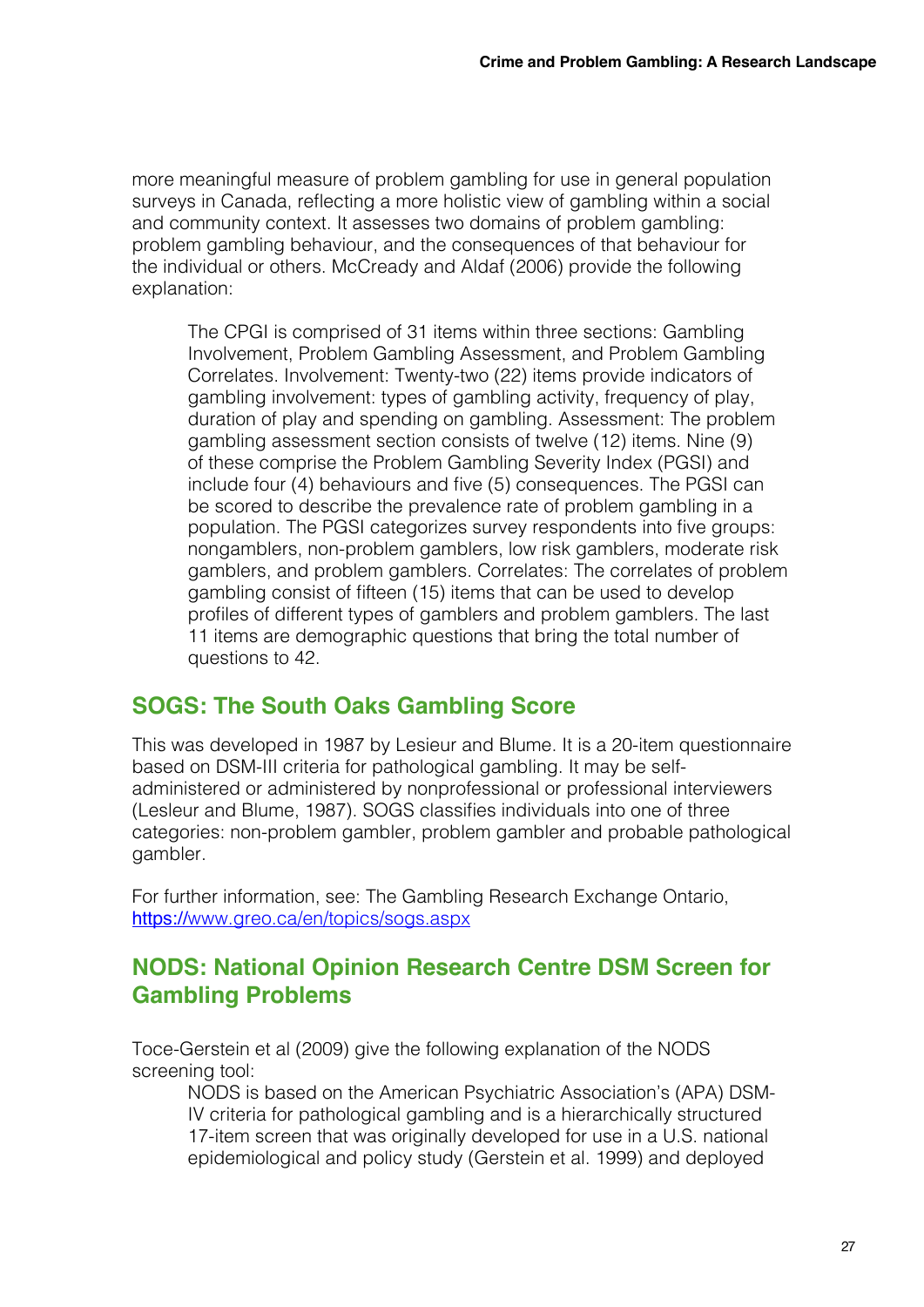

subsequently by researchers in the United States and elsewhere (Bakken et al. 2009; Hodgins, 2004; Hong et al. 2009; Sartor et al. 2007; Wickwire et al. 2008; Wulfert et al. 2005; Xian et al. 2008). The 17 NODS items yield a score ranging from 0 to 10, corresponding to the number of discrete DSM-IV criteria for pathological gambling. A presenting score of 5 or more qualifies as pathological. In addition, scores of 3 or 4 have been classified as corresponding to the subclinical syndrome of problem gambling, and scores of 1 or 2 have been defined as an at-risk population with increased likelihood of progression to problem or pathological status, relative to persons with scores of zero.

Gambling Research Exchange Ontario further explains:

A self-assessment version (NODS-SA) is also available. This tool helps individuals decide if they should change their gambling behaviour or seek help for their gambling.

### **Lie/Bet:**

This two-question Yes/No scale is derived from the 10 question DSM-IV scale (Johnson et al, 1997).

The Lie-Bet Screening Instrument:

- 1. Have you ever felt the need to bet more and more money?
- 2. Have you ever had to lie to people important to you about how much you gambled?

If both questions are answered Yes, it shows the potential need for further screening to establish if treatment is needed (Johnson et al, 1997).

### **PPGM: Problem and Pathological Gambling Measure**

A simpler Yes/No answer structure for 14 questions about past 12 months gambling behaviour, again based on DSM-IV criteria. It is organised in three sections: 'Problems', 'Impaired Control' and 'Other Issues'.

Yes answers are scored as follows

- 0 indicates no risk/non-problem gambling
- 1 indicates at-risk
- 2–4 indicates problem
- • ≥5 indicates pathological gambling

Note: Information about this screening tool is readily available online. The version replicated here is taken from the Gambling Research Exchange Ontario's SBIRIT Toolkit, available here:

<https://www.problemgambling.ca/resources/sbirt-toolkit/screening/ppgm.html>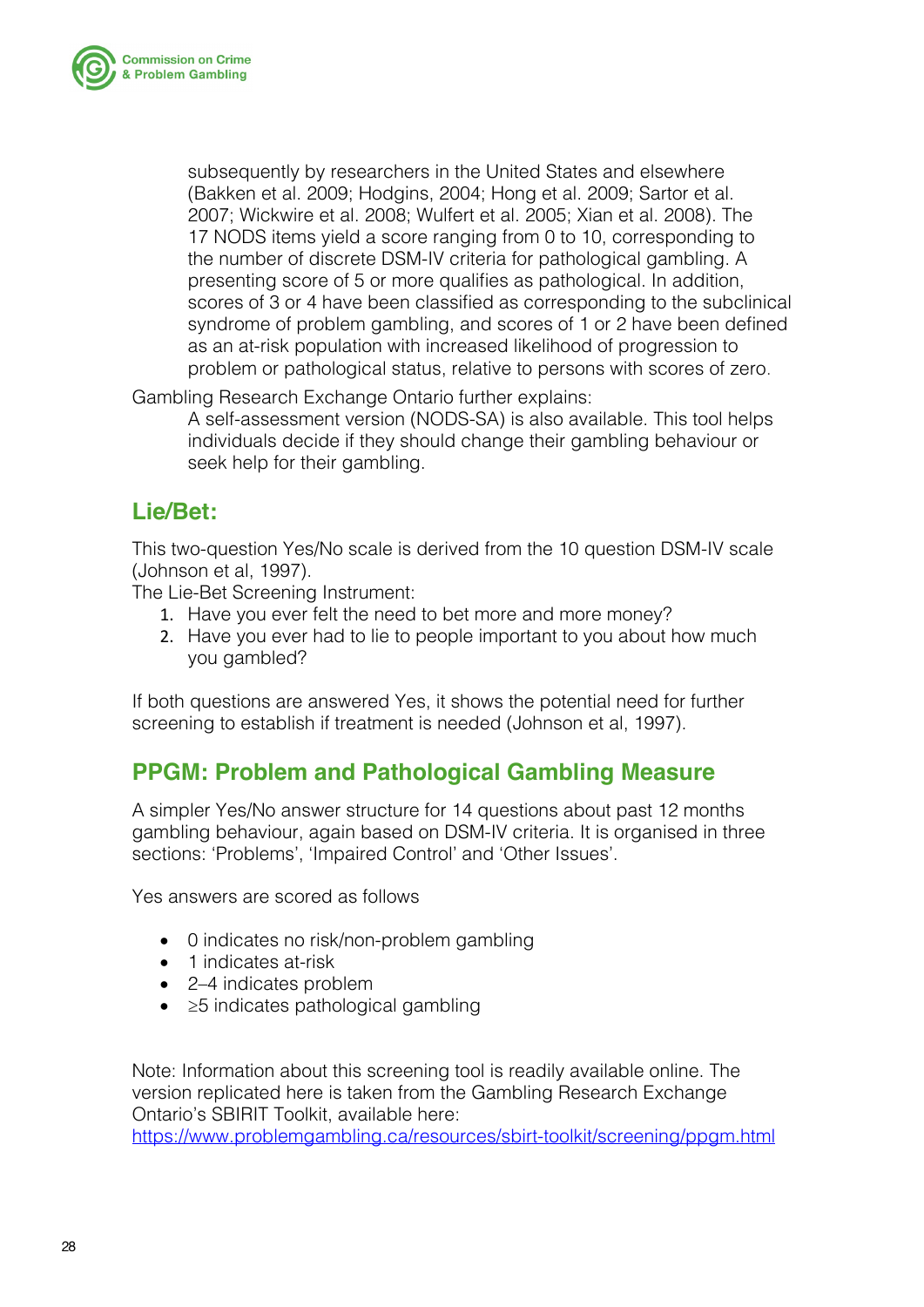### **UK: PGSI short form**

This was developed by Dr Rachel Volberg and is used by the UK Gambling Commission for its prevalence surveys. It comprises three questions believed to be 'quite suitable for population prevalence research' (Williams and Volberg, 2013).

The Gambling Commission's explanation of screening tools provides the following details:

This instrument is formed of three questions from the PGSI, which are scored on a 4-point scale from never to almost always. It is asked to all participants of a survey who have gambled at least once in the last 12 months.

The questions and scoring system are as follows:

In the last 12 months…

- 1. Have you bet more than you could really afford to lose?
- 2. Have people criticized your betting or told you that you had a gambling problem, regardless of whether or not you thought it was true?
- 3. Have you felt guilty about the way you gamble or what happens when you gamble?

Responses to each item are dichotomised (that is, given a score of 0 or 1) to show whether a person meets the criteria or not. A total score between 0 and 10 is possible.

 $0 =$  Non-problem gambler – Gamblers who gamble with no negative consequences

1 = Low-risk gambler – Gamblers who experience a low level of problems with few or no identified negative consequences

2-3 = Moderate-risk – Gamblers who experience a moderate level of problems leading to some negative consequences

 $4+$  = Problem gambler – Gambling with negative consequences and a possible loss of control

Note: this screening tool is readily available online. The version replicated here is taken from the Gambling Commission's explanation of screening tools, available here: [https://www.gamblingcommission.gov.uk/news-action-and](https://www.gamblingcommission.gov.uk/news-action-and-statistics/Statistics-and-research/Problem-gambling-screens.aspx)[statistics/Statistics-and-research/Problem-gambling-screens.aspx](https://www.gamblingcommission.gov.uk/news-action-and-statistics/Statistics-and-research/Problem-gambling-screens.aspx)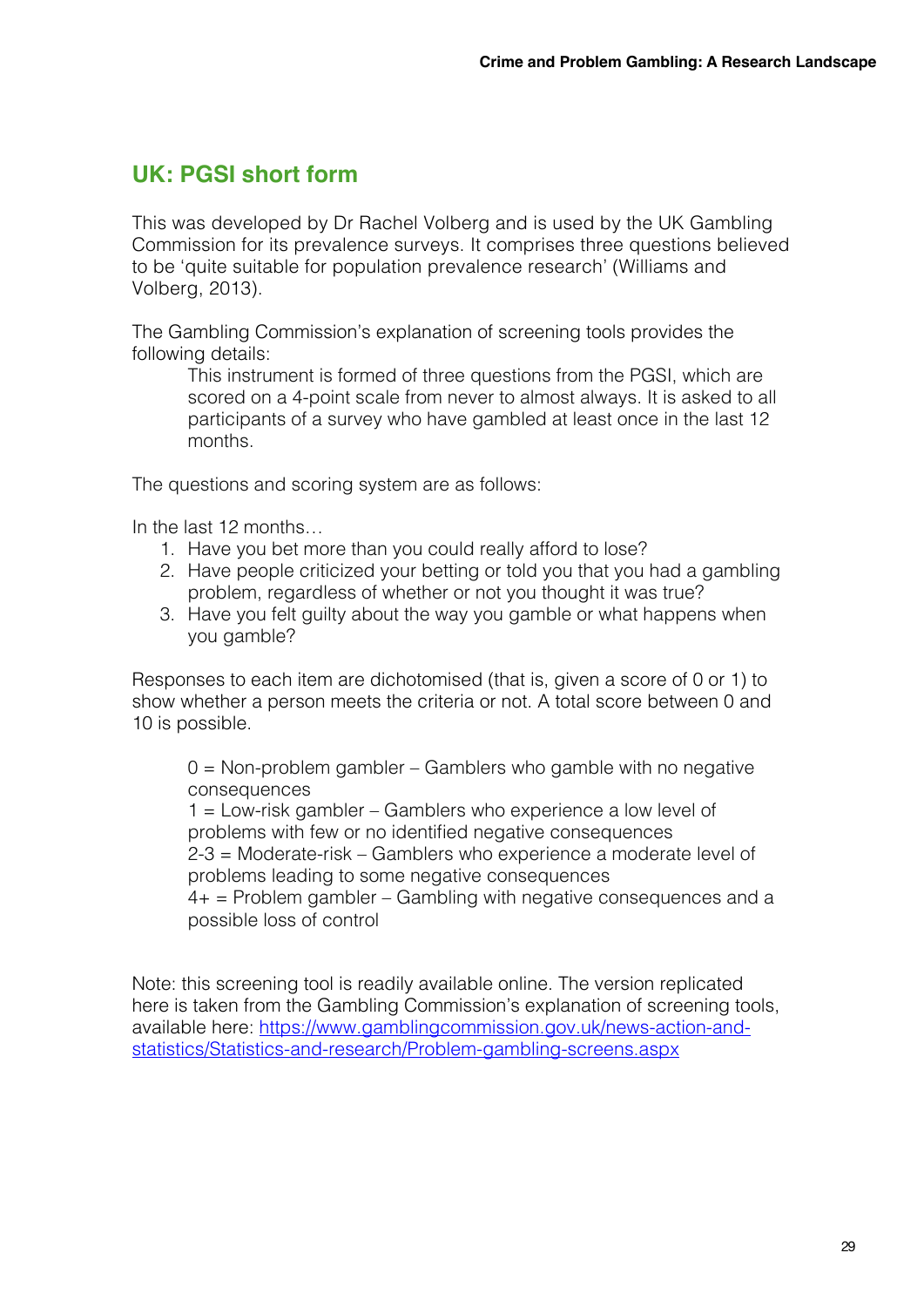

This multiplicity of screening tools is further complicated by the fact that different researchers may use different points on the scale to define 'problem' versus 'pathological'. Williams and Volberg (2012) found that the accuracy of the main screening tools was, at best, modest. While Otto et al's 2020 analysis suggested that potentially none of these screening tools would be regarded as robust in a psychiatric setting.

It should also be noted that multiple screening tools have been used to establish the prevalence of problem gambling amongst a population. However, as Williams and Volberg (2010) noted, the prevalence rate can vary dramatically depending on the collection method used. They compare the findings from a telephone survey where gambling is included as part of an overall health and wellbeing questionnaire which typically results in problem gambling prevalence rates of 0.7 per cent to 0.9 per cent in a general population with the same screening tool used in a face-to-face interview. In the latter methodology they suggest a typically higher prevalence rate of 4 per cent.

Researchers, including Perrone et al (2013) argue that clinical measurement of problem gambling (SOGS and DSM-IV) does not allow for the assessment of social, cultural and environmental factors. They suggest this leads to limited view of the impact of crime on society in general.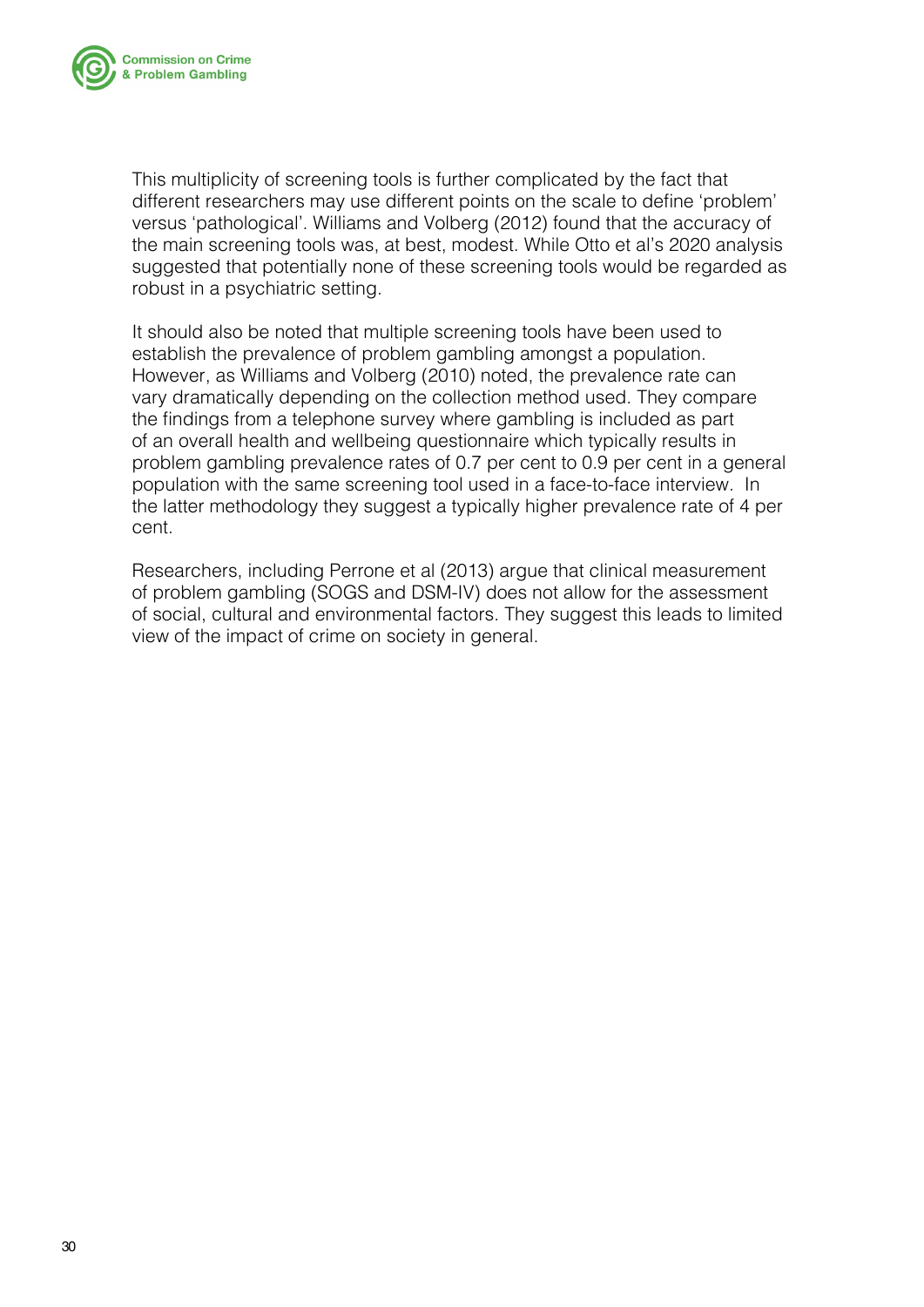## <span id="page-30-0"></span>**Appendix B: Prevalence of gambling and problem gambling in Australia, Canada, New Zealand, United Kingdom and United States of America**

The following details the latest available information on the prevalence rates (in the overall population) of gambling and problem gambling in the major Englishspeaking jurisdictions covered in this review.

Note that there is no agreed single way of establishing prevalence of gambling or problem gambling globally. Indeed, some surveys use two different survey instruments to establish problem gambling prevalence (e.g. Williams and Volberg 2013 study of Ontario, Canada) and then provide an average across both. All the prevalence data reported here is via self-reported questionnaires. There is also no recent nationwide study (yet) of gambling and problem gambling in Canada. Examples given here are for the most populous provinces.

- Armstrong and Carroll (2017) reported the following prevalence rates in **Australia** in 2017:
	- o 39% of adults 18+ gamble at least once a month;
	- o 1.1% prevalence rate of problem gambling (using screening tool PGSI)
- Malatest and Associates Ltd (2014) reported the following prevalence rates in **Canada/British Columbia** in 2014:
	- o 72% of adults 18+ participated in at least one form of gambling in the past 12 months;
	- o 0.6% prevalence rate of high risk gambling, 2.6% prevalence rate of moderate risk (using screening tool CPGI)
- Williams and Volberg (2013) reported the following prevalence rates in **Canada/Ontario** in 2011:
	- o 83% of adults 18+ participated in at least one form of gambling in the past 12 months;
	- o 1.23% prevalence rate of problem gambling (using PPGM and CPGI screening tools [note: 1.23% is the average across both – a higher prevalence rate from those who answered PPGM rather than CPGI])
- Rossen/New Zealand Ministry of Health (2015) reported the following prevalence rates in **New Zealand** in 2011/12: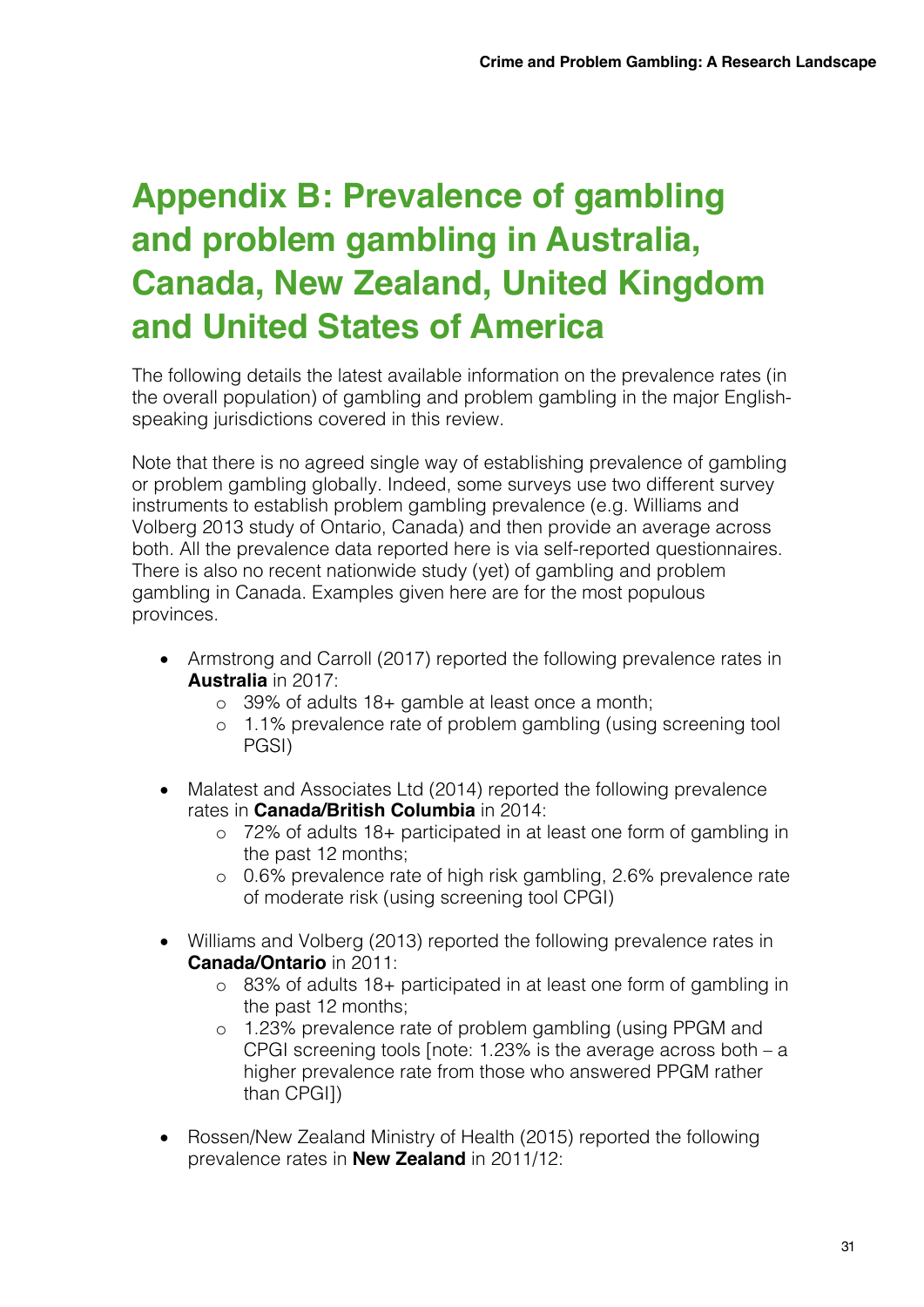

- o 52% of those over 15 years of age participated in at least one form of gambling in the past 12 months;
- o 1% prevalence rate of moderate risk gambling, 2% prevalence rate of high risk gambling (using screening tool PGSI)
- The Gambling Commission (2020) reported the following prevalence rates in the **UK** in 2018/19:
	- o 47% of adults 16+ had participated in any form of gambling over the last 4 weeks;
	- o 0.8% prevalence rate or moderate risk gambling, 0.5% prevalence rate or high risk gambling (using screening tool PGSI)
- Welte et al (2015) reported the following prevalence rates in the **USA** in 2011:
	- o 77% of adults participated in at least one form of gambling in the past 12 months;
	- o 2.4% prevalence rate of high risk gambling (using screening tool DSM-V, SOGS)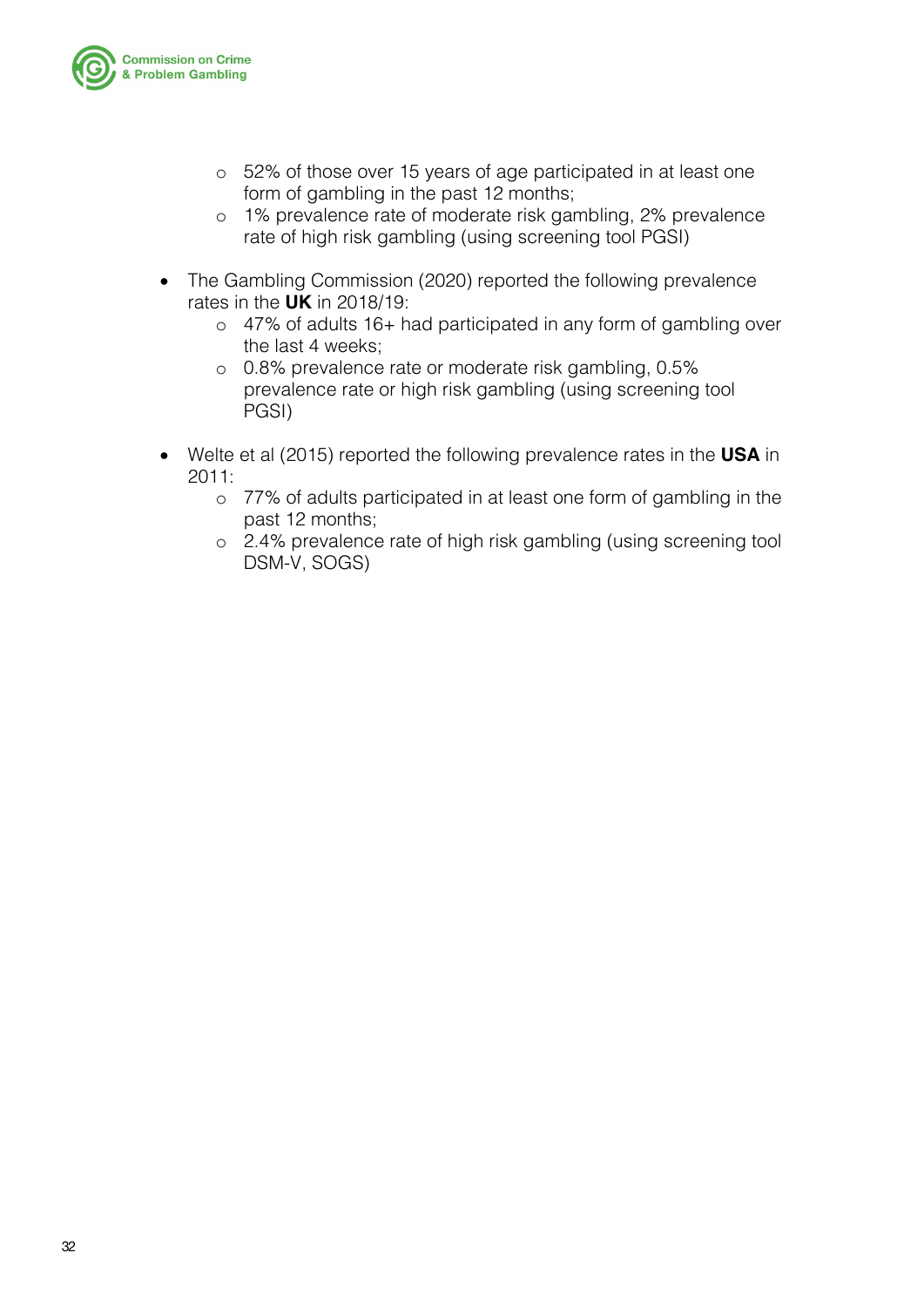## <span id="page-32-0"></span>**Appendix C: About the Commission on Crime and Problem Gambling**

The Commission on Crime and Problem Gambling was launched by the Howard League for Penal Reform in June 2019. It is scheduled to run for three years and it will try to answer three questions:

- What are the links between problem gambling and crime?
- What impact do these links have on communities and society?
- What should be done?

The Chair of the Commission is Lord Peter Goldsmith QC. He leads a team of 16 Commissioners, comprising academics and professionals with expertise in the criminal justice system and public health as well as experts with knowledge of the gambling industry and lived experience of addiction.

Together, the Commissioners will investigate patterns of crime linked to problem gambling, and the societal harms that connect the two, before seeking to make recommendations for government, the gambling industry and within the criminal justice system.

The Commissioners will focus less on individuals and treatment and more on the broader impact that the links between problem gambling and crime have on communities and society. They will consider how people affected by problem gambling can be diverted from the criminal justice system.

The Commission will look at the driving forces influencing change and practice, including legislation, politics and the media. It will engage with industry and political leaders throughout its work.

For more information: [https://howardleague.org/commission-on-crime-and](https://howardleague.org/commission-on-crime-and-problem-gambling/)[problem-gambling/](https://howardleague.org/commission-on-crime-and-problem-gambling/)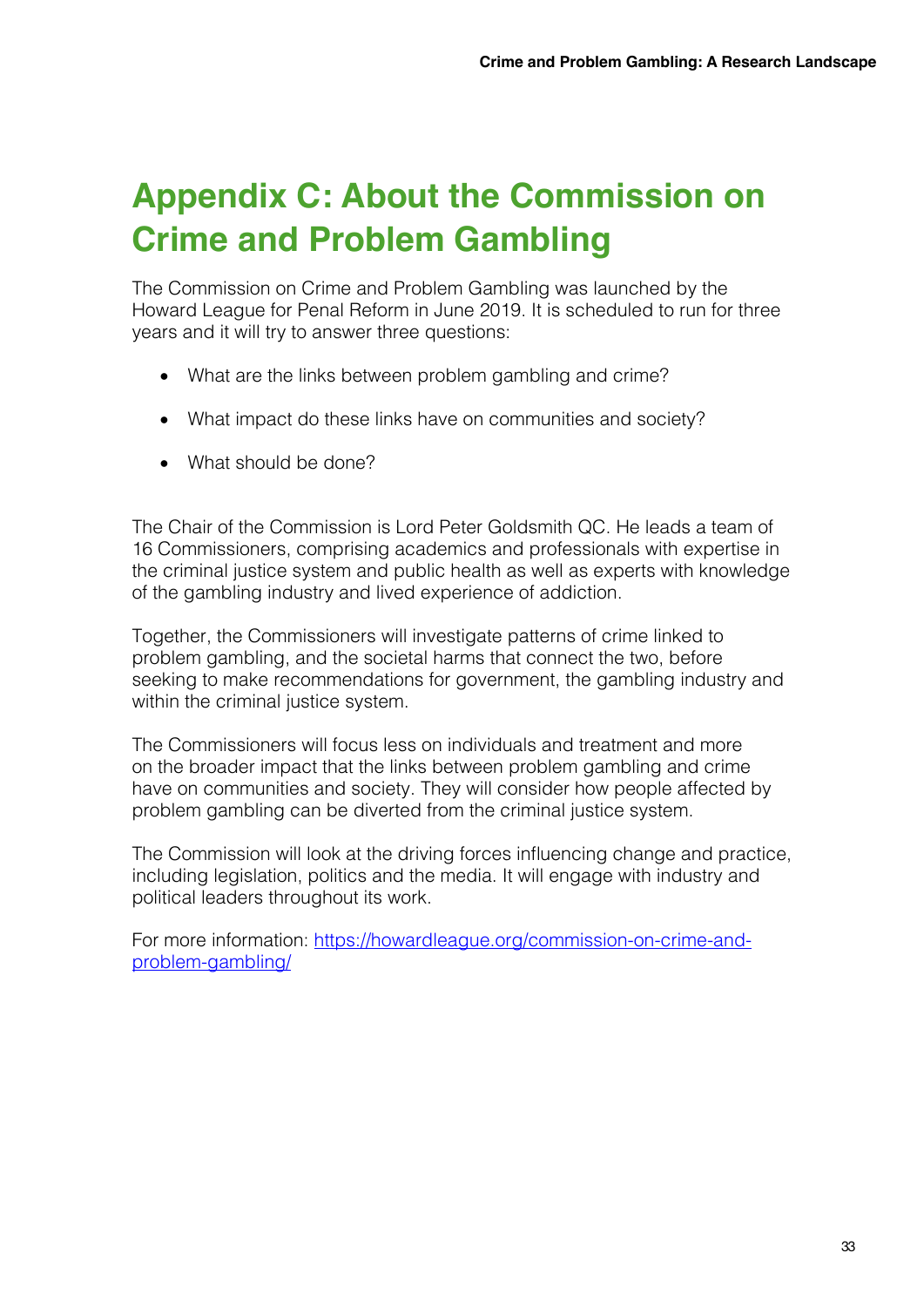<span id="page-33-0"></span>

### **References**

Abbott, M., McKenna, B. and Giles, L. (2005) 'Gambling and problem gambling among recently sentenced male prisoners in four New Zealand prisons', *Journal of Gambling Studies,* 21(4):537–555.

Adolphe, A., Khatib, L., Golde, C., Gainsbury, S. and Blaszczynski, A. (2018) 'Crime and gambling disorders: A systematic review', *Journal of Gambling Studies*, 35(2):395–414.

Anderson, D.B. (1999) Problem Gambling Among Incarcerated Male Felons, Journal of Offender Rehabilitation, 29(3-4):113-127.

American Psychiatric Association (2013) Diagnostic and statistical manual of mental disorders, 5<sup>th</sup> ed.

April, L. and Weinstock, J. (2018) 'The Relationship between gambling severity and risk of criminal recidivism', *Journal of Forensic Sciences*, 63(4):1201–1206.

Banks, J., Waters, J., Andersson, C., and Olive, V. (2019), Prevalence of gambling disorder among prisoners: a systematic review, *International journal of offender therapy and comparative criminology*, Advance online publication <http://doi.org/10.1177/0306624X19862430>.

Binde, P. (2016) 'Preventing and responding to gambling-related harm and crime in the workplace', *Nordic Studies on Alcohol and Drugs,* 33(3):224–239.

Blaszczynski, A.P. and McConaghy, N. J. (1994) 'Criminal offences in gamblers anonymous and hospital treated pathological gamblers', *Journal of Gambling Studies*, 10(2):99–127.

Boughton, R. and Falenchuk, O. (2007) 'Vulnerability and Comorbidity Factors of Female Problem Gambling', *Journal of Gambling Studies*, 23(3):323–334

Breen, H., Hing, N. and Gordon, A. (2013) 'Indigenous Australian gambling crime and possible interventions: a qualitative study', *Asian Journal of Gambling Issues and Public Health,* 3:4.

Brooks, G. and Blaszczynski, A. (2011) Judicial decisions on cases involving problem gambling and crime in England and Wales, *International Gambling Studies*, 11(1):81-92.

Browne, M., Langham, E., Rawat, V., Greer, N., Li, E., Rose, J., Rockloff, M., Donaldson, P., Thorne, H., Goodwin, B., Bryden, G. and Best, D. (2016) 'Assessing gambling-related harm in Victoria: a public health perspective',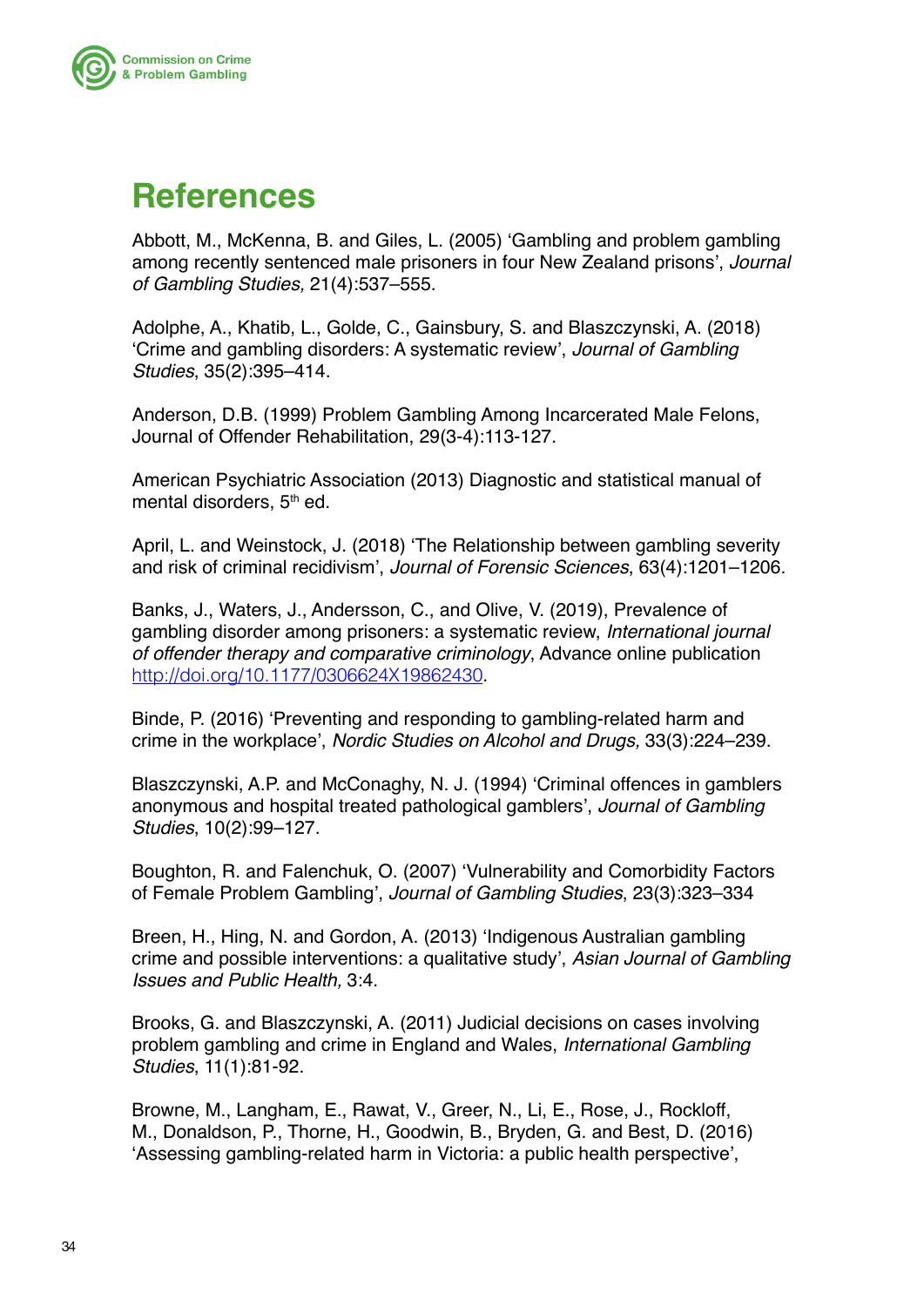*Victorian Responsible Gambling Foundation, Melbourne*. [http://hdl.handle.](http://hdl.handle.net/1880/51519) [net/1880/51519](http://hdl.handle.net/1880/51519).

Calado, F. and Griffiths, M. D. (2016), 'Problem gambling worldwide: An update and systematic review of empirical research (2000–2015)', *Journal of Behavioral Addictions, 5*(4):592–613.

Carneiro, E., Tavares, H., Sanches, M., Pinsky, I., Caetano, R., Zaleski, M. and Laranjeira, R. (2019) 'Gender Differences in Gambling Exposure and At-risk Gambling Behavior', *Journal of Gambling Studies*, 36:445–457.

Castrén, S., Lind, K., Järvinen-Tassopoulos, J., Alho, H. and Salonen, A. (2019), How to support prison workers' perceived readiness to identify and respond to possible gambling problems: A pilot study from two Finnish prisons, *International*  Journal of Mental Health and Addiction, advance online publication [https://doi.](https://doi.org/10.1007/s11469-019-00083-4) [org/10.1007/s11469-019-00083-4](https://doi.org/10.1007/s11469-019-00083-4).

Christensen, D.R., Williams, R.J. and Ofori-Dei, S.M. (2019) 'The multidimensional structure of problem gambling: an evaluation of four gambling categorization instruments from an international online survey of gamblers', J*ournal of Gambling Studies,* 35(4):1079–1108.

Cuadrado, M. and Lieberman, L. (2011) 'Use of a short gambling screen with an arrestee population: A feasibility study', *Journal of Gambling Studies*, 28(2):193–205.

Delfabbro, P. (2008) *Australasian Gambling Review – 4th Edition*, South Australia: Independent Gambling Authority.

Delfabbro, P. and King, D. (2019), 'Challenges in the Conceptualisation and Measurement of Gambling-Related Harm', *Journal of Gambling Studies*, 35(3), 743–755.

Dowling, N. A., Merkouris, S. S., Diasa, S.,Roddac, S. N., Manning, V., Youssef, G. J., Lubman, D. I. and Volberg, R. A. (2019) 'The diagnostic accuracy of brief screening tools for problem gambling: A systematic review and meta-analysis', *Clinical Psychology Review*, 74.

Dowling, N., Suomi, A., Jackson, A., Lavis, T. and Patford, J. (2016) 'Problem gambling and intimate partner violence', *Trauma, Violence and Abuse*, 17(1):43–61.

Downs, C. and Woolrych, R. (2010) 'Gambling and debt: the hidden impacts on family and work life', *Community, Work and Family*, 13(3):311–328.

Folino, J. O. and Abait, P. (2009) 'Pathological gambling and criminality', *Current Opinion in Psychiatry*, 22(5):477–81.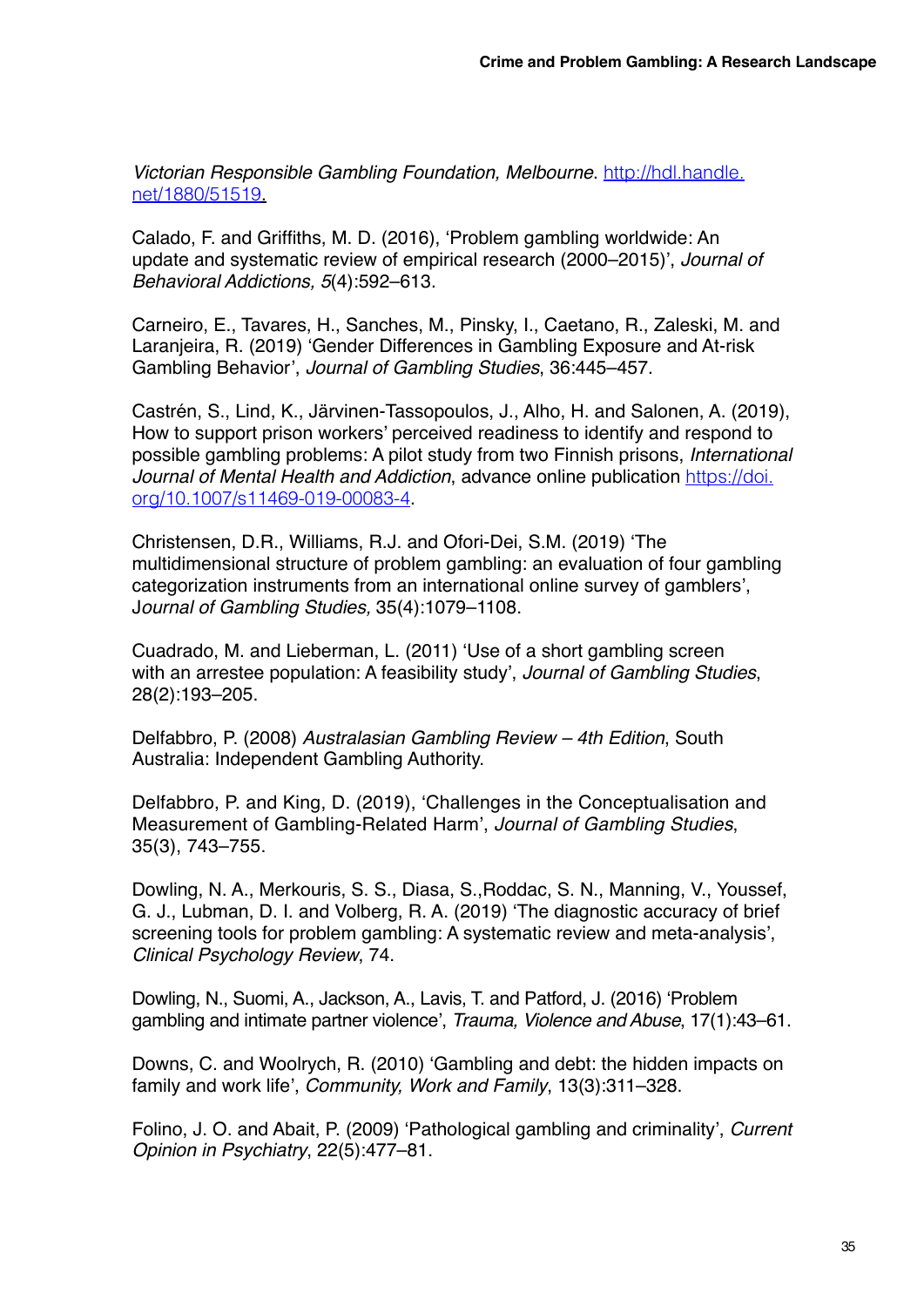

Hing, N., Russell, A., Tolchard, B. and Nower, L. (2015) 'Risk Factors for Gambling Problems: An Analysis by Gender', *Journal of Gambling Studies*, 32(2):511–534.

Holdsworth, L., Nuske, E., Tiyce, M. and Hing, N. (2013) 'Impacts of gambling problems on partners: partners' interpretations', *Asian Journal of Gambling Issues and Public Health Psychological Reports*, 3:11.

Johnson, E. E., Hamer, R., Nora, R. M., Tan, B., Eisenstein, N. and Engelhart, C. (1997) 'The Lie/Bet Questionnaire for screening pathological gamblers', *Psychological Reports*, 80(1):83–88.

Kessler RC, Hwang I. and LaBrie R. (2008) 'DSM-IV pathological gambling in the National Comorbidity Survey Replication', *Psychological Medicine*, 38(9):1351–60.

Ladouceur, R., Boisvert, J., Pepion, M., Loranger, M. and Sylvain, C. (1994) 'Social cost of pathological gambling', *Journal of Gambling Studies*, 10(4):399– 409.

Lahn, J. (2005) 'Gambling among offenders: Results from an Australian survey', *International Journal of Offender Therapy and Comparative Criminology*, 49(3):434–355.

Lahn, J., and Grabosky, P. (2003) 'Gambling and clients of ACT (Australian Capital Territory) corrections: Final report', *Centre for Gambling Research: Australian National University*.

Langham, E., Thorne, H., Browne, M., Donaldson P., Rose, J. and Rockloff, M., (2016) 'Understanding gambling related harm: a proposed definition, conceptual framework, and taxonomy of harms', *BMC Public Health* 16(80).

Laursen, B., Plauborg, R., Ekholm, O., Larsen, C. and Juel, K. (2016) 'Problem gambling associated with violent and criminal behaviour: A Danish populationbased survey and register study', *Journal of Gambling Studies*, 32(1):25–34.

Ledgerwood, D., Weinstock, J., Marasco, B. and Petry, N. (2007) 'Clinical features and treatment prognosis of pathological gamblers with and without recent gambling‐related illegal behavior', *Journal of the American Academy of Psychiatry and the Law*, 35(3):294–301.

Lesieur, H.R. (1988) 'The female pathological gambler', in W.R. Eadington (Ed.) *Gambling Studies: Proceedings of the 7th International Conference on Gambling and Risk Taking*, University of Nevada.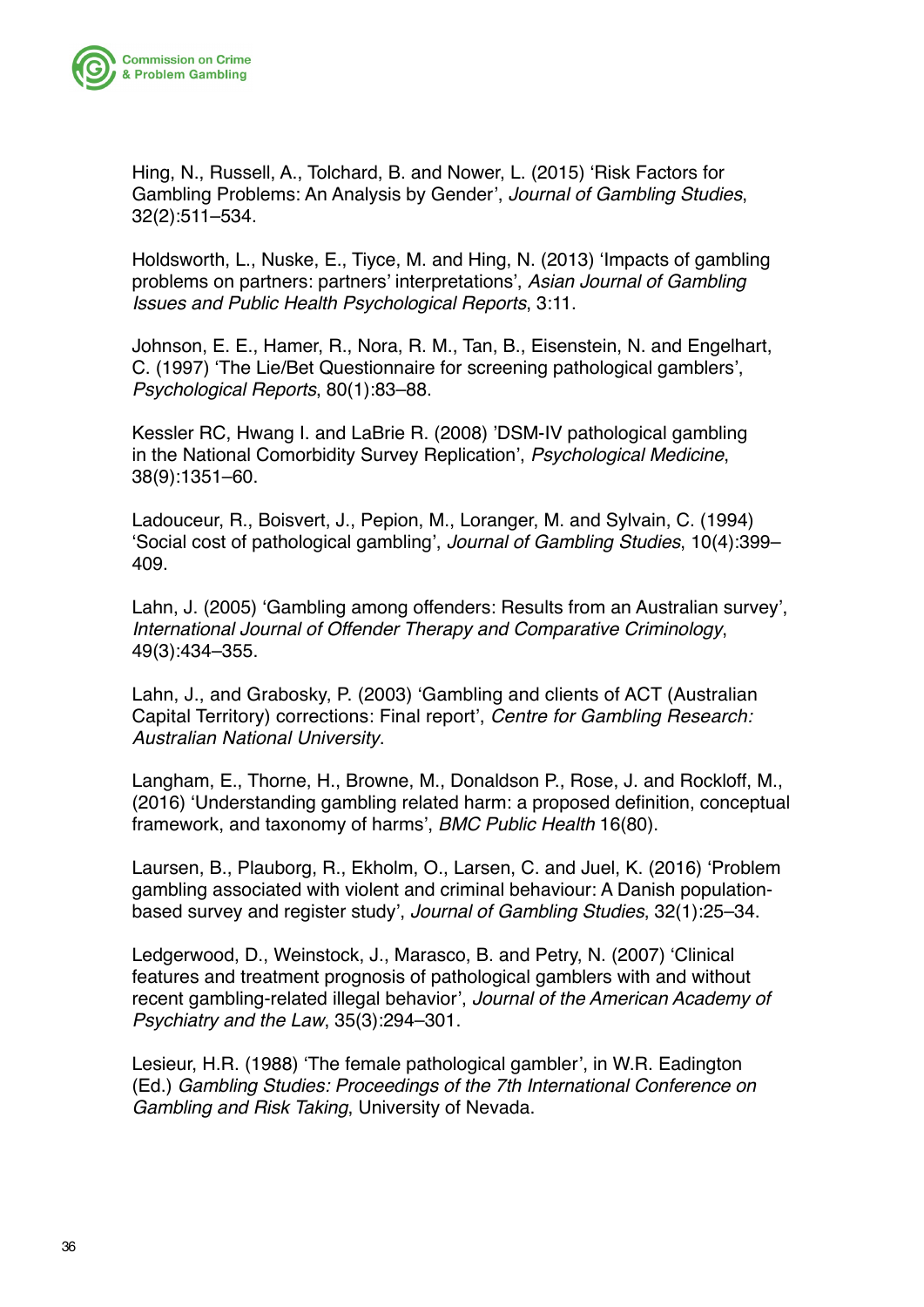Lesieur, H. R. and Blume, S. B. (1987) The South Oaks Gambling Screen (SOGS): a new instrument for the identification of pathological gamblers, *American Journal of Psychiatry*, 144(9):1184‐1188.

Lind, K. and Kääriäinen, J. (2018) Cheating and stealing to finance gambling: analysis of screening data from a problem gambling self-help program, *Journal of Gambling Issues,* 39:235-257.

Lind, K., Salonen, A., Järvinen-Tassopoulos, J., Alho, H., and Castrén, S. (2019) Problem gambling and support preferences among Finnish prisoners: a pilot study in an adult correctional population, *International Journal of Prisoner Health*, 15(4):316-331.

Marshall, M., Balfour, R., and Kenner, A. (1997) Pathological gambling: Prevalence, type of offense, comorbid psychopathology and demographic characteristics in a prison population (Submission to the Australian Productivity Commission).

May-Chahal, C. A. Wilson, Humphreys, L., and Anderson, J. (2012) Promoting an Evidence‐Informed Approach to Addressing Problem Gambling in UK Prison Populations, The Howard Journal of Criminal Justice, 51(4):372-386.

May-Chahal, C., Clifton, A., Anderson J. and Humphreys, L. (2015) 'The OffGam Pilot: Towards the Development of Gambling Awareness and Problem Gambling Interventions in English Prisons'.

May-Chahal, C., Humphreys, L., Clifton, A., Francis, B. and Reith, G. (2016) 'Gambling Harm and Crime Careers', *Journal of Gambling Studies,* 33:65-84.

McCorkle, R. (2002) Pathological Gambling in Arrestee Populations, Final report*, National Institute of Justice, US Department of Justice*, 1-92.

McCready, J. and Adlaf, E. (2006) 'Performance and enhancement of the Canadian Problem Gambling Index (CPGI): Report and recommendations', *Healthy Horizons Consulting*. <https://prism.ucalgary.ca/handle/1880/44244> technical report.

Mestre-Bach, G., Steward, T., Granero, R., Fernández-Aranda, F., Talón-Navarro, M. T., Cuquerella, À., Baño, M., Moragas, L., Del Pino-Gutiérrez, A., Aymamí, N., Gómez-Peña, M., Mallorquí-Bagué, N., Vintró-Alcaraz, C., Magaña, P., Menchón, J. M., and Jiménez-Murcia, S., (2018), Gambling and Impulsivity Traits: A Recipe for Criminal Behavior? *Frontiers in psychiatry*, 9(6):1-10.

Meyer, G. and Stadler, M. (1999) 'Criminal Behaviour Associated with Pathological Gambling', *Journal of Gambling Studies*, 15:29-43.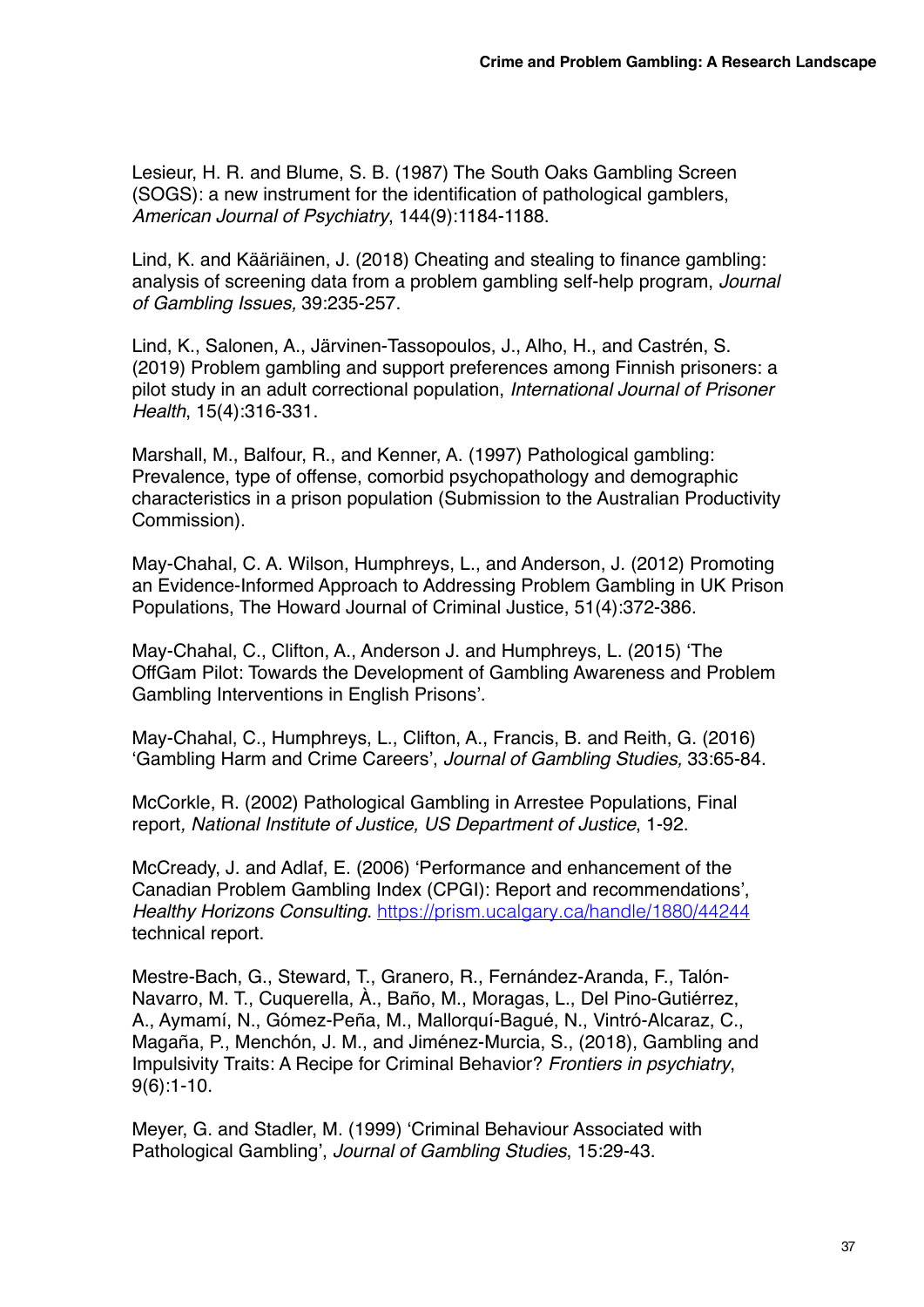

Minchin, G. (2006) 'Sentencing Problem Gamblers in New Zealand'*, International Journal of Mental Health and Addiction,* 4: 53–64.

Moss, C. B. (2016) 'Shuffling the deck: the role of the courts in problem gambling cases', *UNLV Gambling Law Journal*, 6:145–175.

Otto, J., Smolenski, D., Garvey Wilson, A., Evatt, D. P., Campbell, M. S., Beech, E. H., Workman, D. E., Morgan, R. L., O'Gallagher, K. and Belsher, B. E. (2020) 'A systematic review evaluating screening instruments for gambling disorder finds lack of adequate evidence', *Journal of Clinical Epidemiology,* 120:86–93.

Parker, J., Summerfeldt, L., Kloosterman, P., Keefer, K. and Taylor, R., (2012) 'Gambling Behaviour in Adolescents with Learning Disorders', *Journal of Gambling Studies,* 29(2).

Perrone, S., Jansons, D. and Morrison, L. (2013) 'Problem Gambling and the Criminal Justice'*, Melbourne: Victorian Responsible Gambling Foundation*, 1-244.

Petry, N. (2001) 'Substance abuse, pathological gambling, and impulsiveness', *Drug and Alcohol Dependence,* 63(1):29–38.

Petry, N., Stinson, S.F. and Grant B. F. (2005) 'Comorbidity of DSM-IV pathological gambling and other psychiatric disorders: results from the National Epidemiologic Survey on Alcohol and Related Conditions', *Journal of Clinical Psychiatry* 66(5):564–74.

Productivity Commission (1999) 'Australia's Gambling Industries', *Inquiry Report, Productivity Commission*, 1-3(10).

Riley, B., Larson, A., Battersby, M. and Harvey, P., (2018) Problem Gambling Among Australian Male Prisoners: Lifetime Prevalence, Help-Seeking, and Association With Incarceration and Aboriginality, *International Journal of Offender Therapy and Comparative Criminology*, 62(11):3447–3459.

Roberts, A., Sharman, S., Landon, J., Cowlishaw, S., Murphy, R., Meleck, S. and Bowden-Jones, H. (2020) 'Intimate partner violence in treatment seeking problem gamblers', *Journal of Family Violence*, 35:65–72.

Rosenthal, R. and Lorenz, V. (1992) 'The pathological gambler as criminal offender', *Clinical Forensic Psychiatry*, 15(3):647–660.

Rosenthal, R. (2020) 'Inclusion of pathological gambling in DSM-III, its classification as a disorder of impulse control, and the role of Robert Custer', *International Gambling Studies*, 20(1):151-170.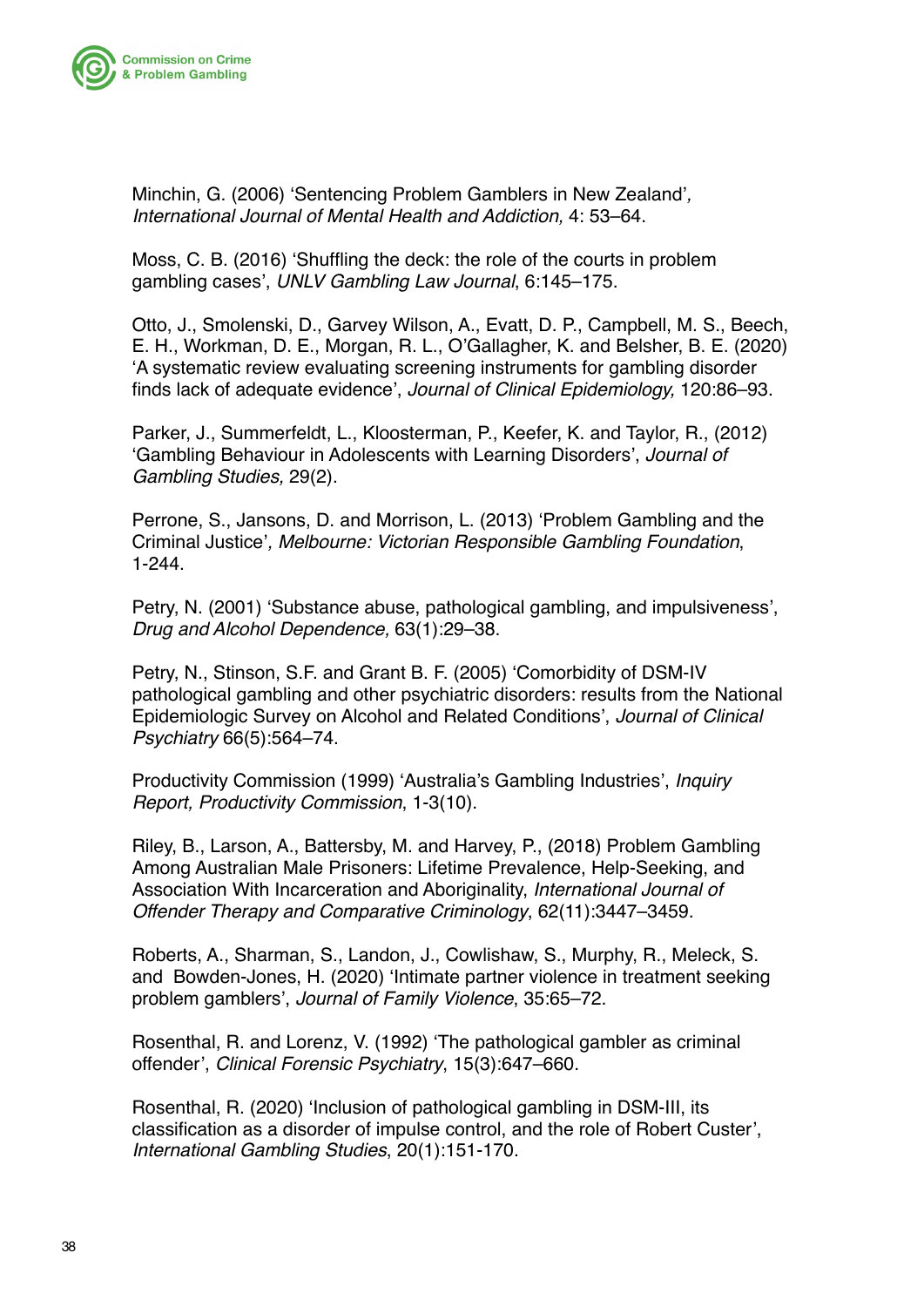Samuelsson, E., Wennberg, P. and Sundqvist, K. (2019) 'Gamblers' (mis) interpretations of Problem Gambling Severity Index items: Ambiguities in qualitative accounts from the Swedish Longitudinal Gambling Study', *Nordic Studies on Alcohol and Drugs, 36*(2):140–160.

Sakurai, Y. and R. G., Smith (2003) 'Gambling as a motivation for the commission of financial crime', *Trends and issues in crime and criminal justice* no. 256. Canberra: Australian Institute of Criminology.

Smith, G. J., Wynne, H. and Hartnagel, T. F, (2003) 'Examining police records to assess gambling impacts: A study of gambling-related crime in the City of Edmonton: A study prepared for The Alberta Gaming Research Institute. Edmonton, AB: *Alberta Gaming Research Institute*.

Smith, G., and Simpson, R. (2014) Gambling addiction defence on trial: Canadian expert witness perspectives, *International Journal of Criminology and Sociology*, 3:319–326.

Sundqvist, K. and Rosendahl, I. (2019) 'Problem gambling and psychiatric comorbidity—risk and temporal sequencing among women and men: results from the Swelogs Case–Control Study', *Journal of Gambling Studies,*  35(5):757–771*.*

Templer, D., Kaiser, G. and Siscoe, K. (1993) 'Correlates of pathological gambling propensity in prison inmates', Comp*rehensive Psychiatry,* 34(5):347– 351.

Thomas, A., and Moore, S. (2001) 'Do women gamble for the same reasons as men?' in Blaszczynski et al. (eds.) *Culture and the gambling phenomenon: Proceedings of the 7th Annual Conference of the National Association for Gambling Studies*, 366-377.

Toce-Gerstein, M., Gerstein, D. and Volberg, R. (2009) 'The NODS-CLiP: A Rapid Screen for Adult Pathological and Problem Gambling', *Journal of Gambling Studies*, 25(4):541–555.

Turner, N., McAvoy, S., Ferentzy, P., Matheson, F. I., Myers, C., Jinadni, F., Littman-Sharp, N. and Malat, J. (2017) 'Addressing the issue of problem gambling in the criminal justice system: A series of case studies', *Journal of Gambling Issues,* 35.

Turner, N., Preston, D., McAvoy, S. and Saunders, C. (2007) 'Problem Gambling in Canadian Federal Offenders: Prevalence, Comorbidity, and Correlates'*, Centre for Addiction and Mental Health.*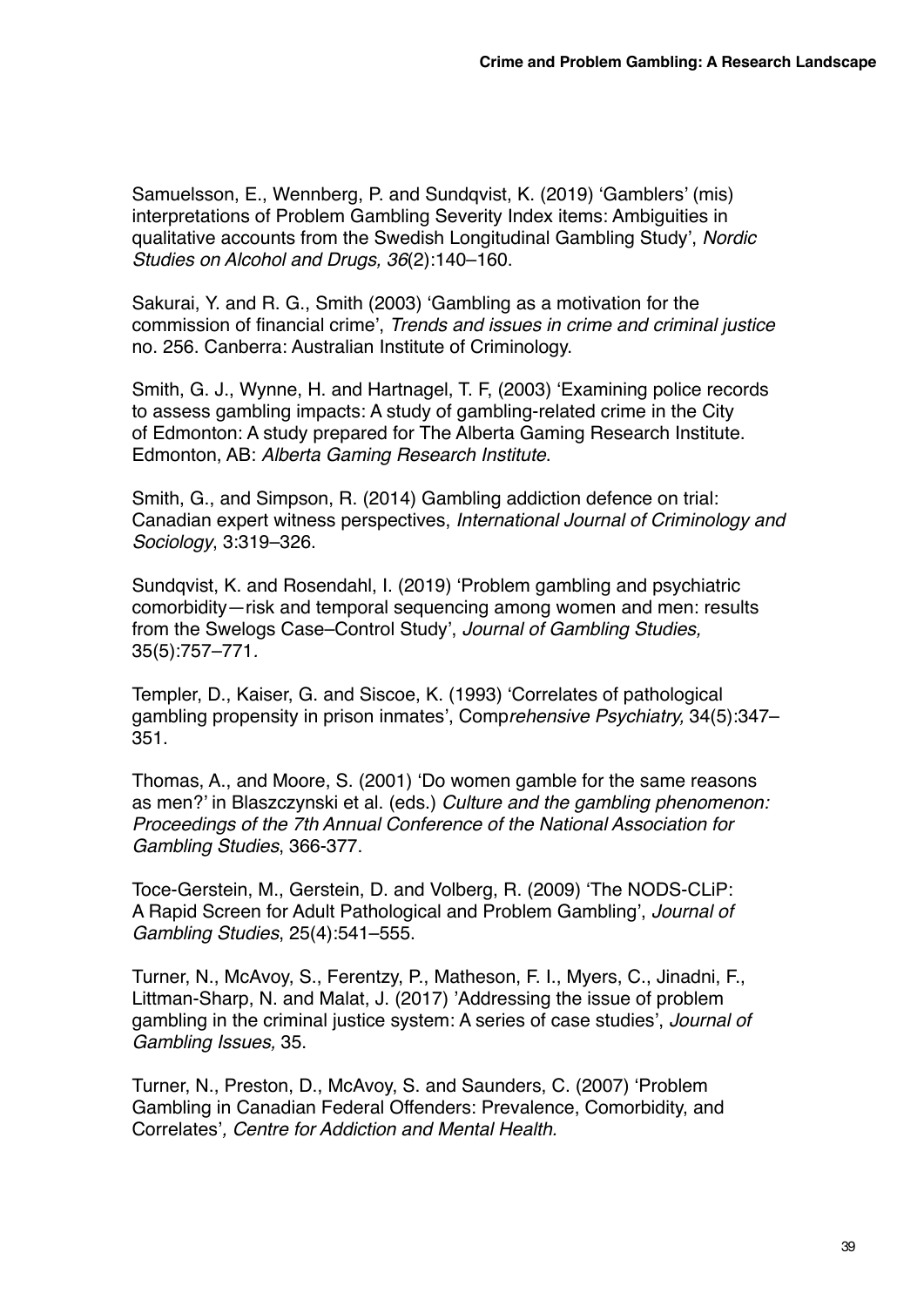

Turner, N.E., Preston, D.L., Saunders, C., McAvoy, S., Jain, U. (2009) 'The relationship of problem gambling to criminal behaviour in a sample of Canadian male federal offenders', *Journal of Gambling Studies*, 25(2):153–169.

Turner, N., Stinchfield, R., McCready, J., McAvoy, S., and Ferentzy, P., (2015) Endorsement of Criminal Behavior Amongst Offenders: Implications for DSM-5 Gambling Disorder, *Journal of Gambling Behaviour*, 32:1.

Wardle, H., Reith, G., Best, D., McDaid, D. and Platt, S. (2018) 'Measuring Gambling-Related Harms: a framework for action', *Gambling Commission.*

Williams, R., Royston, J. and Hagen, B. (2005) 'Gambling and problem gambling within forensic populations: A review of the literature', *Criminal Justice and Behaviour, 32*(6), 665–689.

Williams, R. J. and Volberg, R.A. (2010) 'Best Practices in the Population Assessment of Problem Gambling', *Canada: Ontario Problem Gambling Research Centre.*

Williams, R. J., Volberg, R. A. and Stevens, M. G. (2012) 'The population prevalence of problem gambling: Methodological Influences, Standardized Rates, Jurisdictional Differences, and Worldwide Trends', *Report prepared for the Ontario Problem Gambling Research Centre and the Ontario Ministry of Health and Long-Term Care.*

Williams, R. and Volberg, R. (2014) 'The classification accuracy of four problem gambling assessment instruments in population research', *International Gambling Studies,* 14(1):15–28.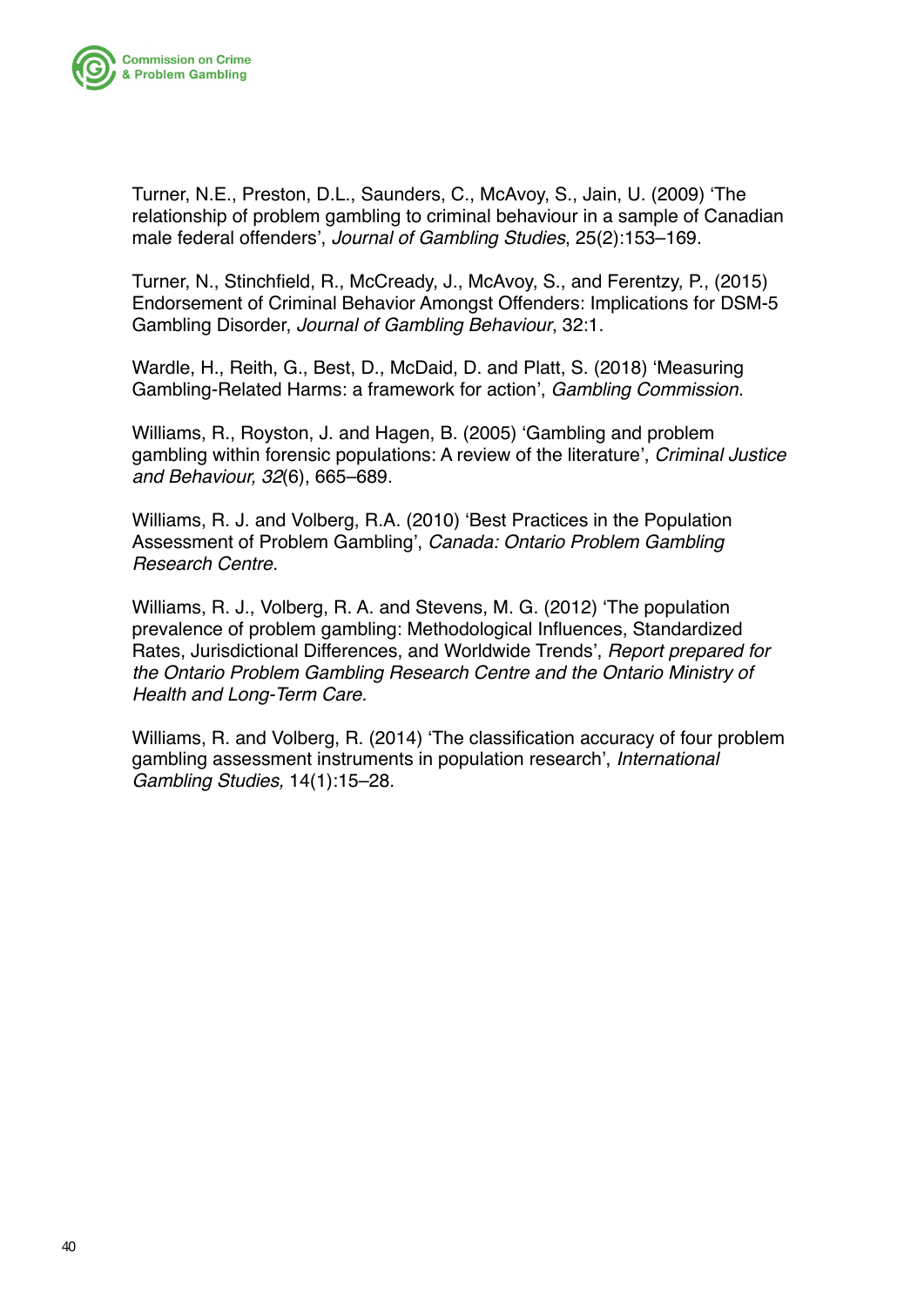#### **Grey literature prevalence references**

Armstrong, A. and Carroll, M. (2017) 'Gambling activity in Australia. Part 4', *Melbourne: Australian Gambling Research Centre, Australian Institute of Family Studies*. [https://aifs.gov.au/agrc/publications/gambling-activity-australia/4](https://aifs.gov.au/agrc/publications/gambling-activity-australia/4-gambling-problems-and-participation) [gambling-problems-and-participation](https://aifs.gov.au/agrc/publications/gambling-activity-australia/4-gambling-problems-and-participation)

Malatest and Associates Ltd. (2014) British Columbia problem gambling prevalence study: Final report, Gaming Policy and Enforcement Branch, Ministry of Finance, [https://www2.gov.bc.ca/assets/gov/sports-recreation-arts](https://www2.gov.bc.ca/assets/gov/sports-recreation-arts-and-culture/gambling/gambling-in-bc/reports/rpt-rg-prevalence-study-2014.pdf)[and-culture/gambling/gambling-in-bc/reports/rpt-rg-prevalence-study-2014.pdf](https://www2.gov.bc.ca/assets/gov/sports-recreation-arts-and-culture/gambling/gambling-in-bc/reports/rpt-rg-prevalence-study-2014.pdf)

Williams, R. J. and Volberg, R. A. (2013) 'Gambling and problem gambling in Ontario'. Report prepared for the Ontario Problem Gambling Research Centre and the Ontario Ministry of Health and Long-Term Care. June 17, 2013. Rossen, F. (2015) 'Gambling and Problem Gambling: Results of the 2011/12 New Zealand Health Survey'*.* Centre for Addiction Research, Prepared for the Ministry of Health. Auckland, New Zealand: Auckland UniServices Limited, The University of Auckland. [https://www.health.govt.nz/publication/gambling-and](https://www.health.govt.nz/publication/gambling-and-problem-gambling-results-2011-12-new-zealand-health-survey)[problem-gambling-results-2011-12-new-zealand-health-survey](https://www.health.govt.nz/publication/gambling-and-problem-gambling-results-2011-12-new-zealand-health-survey)

Gambling Commission (2020) Gambling participation in 2019: behaviour, awareness and attitudes, Annual Report [https://www.gamblingcommission.](https://www.gamblingcommission.gov.uk/PDF/survey-data/Gambling-participation-in-2019-behaviour-awareness-and-attitudes.pdf) [gov.uk/PDF/survey-data/Gambling-participation-in-2019-behaviour-awareness](https://www.gamblingcommission.gov.uk/PDF/survey-data/Gambling-participation-in-2019-behaviour-awareness-and-attitudes.pdf)[and-attitudes.pdf](https://www.gamblingcommission.gov.uk/PDF/survey-data/Gambling-participation-in-2019-behaviour-awareness-and-attitudes.pdf)

Welte, J.W., Barnes, G.M., Tidwell, M.O., Hoffman, J. H. and Wieczorek, W. F. (2015) 'Gambling and Problem Gambling in the United States: Changes Between 1999 and 2013', *Journal of Gambling Studies* 31**,** 695–715

### **Internet sources**

NODS, The Gambling Research Exchange Ontario, [https://www.greo.ca/en/](https://www.greo.ca/en/topics/nods.aspx) [topics/nods.aspx](https://www.greo.ca/en/topics/nods.aspx) [accessed 12 May 2020]

SOGS, The Gambling Research Exchange Ontario, [https://www.greo.ca/en/](https://www.greo.ca/en/topics/sogs.aspx) [topics/sogs.aspx](https://www.greo.ca/en/topics/sogs.aspx) [accessed 12 May 2020]

Quilty, L. and Premachandiran, P. (2018). *The SBIRT Toolkit – A toolkit for community and healthcare settings.* Toronto, ON: The Centre for Addiction and Mental Health**,** [https://www.problemgambling.ca/resources/sbirt-toolkit/](https://www.problemgambling.ca/resources/sbirt-toolkit/screening/ppgm.html) [screening/ppgm.html](https://www.problemgambling.ca/resources/sbirt-toolkit/screening/ppgm.html) [accessed 12 May 2020]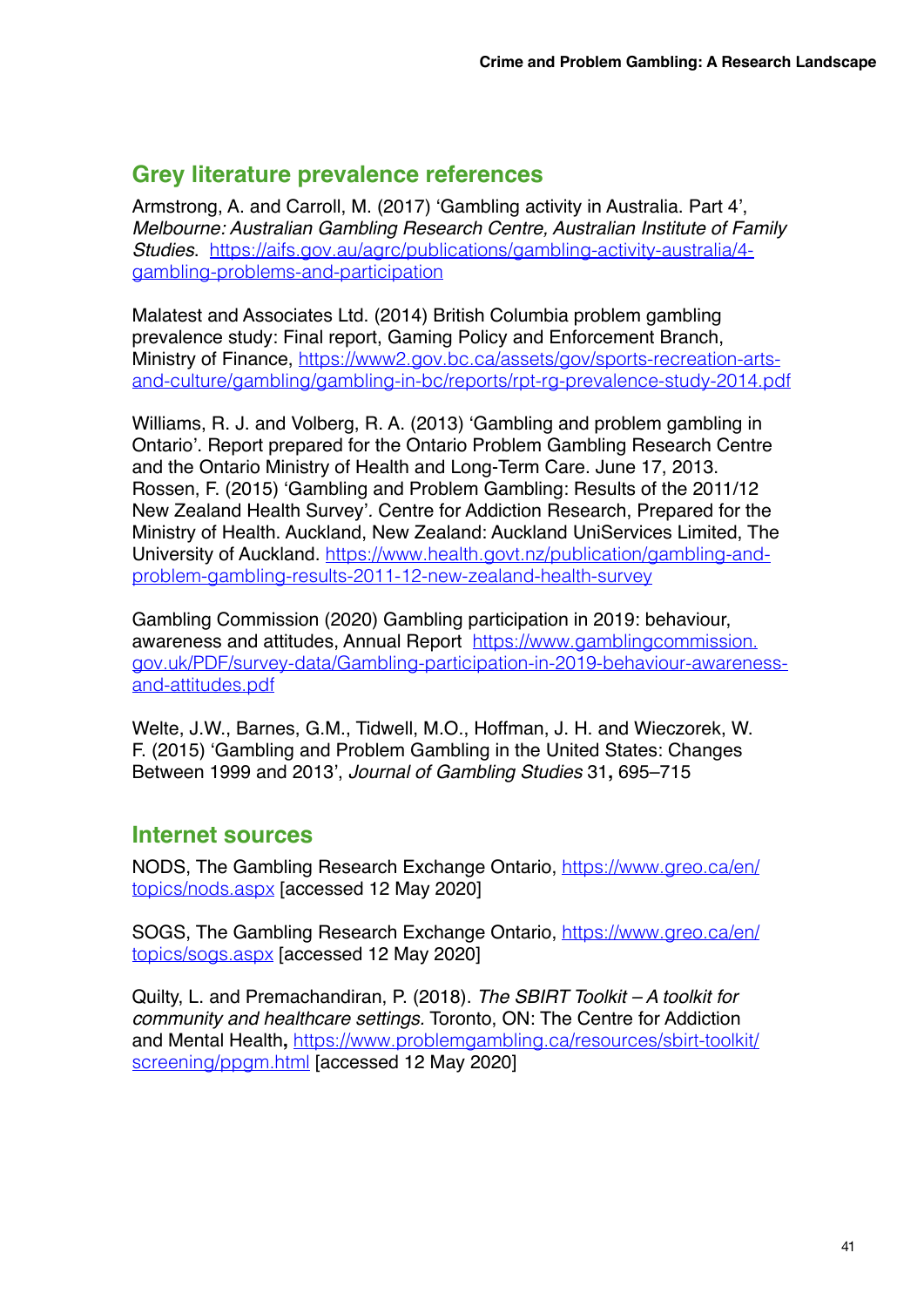<span id="page-41-0"></span>

## **About the Howard League for Penal Reform**

The Howard League for Penal Reform is a national charity working for less crime, safer communities and fewer people in prison. We campaign on a wide range of issues including short term prison sentences, real work in prison, community sentences and youth justice. We work with parliament and the media, with criminal justice professionals, students and members of the public, influencing debate and forcing through meaningful change to create safer communities.

Our legal team provides free, independent and confidential advice, assistance and representation on a wide range of issues to young people under 21 who are in prisons or secure children's homes and centres. By becoming a member, you will give us a bigger voice and give vital financial support to our work. We cannot achieve real and lasting change without your help.

Please visit [www.howardleague.org](http://www.howardleague.org) and join today.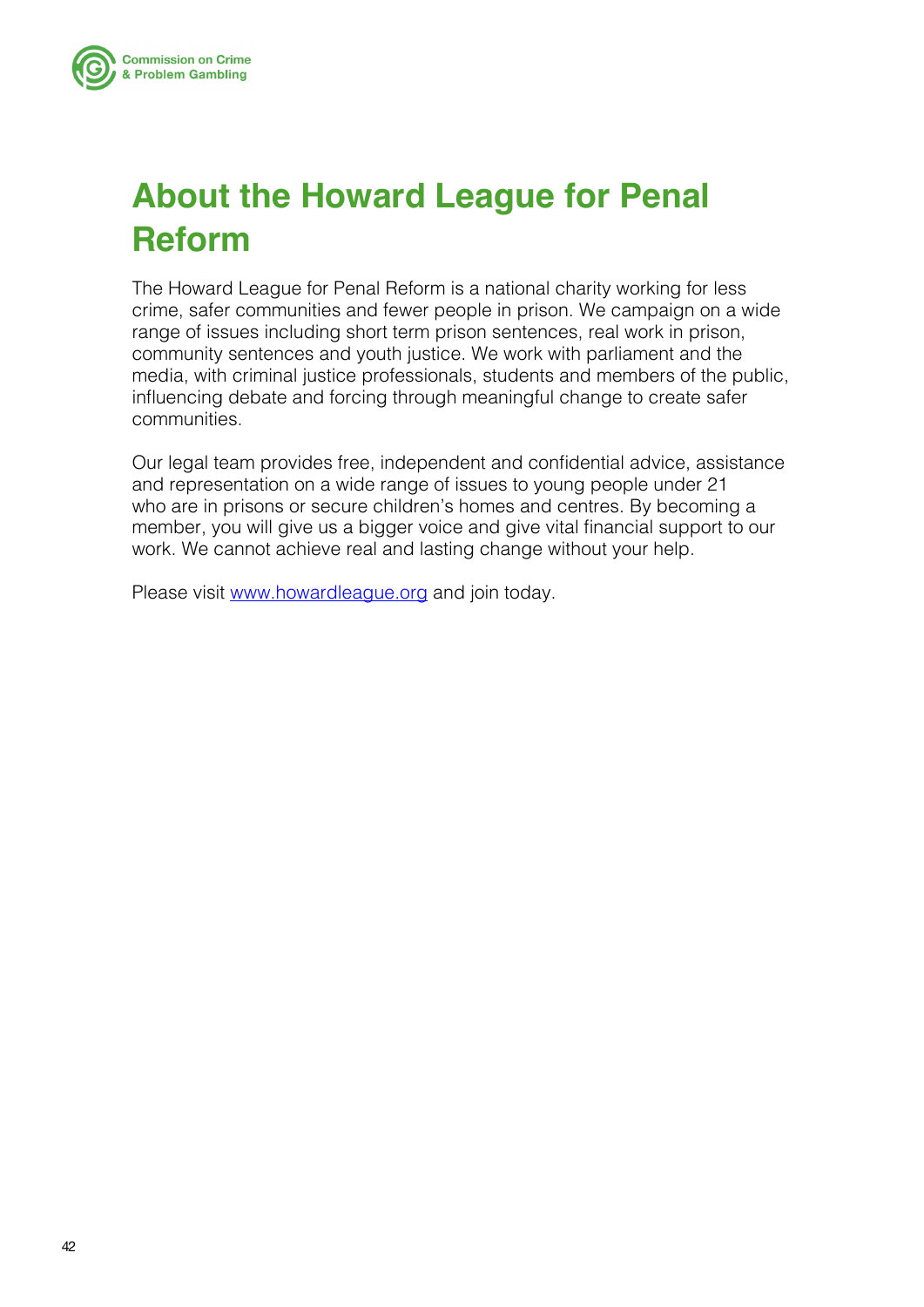### <span id="page-42-0"></span>**About the author**

Sarah Ramanauskas is Senior Partner at Gambling Integrity. She works with lottery and gambling operators in the UK, Europe and the US to ensure that their players are protected from gambling-related harm. Gambling Integrity's audit and compliance services help gambling operators understand and identify the risks associated with crime and gambling, in particular where crimes may have been committed in order to fund a gambling addiction. [www.gamblingintegrity.com](https://www.gamblingintegrity.com/)

She previously held senior research roles at both William Hill and Betfair.

From 2015–18 she was Chair of the Management Board for Betknowmore UK, a social enterprise providing outreach and mentoring services to gamblers and those close to them, who are affected by problematic gambling behaviour. [www.betknowmoreuk.org](http://www.betknowmoreuk.org)

She holds an MA in English Literature from Magdalen College, Oxford.

Sarah Ramanauskas sits on the Commission on Crime and Problem Gambling.